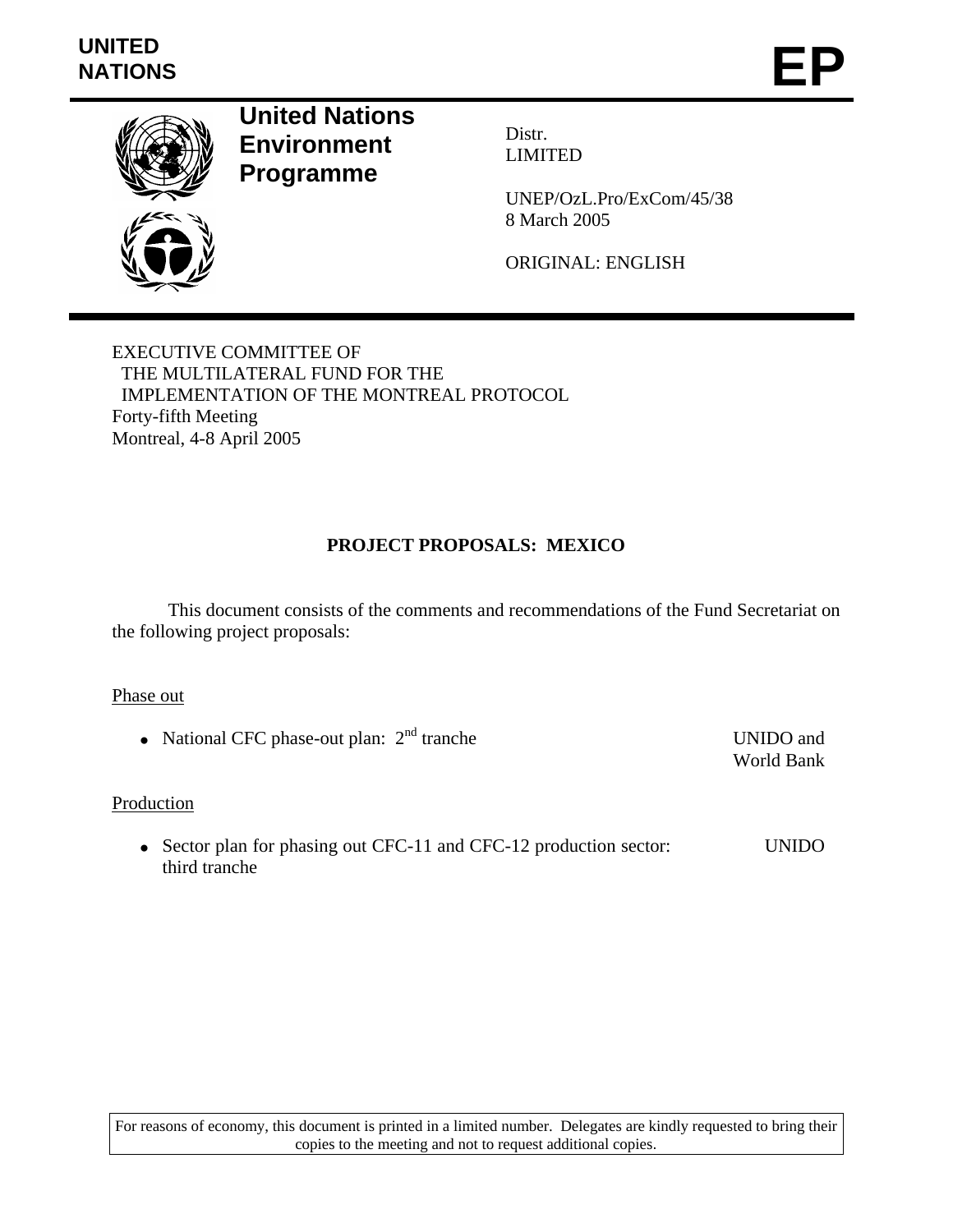#### **PROJECT EVALUATION SHEET (MULTI-YEAR PROJECTS) MEXICO**

#### **PROJECT TITLE BILATERAL/IMPLEMENTING AGENCY**

National CFC phase-out plan: 2<sup>nd</sup> tranche

UNIDO and World Bank

**NATIONAL CO-ORDINATING AGENCY:** SEMARNAT

#### **LATEST REPORTED CONSUMPTION DATA FOR ODS ADDRESSED IN PROJECT A: ARTICLE-7 DATA (ODP tonnes, 2003, as of May 2004)**

| $\cap$ F $\cap$<br>Annex<br>$ \cdots$<br>$\mathbf{L}$<br>د ب | 090 |  |
|--------------------------------------------------------------|-----|--|
|                                                              |     |  |

#### **B: COUNTRY PROGRAMME SECTORAL DATA (ODP tonnes, 2003, as of May 2004)**

| <b>ODS</b>       | Aerosol | Foam | Ref. mfg. | Ref. Service | Process Agent | <b>TOTAL</b>    |
|------------------|---------|------|-----------|--------------|---------------|-----------------|
| $CFC-11$         |         | 137  |           |              |               | 147             |
| $CFC-12$         | 70      | 55   | 30        | 1.634        |               | 1,789           |
| CFC-113          |         |      |           |              | 33            | $\Omega$<br>ر ر |
| CFC-114          |         |      |           | 20           |               | 20              |
| <b>CFC</b> Total | 70      | 192  | 40        | 1,654        | 33            | 1,989           |
|                  |         |      |           |              |               |                 |

#### **CFC consumption remaining eligible for funding (ODP tonnes)** n/a

**CURRENT YEAR BUSINESS PLAN:** Total funding US \$5,351,350: total phase out 40 ODP tonnes

| PROJECT DATA               |                                                                                                                                          | 2004      | 2005      | 2006     | 2007           | 2008     | 2009     | 2010           | <b>Total</b> |
|----------------------------|------------------------------------------------------------------------------------------------------------------------------------------|-----------|-----------|----------|----------------|----------|----------|----------------|--------------|
|                            | <b>Montreal Protocol limits</b>                                                                                                          | 4,625     | 2,312     | 2,312    | 694            | 694      | 694      | $\Omega$       | n.a.         |
| <b>CFCs</b>                | Annual consumption limit                                                                                                                 | 4,403     | 2,205     | 150      | 50             | 50       | 50       | 0              | n.a.         |
| (ODP)                      | Total demand (reference)                                                                                                                 | 1,932     | 1,667     | 1,190    | 725            | 425      | 195      | 140            | 6,274        |
| (tonnes)                   | Annual phase-out from ongoing projects                                                                                                   | 40        | 165       | 77       | 15             | $\Omega$ | $\Omega$ | $\Omega$       | 297          |
|                            | Annual phase-out newly addressed                                                                                                         |           | 100       | 400      | 450            | 300      | 230      | 55             | 1535         |
|                            | Annual unfunded phase-out                                                                                                                |           |           | $\Omega$ | $\Omega$       |          | $\Omega$ | $\Omega$       | $\Omega$     |
| <b>OUT</b>                 | TOTAL ODS CONSUMPTION TO BE PHASED                                                                                                       | 40        | 265       | 477      | 465            | 300      | 230      | 55             | 1832         |
|                            | Final Project costs (US\$):                                                                                                              |           |           |          |                |          |          |                |              |
|                            | Funding for UNIDO                                                                                                                        | 3,517,000 | 4,478,000 | 299,500  | $\Omega$       | $\Omega$ | $\Omega$ | $\Omega$       | 8,294,500    |
|                            | Funding for World Bank                                                                                                                   |           | 500,000   | $\Omega$ | $\Omega$       | 0        | $\Omega$ | $\Omega$       | 500,000      |
|                            | <b>Total project funding</b>                                                                                                             | 3,517,000 | 4,978,000 | 299,500  | $\overline{0}$ | $\Omega$ | $\Omega$ | $\overline{0}$ | 8,794,500    |
| Final Support cost         |                                                                                                                                          |           |           | $\Omega$ | $\Omega$       | 0        | $\Omega$ | $\Omega$       | 0            |
|                            | Support cost for UNIDO                                                                                                                   | 263,775   | 335,850   | 22,463   | $\Omega$       | 0        | $\Omega$ | $\Omega$       | 622,088      |
|                            | Support cost for World Bank                                                                                                              |           | 37,500    | $\Omega$ | $\Omega$       | 0        | $\Omega$ | $\Omega$       | 37,500       |
| <b>Total support costs</b> |                                                                                                                                          | 263,775   | 373,350   | 22,463   | $\Omega$       | $\Omega$ | $\Omega$ | $\Omega$       | 659,588      |
|                            | <b>TOTAL COST TO MULTILATERAL FUND (US\$)</b><br>3,780,775<br>5,351,350<br>321,963<br>$\overline{0}$<br>$\Omega$<br>$\Omega$<br>$\theta$ |           |           |          | 9,454,088      |          |          |                |              |
|                            | Final project cost effectiveness (US \$/kg)                                                                                              |           |           |          |                |          |          |                | 5.26         |

\*2004 consumption data are provisional

 $\lceil$ 

#### **FUNDING REQUEST: Approval of funding for** 2nd **tranche (200**5**) as indicated above**.

|  | <b>SECRETARIAT'S RECOMMENDATION</b> | Individual consideration |
|--|-------------------------------------|--------------------------|
|--|-------------------------------------|--------------------------|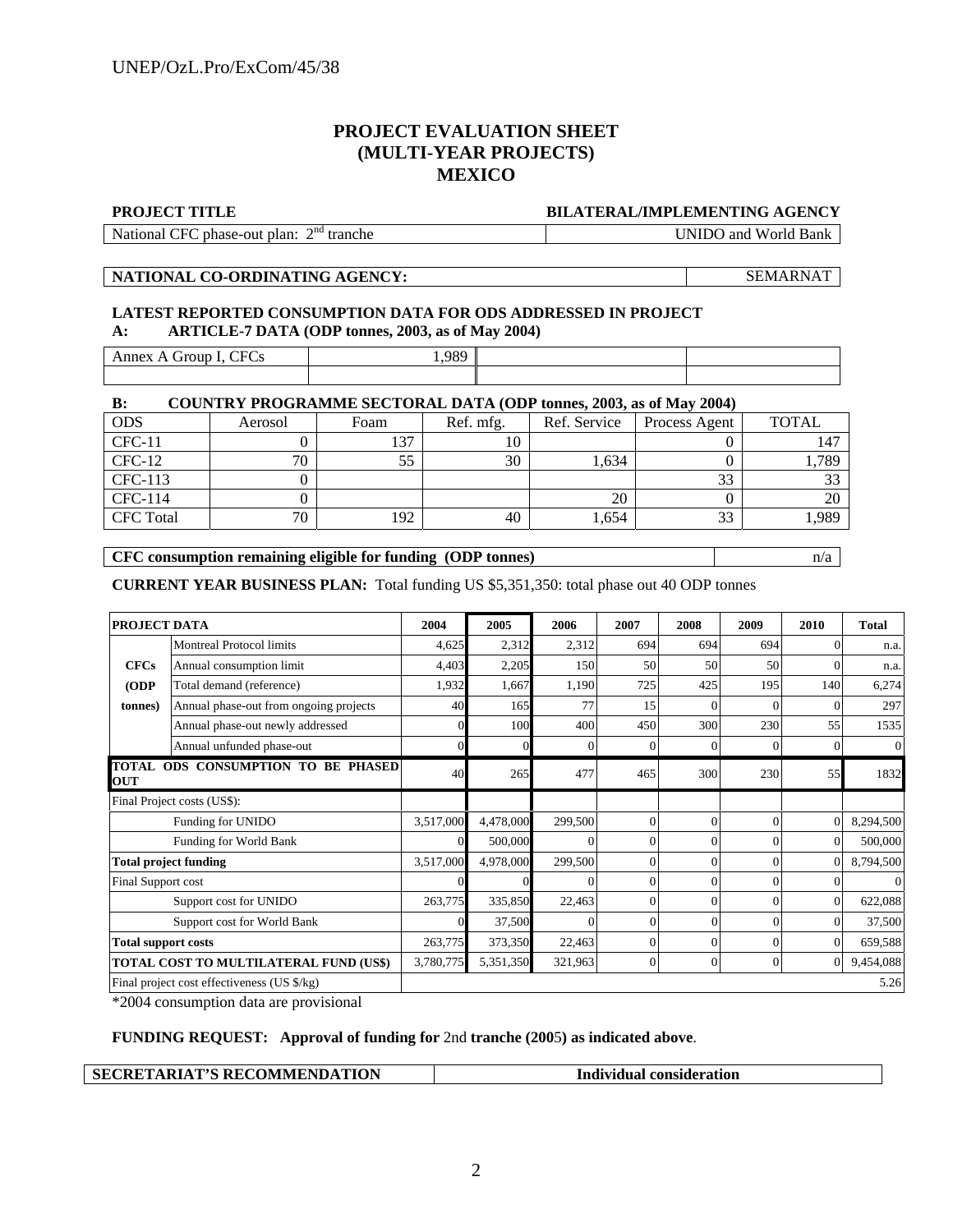#### **PROJECT DESCRIPTION**

1. On behalf of the Government of Mexico, UNIDO has submitted to the  $45<sup>th</sup>$  Meeting of the Executive Committee a request for the second tranche of the National CFC phase-out plan for Mexico. The request was accompanied by a two-part document, with the sub-titles "Part 1: Achievement of the previous annual programme" and "Part 2: Annual Implementation Programme; Second Tranche".

2. The Agreement for the National CFC phase-out plan for Mexico was originally approved at the  $42<sup>nd</sup>$  Meeting of the Executive Committee in 2004, with an associated level of funding of US \$8,794,500. Through this Plan, the Government of Mexico intended to achieve a phase out of its CFC consumption to 3.2% of its baseline in 2006, 1.1% in 2007 and a complete phase out by the end of 2009, starting at a consumption level of 4,403 ODP tonnes in 2004.

3. The Agreement between the Executive Committee and Mexico foresees that the Executive Committee will not provide the funding in accordance with the Funding Approval Schedule unless the Country satisfies the following conditions:

- (a) That the country has met the target for the applicable year;
- (b) That the meeting of the target has been independently verified;
- (c) That the country has substantially completed all actions set out in the last Annual Implementation Programme; and
- (d) That the country has submitted and received endorsement from the Executive Committee for an annual implementation programme in respect of the year for which funding is being requested.

4. UNIDO reported preliminary data for the consumption in 2004, which was well below the maximum allowable consumption for 2004. UNIDO informed the Secretariat that because of the submission deadline being early February 2005, it was not possible to submit a verification audit.

5. UNIDO reported about the progress in implementation of the 2004 Annual Implementation Programme. The comparison between the planned activities in the last annual implementation programme approved in 2004 and the activities carried out shows significant discrepancies. The awareness campaign planned for 2004 and the training programmes for refrigeration technicians have not yet been implemented. The activities planned for 2004 had associated expenditures of US \$3,517,000, of which US \$435,251 (12.4%) were actually obligated or spent until February 2005.

6. UNIDO included, with the submission of the funding request for the National CFC phase-out plan for Mexico, the 2<sup>nd</sup> tranche of the annual implementation programme for 2005. The annual implementation programme, submitted by UNIDO on behalf of Mexico, is following in principle the format provided in the agreement between Mexico and the Executive Committee.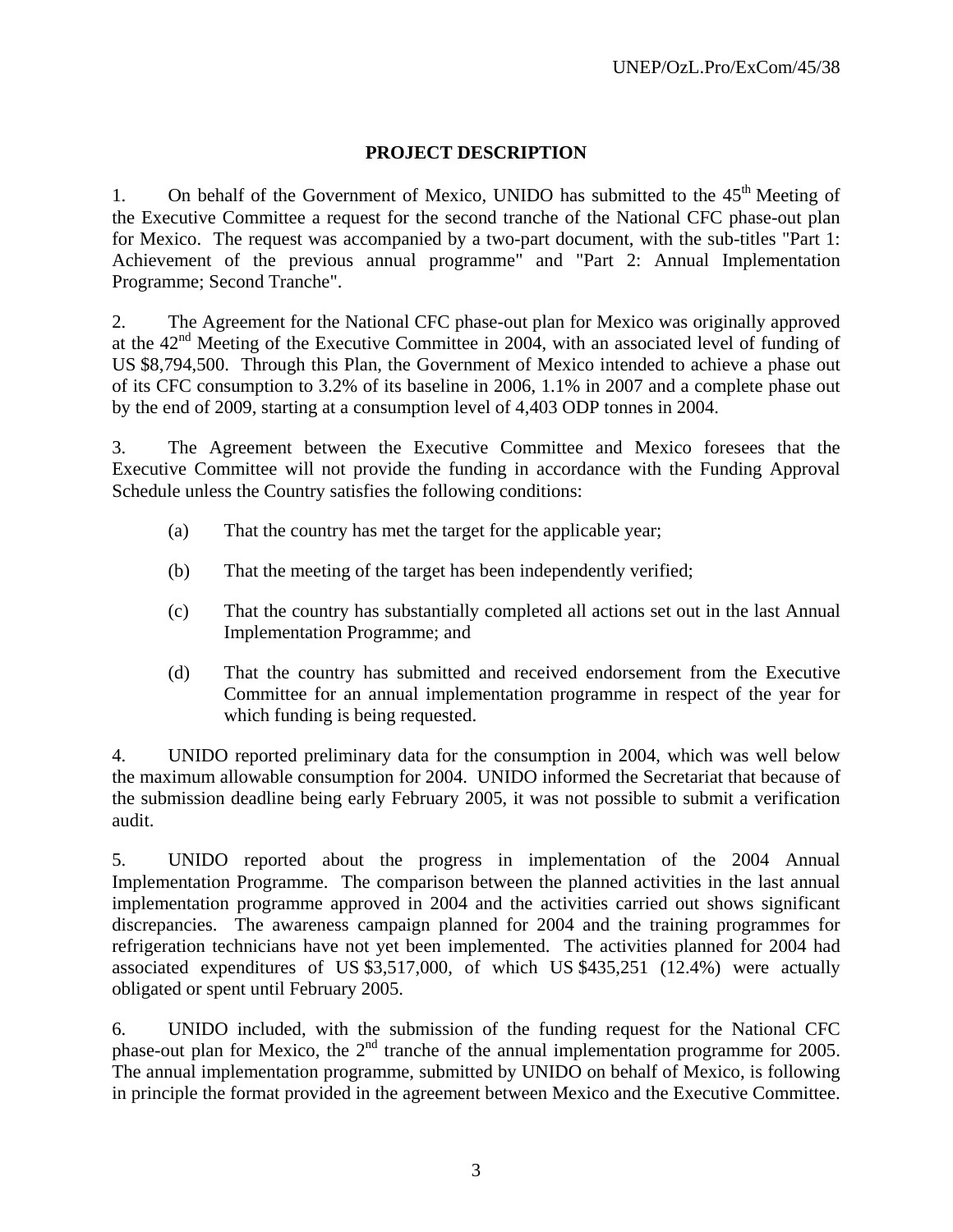#### UNEP/OzL.Pro/ExCom/45/38

Of the US \$4,978,000 foreseen for the 2005 programme, US \$1,378,000 (27.7%) are planned for a national project for training of service technicians, US \$2,500,000 (50.2%) for a national refrigerant recovery and recycling project, and US \$500,000 (10.0%) for an incentive programme for retrofitting and replacement of chillers, to be implemented by the World Bank. Certain characteristics of the different activities need to be taken into account:

- (a) The national project for training of service technicians planned for 2005 is a continuation of a 2004 programme. In 2004, the funding foreseen for this activity was US \$1,928,300, of which only 14% had been disbursed. The total funding foreseen for this particular activity in 2004 and 2005 amounts to 37.6% of the total funds approved in principle for the National Plan. The project document and annual plan do not specify in detail what activities are intended with this funding.
- (b) The national refrigerant recovery and recycling project planned for 2005 is a continuation of a 2004 programme. In 2004, the funding foreseen for this activity was US \$600,000, of which 3.1% had been disbursed. The total funding foreseen for this particular activity in 2004 and 2005 amounts to 35.2% of the total funds approved in principle for the National Plan. The project document and annual plan do not specify in detail what activities are intended with this funding.
- (c) The chiller component to be implemented by the World Bank is the second phase of a project approved by the  $28<sup>th</sup>$  Meeting of the Executive Committee, and is modeled using the experience from this first phase. In the first phase, it was planned to address ten chillers and eliminate five tonnes of CFC. The first phase achieved more than originally planned, addressing twelve chillers, and eliminated 7.8 ODP tonnes. For the second phase, five chiller owners have already been identified, and discussions are ongoing with several more. The World Bank named a number of organizational activities to be conducted under the project, such as evaluation of projects, selection of equipment, management of finances, and ensuring recycling of CFCs and destruction of equipment. The World Bank was originally not mentioned in the Agreement between Mexico and the Executive Committee. Upon request of the Secretariat, UNIDO provided a written request from the Government of Mexico stating the desire to have the chiller component implemented by the World Bank. On the basis of a proposal submitted by the World Bank to the  $41<sup>st</sup>$  Meeting, the Executive Committee endorsed in decision 42/10 that the implementation of this activity would be subsumed into the countries national implementation plan.

#### **SECRETARIAT'S COMMENTS AND RECOMMENDATION**

#### **COMMENTS**

7. At the time of writing this document, three of the four preconditions for approval of annual tranches as cited in paragraph 3 above are not considered as fulfilled, namely, the condition of verification, the implementation of the previous year's annual programme, and the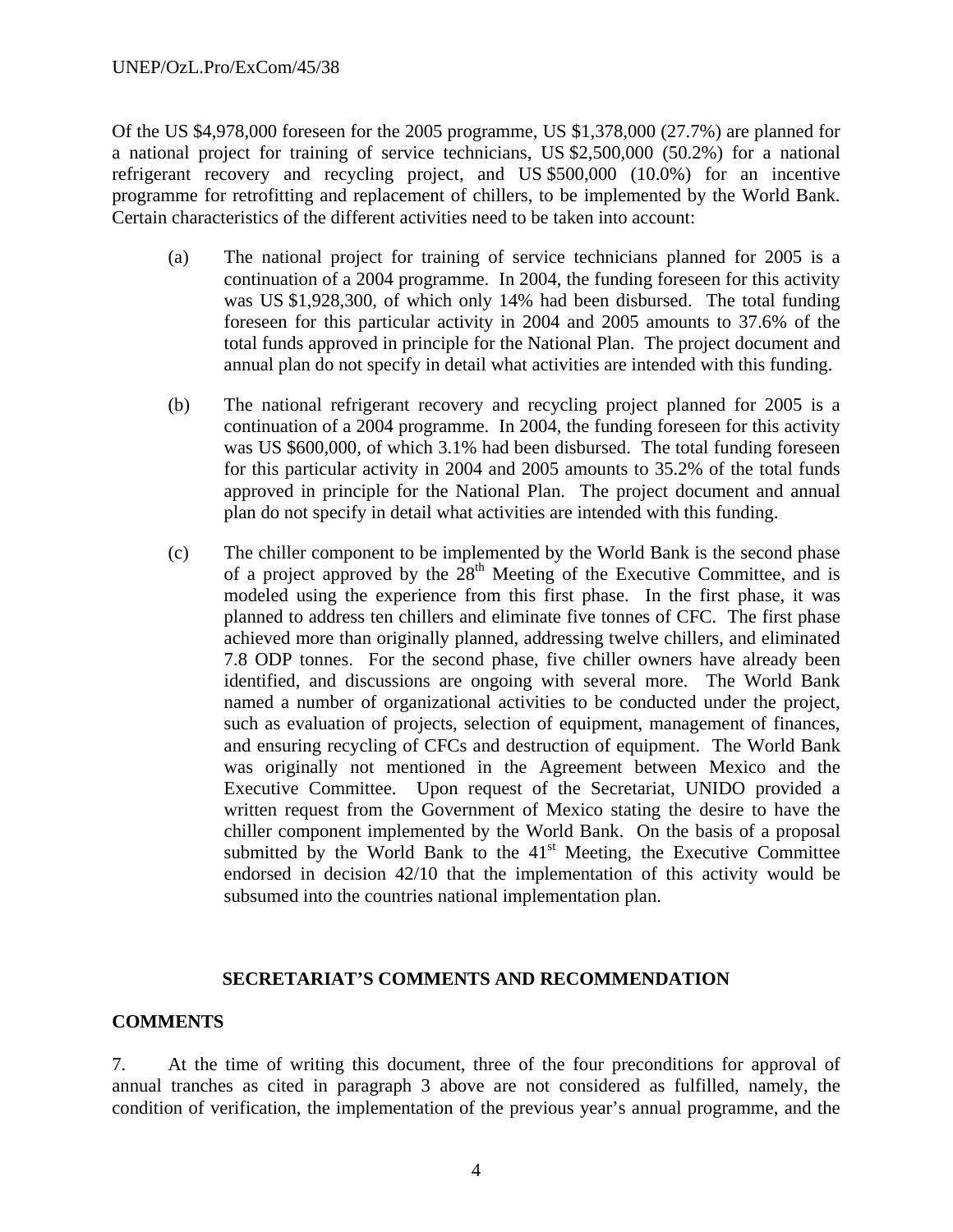presentation of an approvable annual implementation programme for the current year. The issues related to those conditions which have not been met are being examined in the following paragraphs:

- (a) *Verification of consumption:* The verification of consumption targets requires, in the case of Mexico as a CFC producing country, the verification of production, imports and exports. Because of certain characteristics of the production sector agreement, Mexico is stockpiling a large amount of its production for future use; the additions to the stockpiles are according to the Montreal Protocol definitions part of the consumption in the year they are produced. UNIDO, being also responsible for the production sector project in Mexico, was able to submit a report for the 2004 production figures including their verification. The production and consumption sector phase-out objectives are well co-ordinated, thus the meeting of the production sector targets as well as detailed, unverified CFC sales and export data in the production report provide an indication that the consumption sector targets have been met as well.
- (b) *Implementation of the previous year annual programme:* The very low disbursements of the annual implementation programme for 2004, as well as the content of the reporting, indicates that the country has not substantially completed all actions as required. In the extended desk study on the evaluation of national phase-out plans, the senior evaluation officer points out that "disbursement is and should be tied to meaningful activities indicated in annual programmes, and the frontloading of most agreements should not result in a rush of spending for insufficiently prepared equipment intensive activities." The Secretariat would like to point out that the decision of Mexico and UNIDO to consider carefully and proceed slowly with spending the funds for CFC phase out is, in the situation of Mexico, likely to be the most appropriate way forward.
- (c) *Approval-ready annual implementation programme for the current year:* The annual implementation programme for 2005 has two components: One component, implemented by the World Bank, is targeted to chillers, the other one, implemented by UNIDO, at the refrigeration-servicing sector and small and medium sized refrigeration systems.
	- (i) Approval for the chiller component of the project, implemented by the World Bank, had been sought as a stand-alone project 18 months ago as a second phase of an ongoing project. This second phase has been on hold since the  $41<sup>st</sup>$  Meeting. The project description is detailed, and it is obvious both from the previous implementation experience as well as from the documentation submitted to the Secretariat what activities are planned, who is responsible, and who will be the beneficiaries. The Secretariat recommends this activity for approval without additional conditions.
	- (ii) At the time of writing of this document, the other component of the annual implementation programme to be implemented by UNIDO and targeted at the refrigeration-servicing sector is less well documented. The Secretariat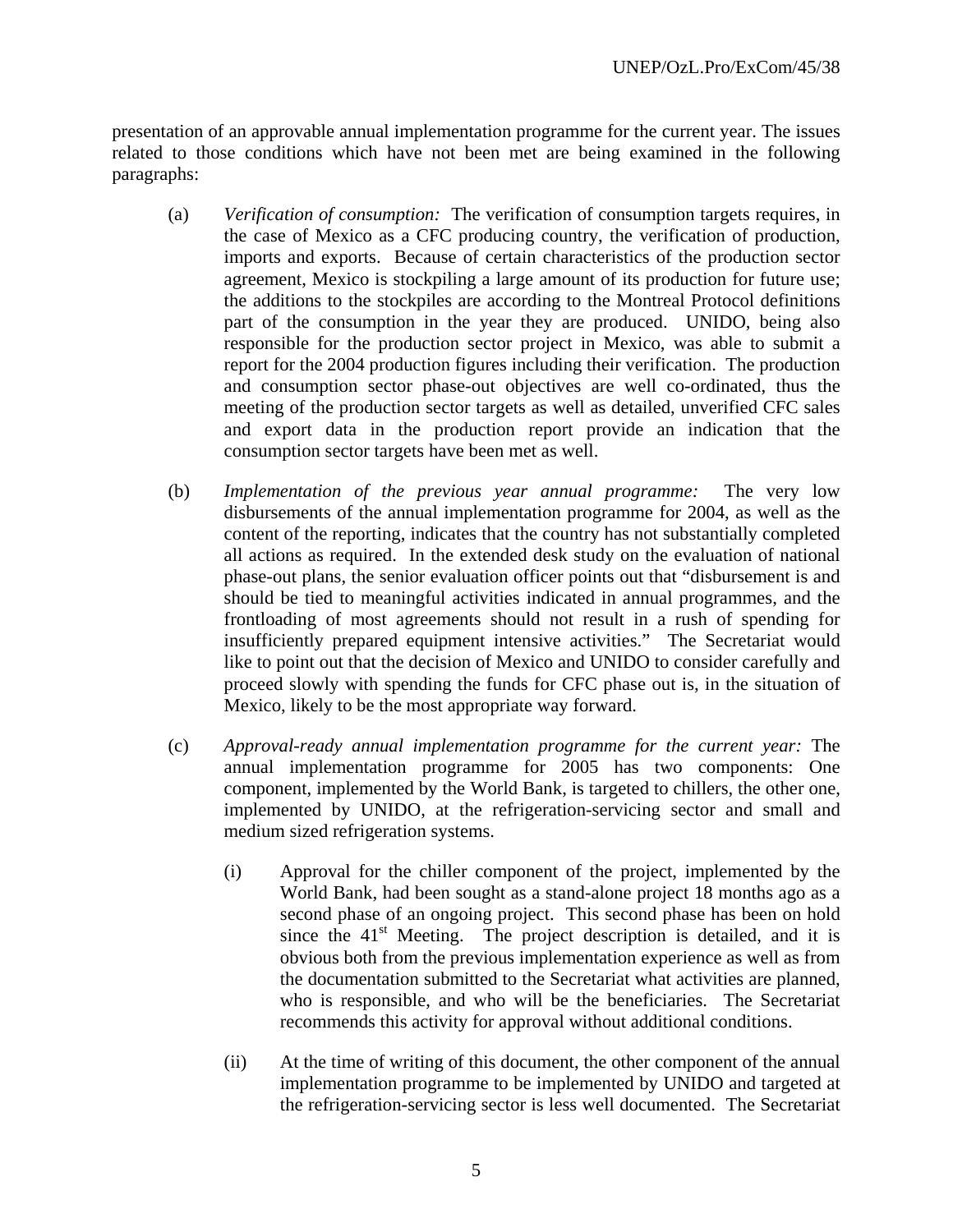believes that the second annual implementation programme represents an important milestone, since country and agency had the opportunity to discuss matters, fill information gaps and update and complete the strategy of the original plan during the first year of implementation, having the benefit of exact knowledge of the available funding. Consequently, the programme presented should contain:

- in relation to the overall phase-out plan (insofar as not already contained in the project proposal) exact information about the roles of the stakeholders in the implementation process, including the description of responsibilities. A brief version of an overall assessment should also be provided consisting of the various potential activities and their contribution to a complete phase out as well as a list of all activities foreseen until 2010, their approximated funding requirements, a clarification of implementation management issues such as who are the beneficiaries, how much support they should receive, as well as a preliminary implementation schedule; and
- In relation to the annual planning, the list of activities planned and their anticipated funding requirements, as well as milestones and completion dates for each activity, characteristics of the beneficiary group such as location, size, method of identification of beneficiaries and delivering benefits.

8. In light of the US \$3.081 million funding remaining in UNIDO's accounts related to the last year's tranche, equalling 88% of the original funding, the Secretariat believes that no funding should be disbursed by UNIDO before a sufficient annual implementation programme has been submitted.

#### **RECOMMENDATION**

9. In light of the explanations above, the Executive Committee might wish to consider deferring consideration of the request for the 2005 tranche of the National CFC phase-out plan for Mexico, until the conditions specified in the Agreement between Mexico and the Executive Committee have been met.

- 10. Alternatively, the Executive Committee might wish to consider:
	- (a) noting with appreciation that Mexico has reported that the actual consumption in the country was substantially lower than the 4,403 ODP tonnes defined as maximum allowable consumption for 2004 in the agreement;
	- (b) deciding to amend the agreement between Mexico and the Executive Committee to include the World Bank as co-operating implementing agency, as requested by Mexico;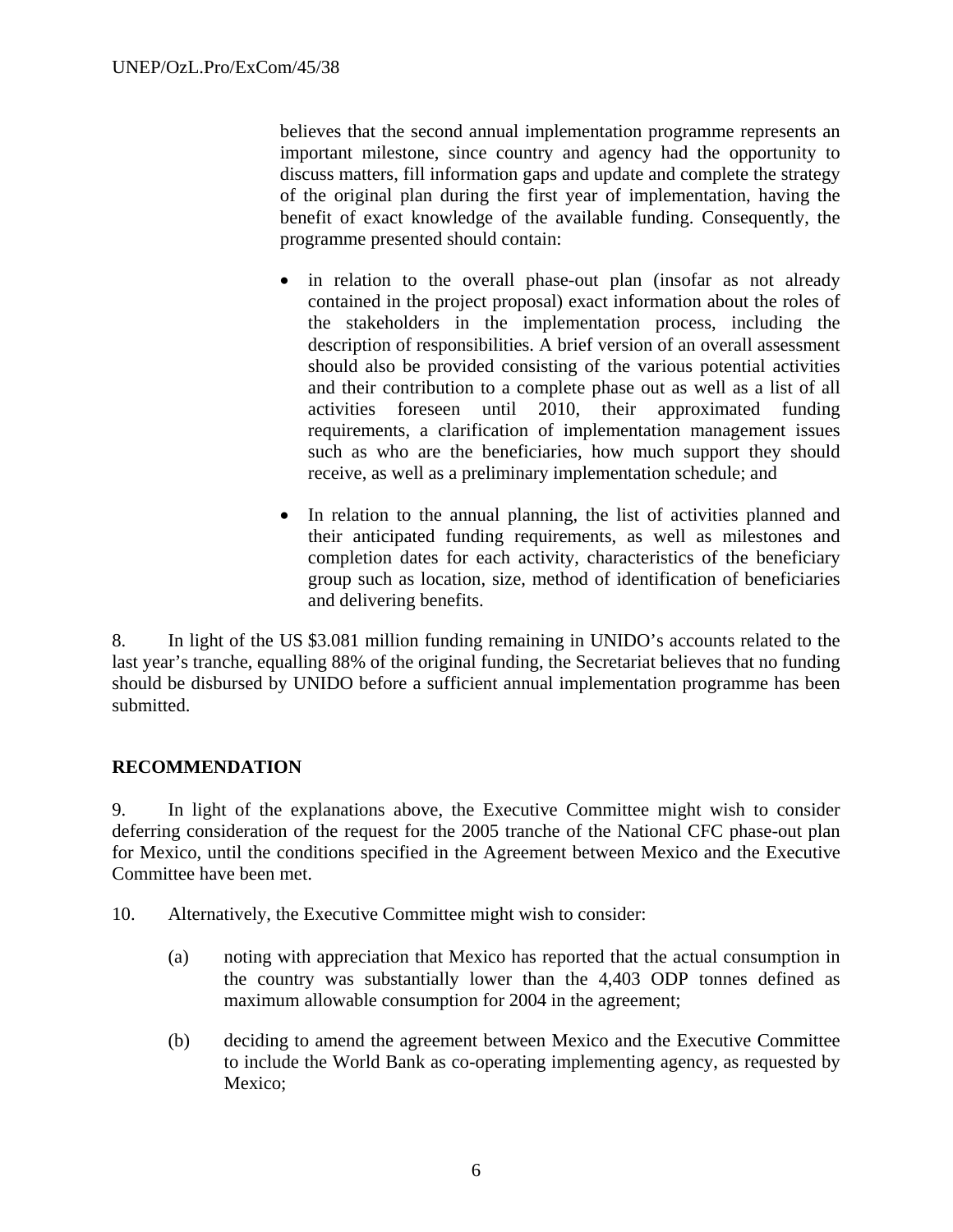- (c) approving funding of US \$4,978,000 for the second tranche of the National CFC phase-out plan for Mexico as follows:
	- (i) US \$500,000 plus US \$37,500 in support cost for the World Bank, to be utilized specifically for a chiller activity in Mexico; and
	- (ii) US \$4,478,000 plus US \$335,850 in support cost for UNIDO.
- (d) noting that disbursement of the funding approved for UNIDO under subparagraph (ii) above should not commence until agreement between the Secretariat and UNIDO has been reached that the following conditions are being met:
	- (i) Verification of the 2004 consumption and related annual phase out has been completed through the provision of an appropriate verification report; and
	- (ii) Submission of a satisfactory Annual Implementation Programme for 2005, taking into account the funding carried over from the first tranche, including a detailed description of responsibilities of the different stakeholders in the implementation as well as a detailed list of activities.
- (e) requesting the Secretariat to inform the Executive Committee about the progress achieved at its  $46<sup>th</sup>$  Meeting as part of the report on implementation of approved projects with specific reporting requirements.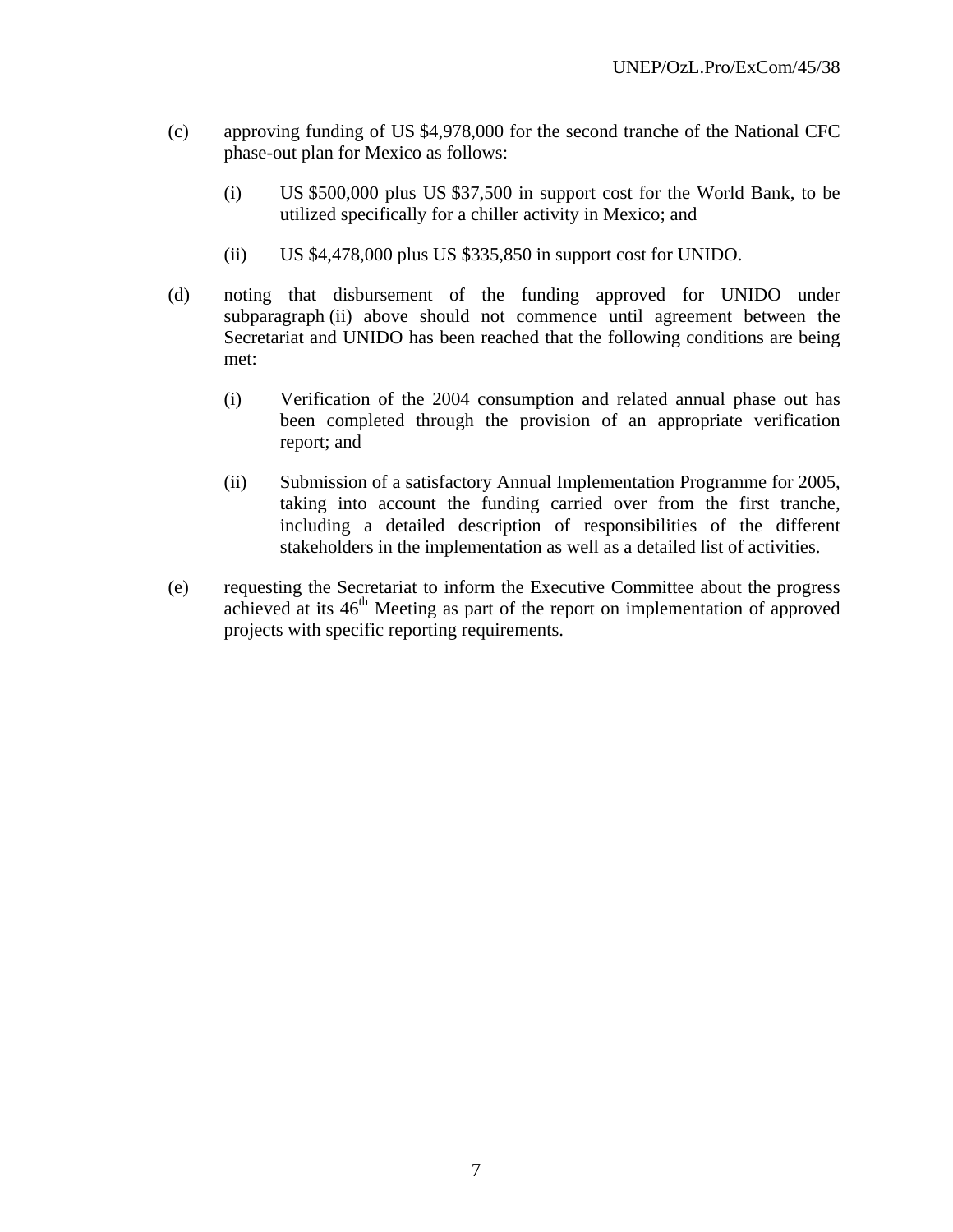#### **SECTOR PLAN FOR PHASING OUT CFC-11 AND CFC-12 PRODUCTION SECTOR: 2004 AUDIT REPORT AND 2005 ANNUAL IMPLEMENTATION PROGRAMME**

#### **Background**

11. The Executive Committee at its  $40<sup>th</sup>$  Meeting in 2003 approved in principle a total of US \$31.85 million for the implementation of the Agreement for the Mexican CFC production sector, and disbursed the first tranche of US \$5.3 million to the project. Under the Agreement, the Government of Mexico is committed to a dual condition of a maximum level of total CFC production of 22,000 mt for the period 2003-2005, and at the same time not exceeding the maximum allowable production limit specified in the Agreement for each of the three years. Subsequently the Executive Committee released the 2004 tranche of funding of US \$10.7 million at its  $42<sup>nd</sup>$  Meeting after a satisfactory verification of the 2003 CFC production that confirmed that the country produced 8,694 mt of CFC-11 and CFC-12 in 2003 and therefore met the two conditions specified in the agreement.

| Country                                                           | Mexico                                                                    |
|-------------------------------------------------------------------|---------------------------------------------------------------------------|
| Project title:                                                    | Sector Plan for Phasing out CFC-11 and CFC-12<br><b>Production Sector</b> |
| Year of plan                                                      | 2005                                                                      |
| # of years completed                                              | $\overline{2}$                                                            |
| # of years remaining under the plan                               | 2                                                                         |
| Maximum Allowable CFC Production between 2003-05                  | 22,000 mt                                                                 |
| Maximum Allowable Annual CFC Production in 2003 and<br>2004       | 12,355 mt                                                                 |
| Actual CFC production in 2003                                     | 8,694 mt                                                                  |
| Actual CFC production in 2004                                     | 8,044 mt                                                                  |
| Maximum Allowable 2005 production proposed                        | 5,262 mt                                                                  |
| Total funding approved in principle for the CFC phase-out<br>plan | <b>US \$31.85 million</b>                                                 |
| Total funding released as of Dec. 2004                            | US \$16 million                                                           |
| Level of funding requested for 2005 Annual Plan                   | US \$4.0 million                                                          |

12. The essential elements of the Agreement are presented in the following table.

13. In accordance with the conditions of the agreement that the release of the funding tranches subsequent to 2003 requires the submission by UNIDO of the independent verification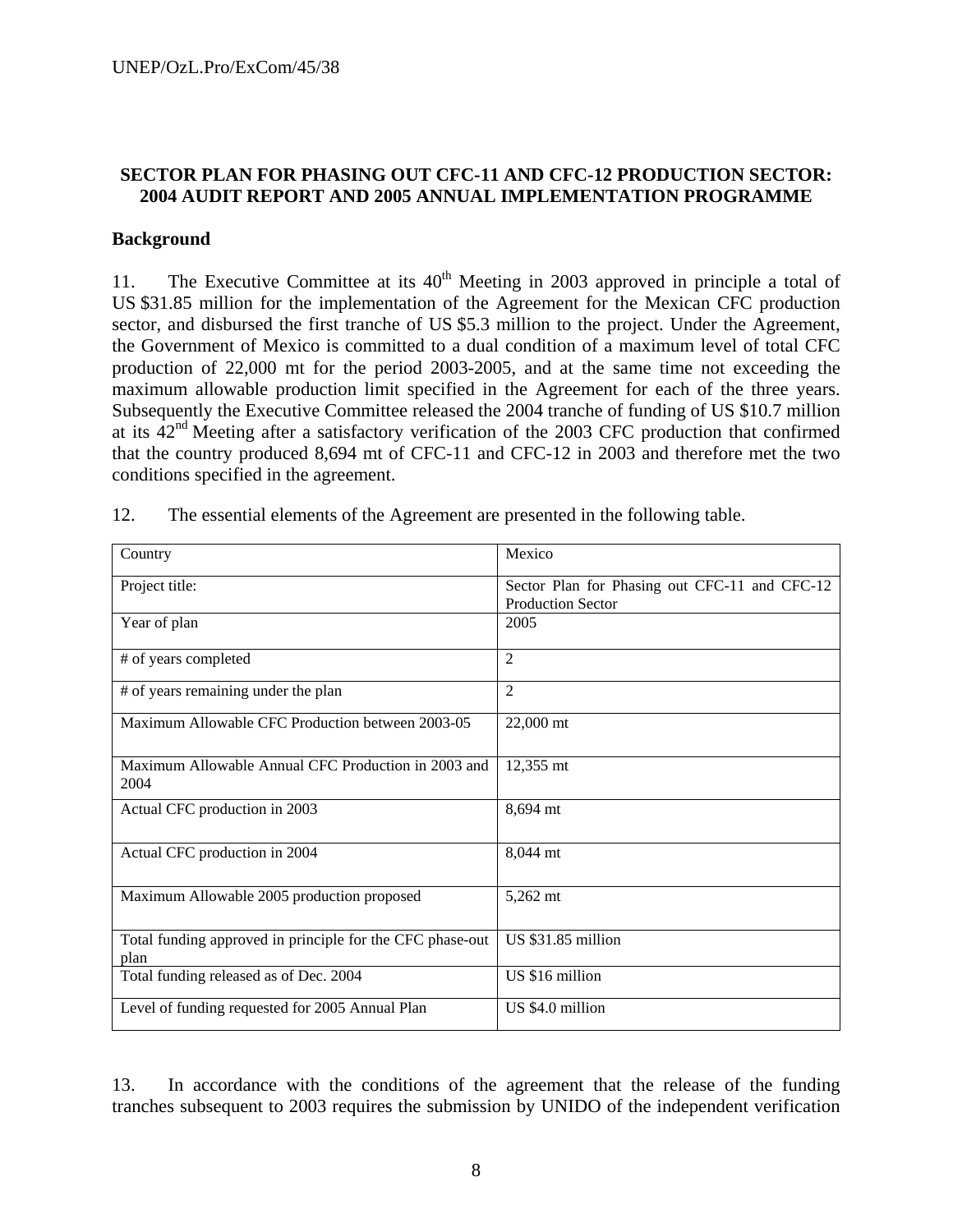of the production in the preceding year to be within the Montreal Protocol requirement and within the total allowable production limits of the Agreement, together with a work programme for the relevant year, UNIDO is submitting the verification of the 2004 CFC production in Mexico and the 2005 annual work programme at a funding level of US \$4.0 million plus US \$300,000 as support cost.

#### Verification of the 2004 CFC production in Mexico

14. The verification was carried out in January 2005 by Ess Jay Consultants, the same consulting firm which had performed the 2003 verification. The report included an executive summary, the report itself and the data presented in the format prescribed in the guidelines for verifying ODS production phase-out approved by the Executive Committee in 2000. The report first described in brief the history of the CFC plant Quimobasicos, which has two production units with capability to produce CFCs and HCFC-22. However due to the insufficient demand for CFCs and the relatively long and uneconomical mode of switching between the two product series, only one plant has continued producing CFCs since 1995 while the other is dedicated to HCFC-22 production. The verification team covered only the unit which has been dedicated to CFC production, and visited the HCFCs plant only to confirm that it produced HCFCs. The plant was reported to be continuing its test in 2004 to produce CFC-12 only by recycling CFC-11, presumably due to the decrease in the demand for CFC-11.

15. The verification team was reported to have access to all the plant premises and the documents needed for the exercise, including raw material purchase and issue records; daily production logs; stock transfer and records for storage; sales invoices; monthly VAT returns filed with revenue authority; and import quotas and actual imports of CTC and HF. The auditors randomly selected days from 4 months of the year as samples for checking. The team started by auditing the opening stock of CFC-11 and CFC-12, and the volumes of CTC and HF for feedstock from the financial records and the records of the warehouse for the year 2004. Then the report described the verification of the consumption of raw materials by checking the list of purchases from the finance department and cross-checking with a select number of invoices. There was a description of the process of daily production and movement of the finished product within the plant, the recording of actual production, the net production and the filling losses. The raw material consumption ratio was also checked against the historic record and industry norms and was reported as acceptable.

16. There was then the examination of the packaging of CFC products and a description of the process followed in the plant. There was a sample check of the accounting records of the packages, a check on the weight of the different packages, and of the gas quality through gas chromatography. The verification finally examined the sales records and the closing stock of CFC products and the feedstock. The report also included 7 annexes with copies of the original records that had been examined.

17. The results of the verification were that Quimobasicos produced 8,044 mt of CFCs in 2004 which was broken down into 1,177 mt of CFC-11 and 6,867 mt of CFC-12. This was below the annual maximum allowable production level of 12,355 mt, and after deducting the 8,694 mt produced in 2003 and the 8,044 mt produced in 2004 from the total maximum allowable production of 22,000 mt for 2003-2005, the remaining maximum allowable production for 2005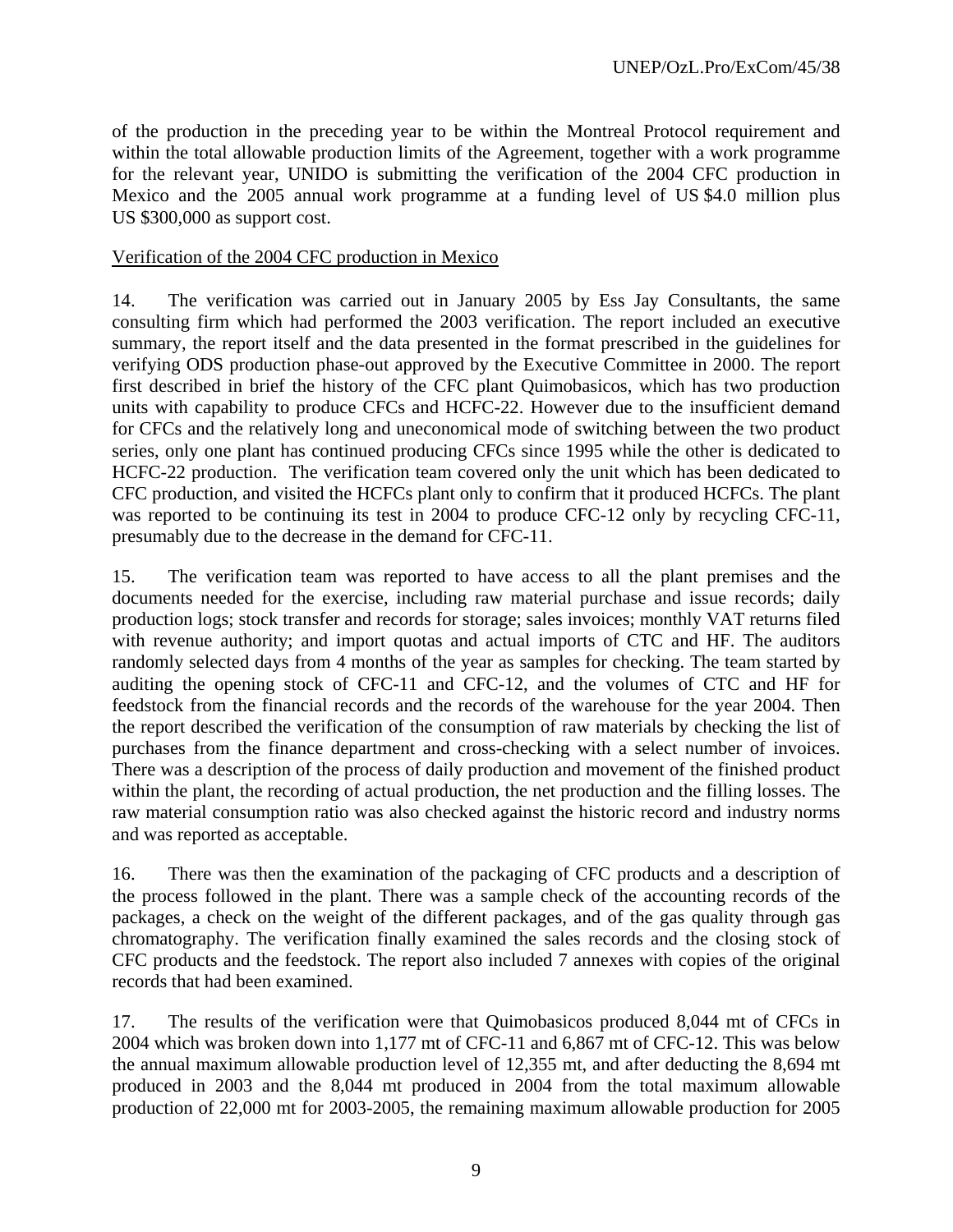would be 5,262 mt. The plant recorded 23 mt as filling losses but accounted for the losses in the total allowable production. The total sales of CFCs by the plant in 2004 were 6,029 mt, which was broken down into 1,049 mt for domestic sales and 4,980 mt for export.

18. The data collected by the verification team are presented using the format in the guidelines for verifying ODS production phase-out which includes month-by-month production of CFCs and HCFC-22, number of days in production, consumption ratios of feedstock to CFC and HCFC-22 production, inventory change in CTC and HF for feedstock as a way of validating the CFC production.

#### The 2005 work programme

19. The 2005 work programme includes three parts, a project summary, 2004 annual work programme achievements and the objectives and activities of the 2005 work programme. The project summary includes the target and funding level for the 2005 work programme. A maximum allowable production level of 5,262 mt of CFCs is the target for the 2005 annual programme after deducting the actual productions in 2003 and 2004 from the maximum allowable production of 22,000 mt for the three years 2003-2005, as set in the agreement. The implementation of the 2005 programme requires a funding level of US \$4.0 million and US \$300,000 as support cost.

20. The 2004 work programme reported the achievement of a total CFC production of 8,044 mt by Quimobasicos, which was below the annual maximum allowable production of 12,355 mt prescribed in the Agreement. Of the US \$10.7 million disbursed for the 2004 work programme, US \$10.6 million was disbursed as compensation to Quimobasicos and the balance was allocated to technical assistance activities to be implemented by the government. There were a number of policy measures which were planned and implemented in 2004 to facilitate the implementation of the CFC production phase-out. This included a legally enforceable production quota system for CFC producers, which was introduced in January 2004. At the same time, the Government initiated the process to introduce a detailed regulation to gradually ban the use of CFCs in all sectors, and the production and import of CFC-containing equipment. The Government was promoting an agreement among the importers to ban the imports of CFCs and use CFCs stockpiled between 2003-2005.

21. The programme continued to monitor the production of Quimobasicos through mandatory reporting by CFC producers to the national ozone unit, periodic visits by government officials to CFC producers, and penalty clauses for exceeding the production quota or providing false information. A number of technical assistance activities which started in 2003 continued in 2004, including public awareness campaigns, training of CFC traders and customs officers, and establishing an information management system.

22. The 2005 target of a maximum allowable production level of 5,262 mt will be implemented through a mandatory CFC production quota introduced in January 2004 and the control on the import of CTC. The plant intends to complete the quota by the middle of the year and switch to HCFC production after that. On the basis of the consumption ratio of CTC to the production of CFC-11 and CFC-12, the Government of Mexico will authorize a maximum import quota of CTC of 9,300 mt in 2005. Of the total US \$4.0 million being requested for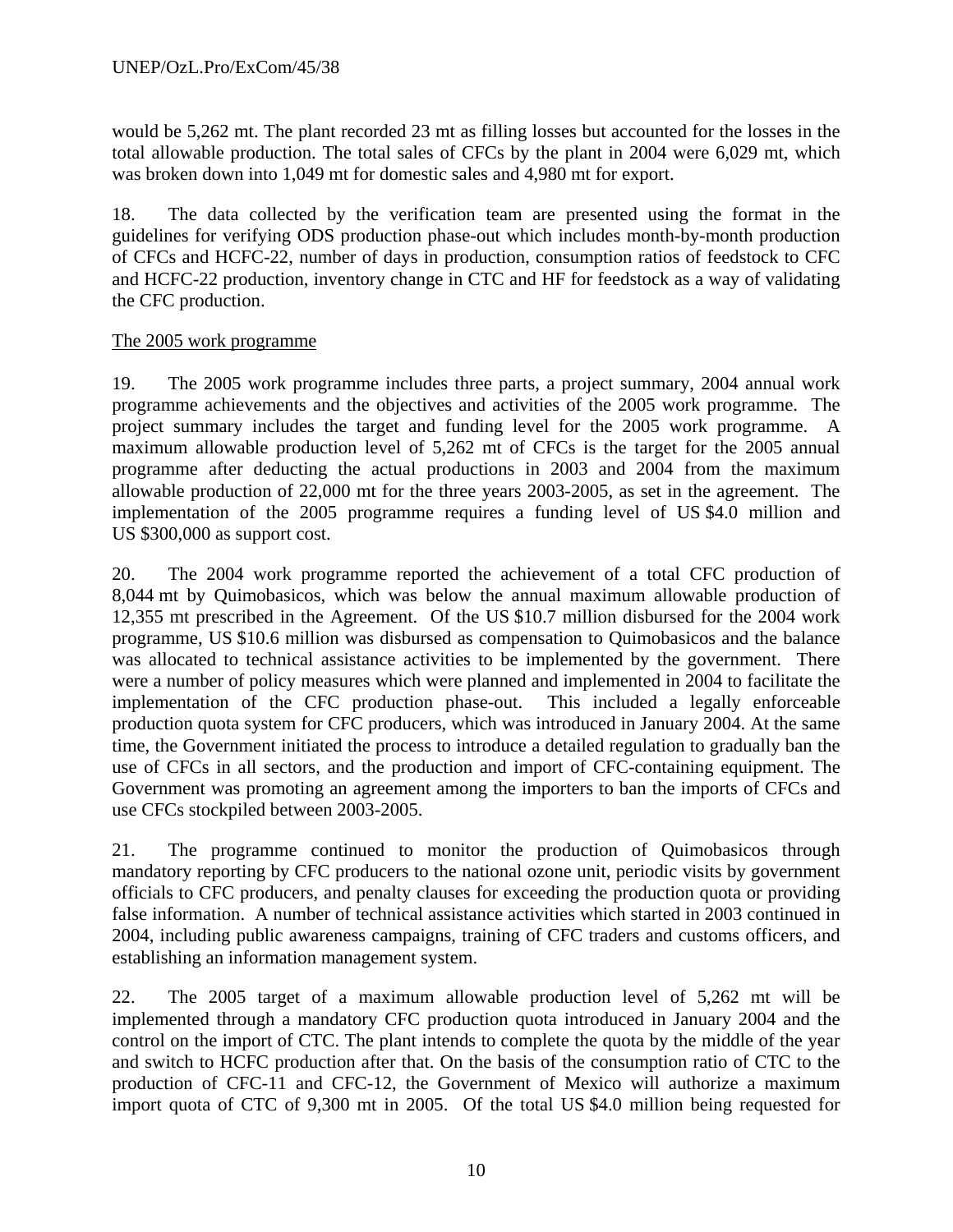2005, US \$3.81 million will be disbursed to Quimobasicos for keeping to the production quota, and the balance of US \$0.19 million will be allocated to technical assistance activities. The programme proposes a number of technical assistance activities, including setting up an ODS information management system, and activities which would assist in the implementation of the CFC national phase-out plan. The 2005 work programme concludes with a time schedule and estimated costs of the technical assistance activities for 2005 and 2006.

#### **Comments**

23. The 2005 work programme proposes 5,262 mt as the maximum allowable CFC production in Mexico, which is the quota remaining from the 22,000 mt for the 3-year duration of 2003-05 after deducting the actual production in 2003 and 2004.

24. It is noted that the Government of Mexico is planning further policy measures for 2005, which include the gradual ban on CFCs in all sectors, the ban on the CFC-containing equipment and the ban on CFC imports. The initiatives would facilitate the CFC production closure project as well as the CFC national phase-out programme, which is also under implementation.

25. The verification of the 2004 CFC production at Quimobasico is carried out in accordance with the guidelines of the Executive Committee on verifying ODS production phase-out, and contains reasonable description of the methodology and documentation examined to confirm the achievement of the annual production reduction targets. The current verification also implemented the decision of the Executive Committee when approving the 2004 annual programme and included a financial consultant in the audit team.

26. In accordance with the practice of presenting the verification reports of CFC production phase-out, the Secretariat includes only the aggregate data and not the annexes or the monthly data on production and feedstock consumption. However the annexes and the monthly data could be made available to any member of the Executive Committee upon request.

#### **Recommendations**

27. The Secretariat recommends that in light of the satisfactory verification indicating that the Mexico CFC production closure programme had achieved the CFC production reduction target in 2004 as set out in the agreement, the Executive Committee may wish to approve the 2005 work programme of the Mexican CFC production phase-out agreement at US \$4.0 million and US \$300,000 as support cost for UNIDO.

- - - -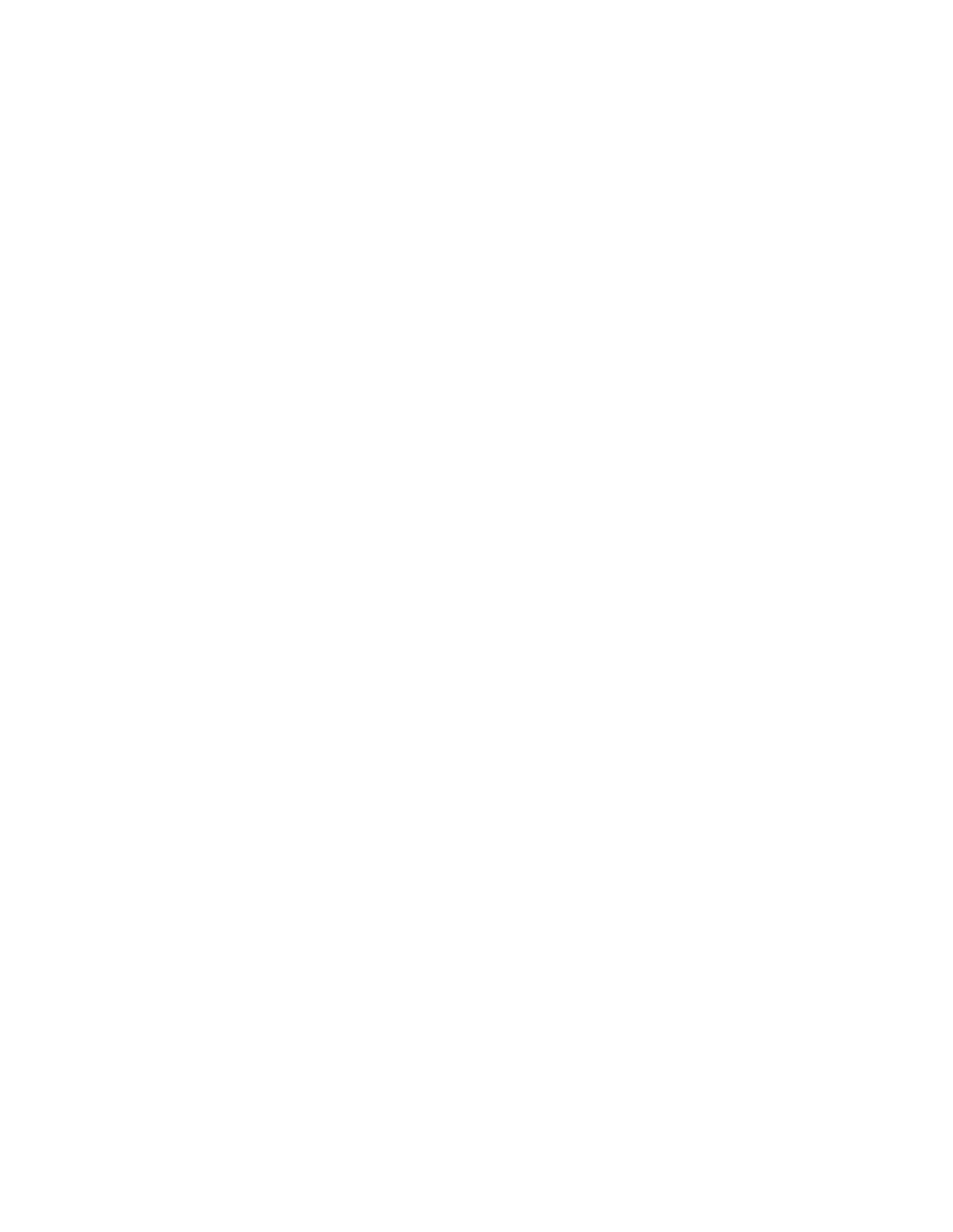#### *UNIDO*

*45th Meeting of the Executive Committee of the Multilateral Fund for the Implementation of the Montreal Protocol* 

#### **PROJECT COVER SHEET – MULTI-YEAR PROJECTS**

#### **COUNTRY: MÉXICO**

#### **PROJECT TITLE**

National CFC phase-out plan for Mexico, 2<sup>nd</sup> Tranche

| IMPLEMENTING AGENCY |  |
|---------------------|--|
| <b>UNIDO</b>        |  |

SEMARNAT

#### **NATIONAL COORDINATING AGENCY:**

#### **LATEST REPORTED CONSUMPTION DATA FOR ODS ADDRESSED IN PROJECT A: ARTICLE-7 DATA (ODP tonnes, 2003, AS OF MAY 2004)**  Annex A Group I, CFCs 1,989.00

| <b>B: COUNTRY PROGRAMME SECTORAL DATA (ODP tonnes, 2003, AS OF MAY 2004)</b> |         |      |           |              |               |              |  |  |  |
|------------------------------------------------------------------------------|---------|------|-----------|--------------|---------------|--------------|--|--|--|
| <b>ODS</b>                                                                   | Aerosol | Foam | Ref. mfg. | Ref. Service | Process Agent | <b>TOTAL</b> |  |  |  |
| $CFC-11$                                                                     |         | 137  |           |              |               |              |  |  |  |
| $CFC-12$                                                                     | 70      | 55   | 30        | 1.634        |               | 1,789        |  |  |  |
| CFC-113                                                                      |         |      |           |              | 33            |              |  |  |  |
| CFC-114                                                                      |         |      |           | 20           |               | 20           |  |  |  |
| <b>CFC</b> Total                                                             | 70      | 192  | 40        | 1.654        | 33            | .989         |  |  |  |
|                                                                              |         |      |           |              |               |              |  |  |  |

CFC Consumption remaining eligible for funding (ODP tonnes) n.a.

#### **CURRENT YEAR BUSINESS PLAN**: Total funding US\$5,351,350 Total phase-out, 40 ODP tonnes

| <b>PROJECT DATA</b>        |                                                         | 2004      | 2005      | 2006    | 2007 | 2008 | 2009 | 2010 |
|----------------------------|---------------------------------------------------------|-----------|-----------|---------|------|------|------|------|
|                            | <b>Montreal Protocol limits</b>                         | 4,625     | 2,312     | 2,312   | 694  | 694  | 694  | 0.0  |
| <b>CFCs</b>                | Annual consumption limit                                | 4,403     | 2,205     | 150     | 50   | 50   | 50   | 0.0  |
| (ODP                       | Total demand (reference)                                | 1,932     | 1,667     | 1,190   | 725  | 425  | 195  | 140  |
| tonnes)                    | Annual phase-out from ongoing projects                  | 40        | 165       | 77      | 15   |      |      |      |
|                            | Annual phase-out newly addressed                        |           | 100       | 400     | 450  | 300  | 230  | 55   |
|                            | Annual unfunded phase-out                               |           |           |         |      |      |      |      |
|                            | <b>TOTAL ODS CONSUMPTION TO</b><br><b>BE PHASED OUT</b> | 40        | 265       | 477     | 465  | 300  | 230  | 55   |
| Project costs (US\$):      |                                                         |           |           |         |      |      |      |      |
|                            | Funding for UNIDO                                       | 3,517,000 | 4,478,000 | 299,500 |      |      |      |      |
|                            | Funding for World Bank                                  |           | 500,000   |         |      |      |      |      |
|                            | <b>Total project funding</b>                            | 3,517,000 | 4,978,000 | 299,500 |      |      |      |      |
| Support cost               |                                                         |           |           |         |      |      |      |      |
|                            | Support cost for UNIDO                                  | 263,775   | 335,850   | 22,463  |      |      |      |      |
|                            | Support cost for World Bank                             |           | 37,500    |         |      |      |      |      |
| <b>Total support costs</b> |                                                         | 263,775   | 373,350   | 22,463  |      |      |      |      |
| (US\$)                     | TOTAL COST TO MULTILATERAL FUND                         | 3,780,775 | 5,351,350 | 321,963 |      |      |      |      |

\* 2004 Consumption data are provisional

Project cost effectiveness (US\$/kg ODP) 5.26 USD/Kg

**FUNDING REQUEST: Reviewed by:** n.a.

**Prepared by: SEMARNAT / UNIDO Date:** 7 February 2005<br> **Reviewed by: Date: Date: Date: Date: Date: Date: Date: Date: Date: Date: Date: Date: Date: Date: Date: Date: Date: Date: Dat** 

Approval of funding for  $2<sup>nd</sup>$  tranche (2005) as indicated above.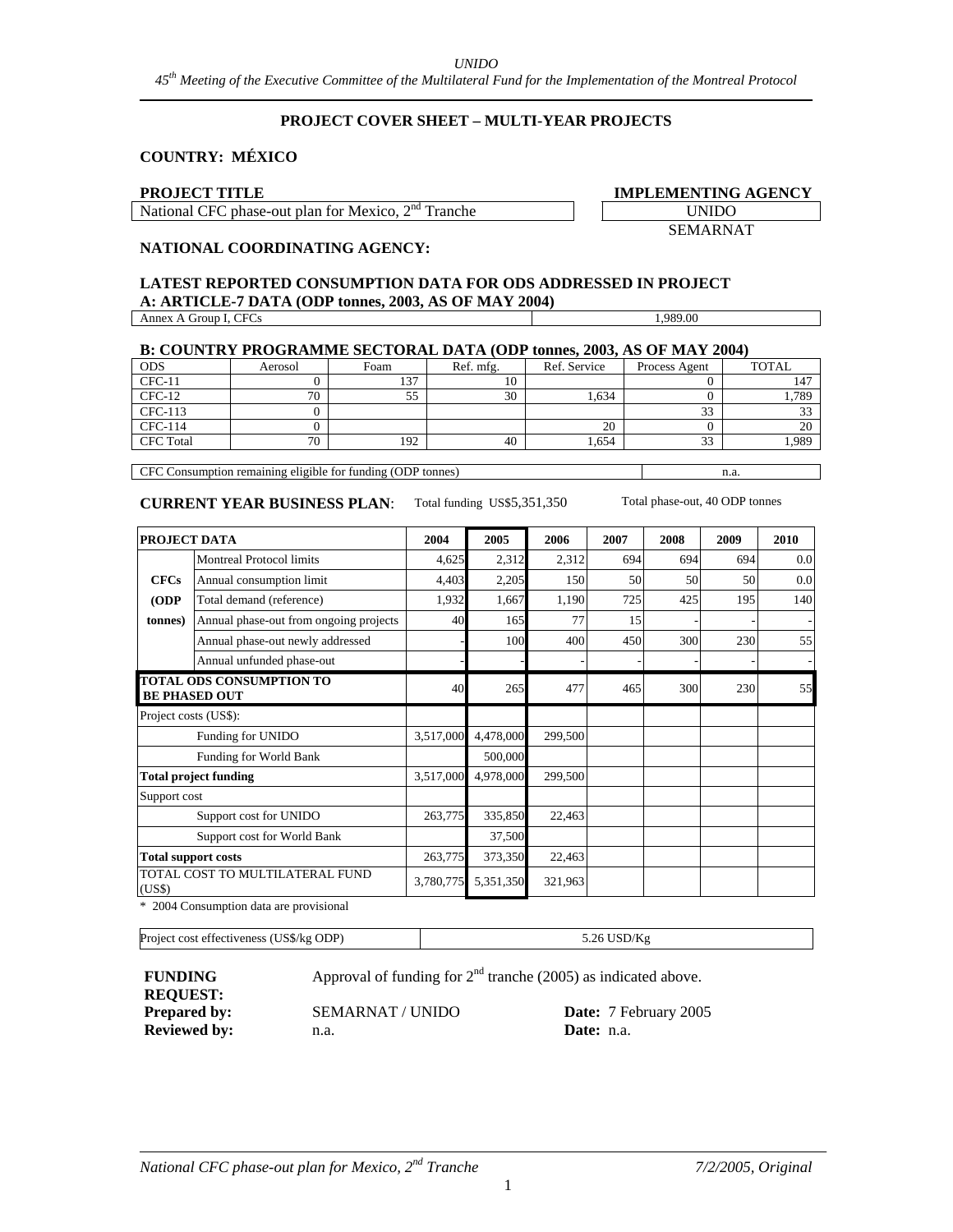#### **Part 1. ACHIEVEMENT OF THE PREVIOUS ANNUAL PROGRAMME**

#### **1. Preface**

National CFC phase-out plan (NPP) in Mexico was approved in April 2004 at the 42nd Meeting of Executive Committee of the Multilateral Fund for the implementation of the Montreal Protocol. The implementation of the project has started in June 2004. Major achievement for project implementation during June – December 2004 is described in this Chapter.

#### **2. Targets**

| Target achieved, 2004: | Target set in Agreement, 2004: |
|------------------------|--------------------------------|
| $3,207.17$ ODP tonnes  | 4.403 ODP tonnes               |

| <b>Indicators</b> |                                            | <b>Preceding</b><br>Year, 2003 | Year of Plan,<br>2004 |                        | <b>Reduction</b><br>(or increase) |                        |
|-------------------|--------------------------------------------|--------------------------------|-----------------------|------------------------|-----------------------------------|------------------------|
|                   |                                            | Actual $(1)$                   | Actual $(4)$          | Annual                 | Actual                            | Annual                 |
|                   |                                            |                                | (provisional)         | $\text{program}^{(2)}$ |                                   | program <sup>(2)</sup> |
| Supply of         | Import                                     | 1,168                          | 402.76                | 400                    | 774.88                            | 768                    |
| ODS by            | Less re-export <sup><math>(5)</math></sup> |                                | (9.65)                |                        |                                   |                        |
|                   | Production                                 | $821^{(3)}$                    | 2,814.05              | 4,003                  | (1,993.05)                        | (3,182)                |
|                   | Total $(1)$                                | 1.989                          | 3.207.17              | 4,403                  | (1,218.17)                        | (2,414)                |
|                   |                                            |                                |                       |                        |                                   |                        |
| Demand of         | Manufacturing                              | 335                            | 191.61                | 292                    | 143.4                             | $40^{(6)}$             |
| <b>ODS</b>        | Servicing                                  | 1.654                          | 994.30                | 1,640                  | 659.7                             | 0                      |
|                   | Stockpiling                                | n.a.                           | 2,021.26              | 2,471                  | (2,021.3)                         | (2,471)                |
|                   | <b>Total</b>                               | 1,989.0                        | 3.207.17              | 4,403                  | (1,218.2)                         | (2,431)                |

 $<sup>(1)</sup>$  Actual data reported to the Ozone Secretariat for 2003, however not stipulated in the Agreement.</sup>

(2) Data provided in the Agreement.<br>
(3) Production  $(8,694.00 \text{ ODP}$  tonnes) – Export  $(7,873.00 \text{ tonnes})$  as per reported to the Ozone Secretariat.

 $(4)$  Provisional data for 2004 based on audited production data and customs records and quotas (Production, 8,044 ODP tonnes; exports of produced CFC, 5,229.95 ODP tonnes).

 $(5)$  A part of imported CFC-114 and CFC-115 was exported.

(6) From on-going projects.

The data in the above table demonstrate that Mexico fulfilled the year 2004 maximum allowable CFC consumption level requirement of the Agreement calculated in accordance with Article 7 of the Montreal Protocol (consumption=production + import - export).

The CFC production data were audited and verified by independent auditors contracted by UNIDO. The import was slightly lower than planned taking into consideration of re-export of 9.65 ODP tonnes of CFC. Thus, the total supply of new CFCs to the domestic market amounted to only 3,207.17 ODP tonnes, i.e., 1,196 ODP tonnes less than the 4,403 ODP tonnes planned for 2004 under the Agreement. This was the result of the tight control of production, imports and exports under the well functioning licensing system.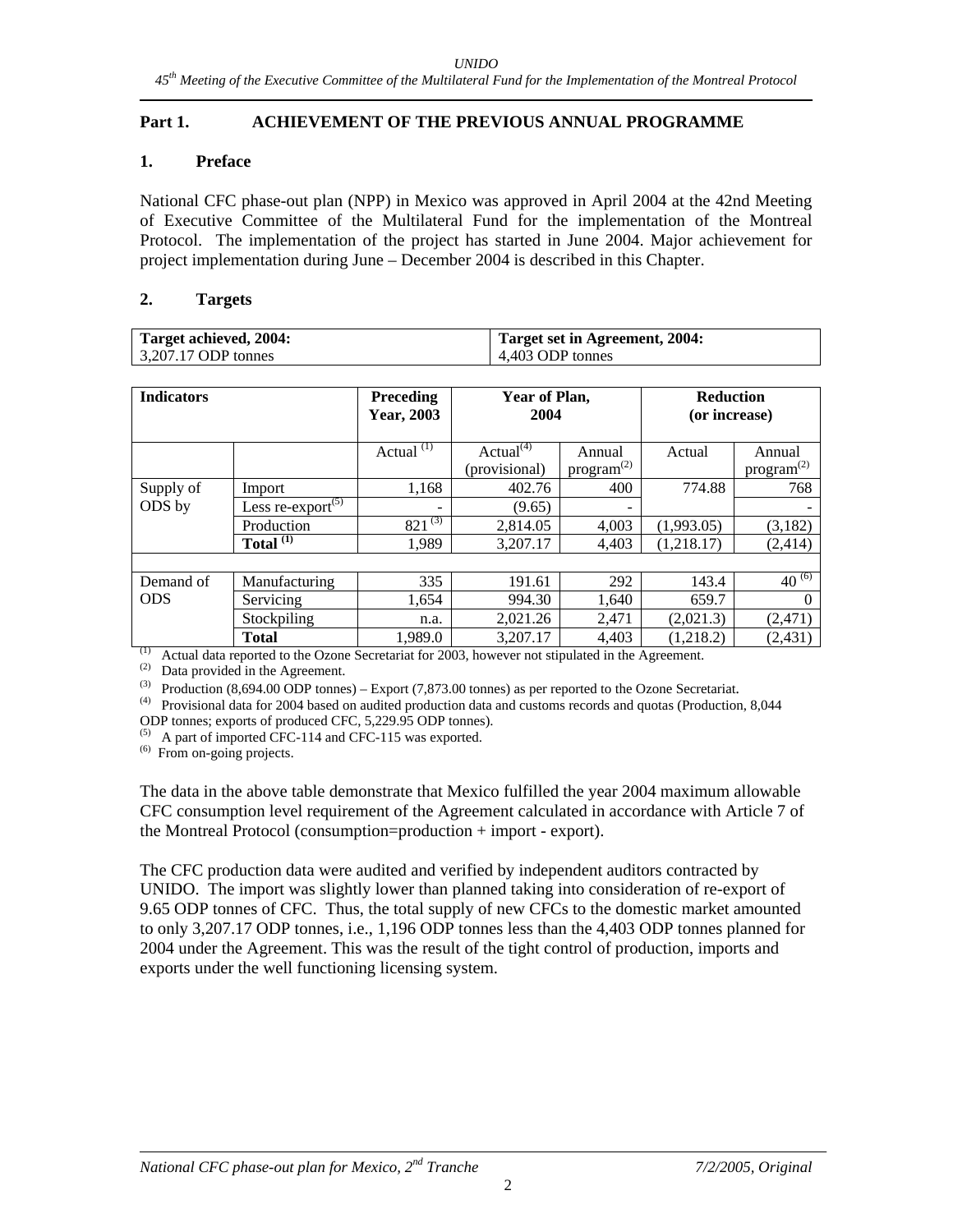#### **3. Industry Action**

| 3.1. |  | Data provided in the Annual Implementation Programme. |
|------|--|-------------------------------------------------------|
|------|--|-------------------------------------------------------|

| <b>Sector</b>                | Consumption<br><b>Preceding</b><br>Year<br>(2003) | <b>Consumption</b><br><b>Year of Plan</b><br>(2004) | <b>Reduction</b><br>within<br>Year of<br>Plan<br>$(2003)$ -<br>(2004) | Number of<br><b>Projects</b><br>Completed | <b>Number</b><br>of<br><b>Servicing</b><br><b>Related</b><br><b>Activities</b> | <b>ODS</b><br><b>Phase-</b><br>Out (in<br><b>ODP</b><br>tonnes) |
|------------------------------|---------------------------------------------------|-----------------------------------------------------|-----------------------------------------------------------------------|-------------------------------------------|--------------------------------------------------------------------------------|-----------------------------------------------------------------|
|                              |                                                   |                                                     | Manufacturing                                                         |                                           |                                                                                |                                                                 |
| Aerosol                      | 70                                                | 50.0                                                | 20                                                                    | 1                                         | n.a.                                                                           | 20                                                              |
| Foam                         | 192                                               | 192                                                 | $\theta$                                                              | $\theta$                                  |                                                                                | $\Omega$                                                        |
| Refrigeration                | 50                                                | 30                                                  | 20                                                                    |                                           |                                                                                | 20                                                              |
| Solvents                     |                                                   |                                                     |                                                                       | $\theta$                                  |                                                                                | $\theta$                                                        |
| Other                        | 20                                                | 20                                                  | $\Omega$                                                              | $\Omega$                                  |                                                                                | $\Omega$                                                        |
| <b>Total</b>                 | 332                                               | 292                                                 | 40                                                                    | $\overline{2}$                            |                                                                                | 40                                                              |
|                              |                                                   |                                                     | <b>Servicing</b>                                                      |                                           |                                                                                |                                                                 |
| Refrigeration<br>servicing   | 1,640                                             | 1,640                                               | $\mathbf{0}$                                                          | $\theta$                                  | 1                                                                              | $\theta$                                                        |
| <b>Total</b>                 | 1,640                                             | 1,640                                               | $\mathbf{0}$                                                          | $\theta$                                  | 1                                                                              | $\Omega$                                                        |
|                              |                                                   |                                                     |                                                                       |                                           |                                                                                |                                                                 |
| <b>GRAND</b><br><b>TOTAL</b> | 1,972                                             | 1,932                                               | 40                                                                    | $\overline{2}$                            |                                                                                | 40                                                              |

#### **3.2. Actual data.**

| <b>Sector</b>                | <b>Consumption</b><br><b>Preceding</b><br>Year<br>(2003) | Consumption<br><b>Year of Plan</b><br>$(2004)*$ | <b>Reduction</b><br>within<br>Year of<br>Plan<br>$(2003) -$<br>(2004) | Number of<br><b>Projects</b><br>Completed | <b>Number</b><br><b>of</b><br><b>Servicing</b><br><b>Related</b><br><b>Activities</b> | <b>ODS</b><br><b>Phase-</b><br>Out (in<br><b>ODP</b><br>tonnes |
|------------------------------|----------------------------------------------------------|-------------------------------------------------|-----------------------------------------------------------------------|-------------------------------------------|---------------------------------------------------------------------------------------|----------------------------------------------------------------|
|                              |                                                          |                                                 | <b>Manufacturing</b>                                                  |                                           |                                                                                       |                                                                |
| Aerosol                      | 70                                                       | 87.41                                           | (17.41)                                                               | Partial                                   |                                                                                       | (17.41)                                                        |
|                              |                                                          |                                                 |                                                                       | compl.                                    |                                                                                       |                                                                |
| Foam                         | 192                                                      | 104.2                                           | 87.8                                                                  |                                           |                                                                                       | 87.8                                                           |
| Refrigeration                | 40                                                       | 0                                               | 40                                                                    |                                           |                                                                                       | 40                                                             |
| Solvents                     | -                                                        |                                                 |                                                                       |                                           |                                                                                       |                                                                |
| Other                        | 33                                                       | $\theta$                                        | 33                                                                    | 1                                         |                                                                                       | 33                                                             |
| <b>Total</b>                 | 335                                                      | 191.61                                          | 143.39                                                                | 3                                         |                                                                                       | 143.39                                                         |
|                              |                                                          |                                                 | <b>Servicing</b>                                                      |                                           |                                                                                       |                                                                |
| Refrigeration                | 1,654                                                    | 994.3                                           | 659.7                                                                 | $\Omega$                                  |                                                                                       | 659.7                                                          |
| <b>Total</b>                 | 1,654                                                    | 994.3                                           | 659.7                                                                 | $\theta$                                  |                                                                                       | 659.7                                                          |
|                              |                                                          |                                                 |                                                                       |                                           |                                                                                       |                                                                |
| <b>GRAND</b><br><b>TOTAL</b> | 1,989                                                    | 1,185.91                                        | 800.66                                                                | $3 + 1$ partial                           |                                                                                       | 803.09                                                         |

\* Preliminary data

According to the data available as of end January 2005, substantial reductions were achieved in the cumulative CFC consumption (manufacturing + servicing sector) in 2004. The actual CFC consumption in 2003 amounted to 1,989 ODP tonnes; the target for 2004 was set in the Annual Plan at 1,932 ODP tones; the actual consumption in 2004 was 1,185.91 ODP tonnes. The achieved reduction of 803.09 has been the result of completion and partial completion of on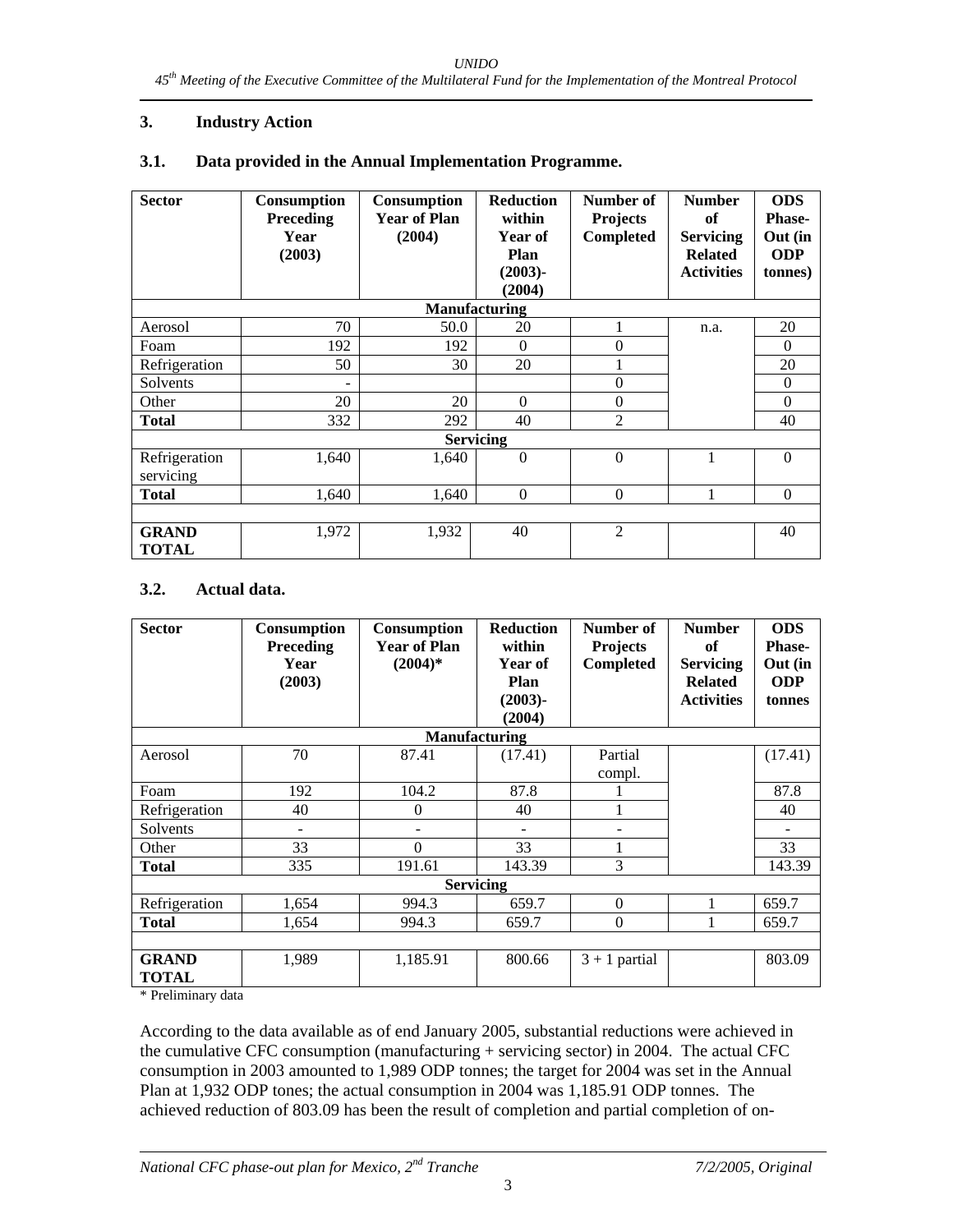going projects in the foam, refrigeration and aerosol sectors as well as the progress of the legislation, management and awareness components of the Sector Plan, the CFC production closure Plan and the continuing institutional strengthening project.

#### **4. Technical Assistance Activities**

#### **4.1. Achievement of activities listed in the annual implementation programme**

| a) | Proposed Activity:              | Workshop(s) and investment assistance for CFC user industry                                                                                                                                                                       |
|----|---------------------------------|-----------------------------------------------------------------------------------------------------------------------------------------------------------------------------------------------------------------------------------|
|    | Objective:                      | in refrigeration manufacturing sector<br>Achieve final phase-out of CFC use in the refrigeration                                                                                                                                  |
|    |                                 | manufacturing sector                                                                                                                                                                                                              |
|    | Target Group:<br>Impact:        | Enterprises in the above sectors<br>Phase-out of 50 ODP tonnes of CFC in 2005                                                                                                                                                     |
|    | Achievement:                    | The remnant enterprises were surveyed by a consulting                                                                                                                                                                             |
|    |                                 | firm to evaluate and verify the use of CFC and the need<br>of assistance for the CFC phase-out in the refrigeration<br>manufacturing sector. The survey shows that no<br>enterprise needs any additional support to convert their |
|    |                                 | production processes.                                                                                                                                                                                                             |
|    |                                 |                                                                                                                                                                                                                                   |
| b) | Proposed Activity:              | Awareness campaign                                                                                                                                                                                                                |
|    | Objective:                      | Assist phase out of CFC use on national level                                                                                                                                                                                     |
|    | <b>Target Group:</b><br>Impact: | Enterprises and general public in the country                                                                                                                                                                                     |
|    |                                 | Increased public awareness on importance of ozone                                                                                                                                                                                 |
|    |                                 | layer protection and its practical implications                                                                                                                                                                                   |
|    | Achievement:                    | Terms of reference was prepared for the contract of a                                                                                                                                                                             |
|    |                                 | publicity agency to develop video and printed materials                                                                                                                                                                           |
|    |                                 | for promotion and publicizing the Ozone matter in                                                                                                                                                                                 |
|    |                                 | public media and organizing other related activities. The                                                                                                                                                                         |
|    |                                 | contract will be signed in 2005.                                                                                                                                                                                                  |
| c) | Proposed Activity:              | Training of national experts and key stakeholders on the                                                                                                                                                                          |
|    |                                 | implementation of the NPP                                                                                                                                                                                                         |
|    | Objective:                      | Strengthening of national capacity on project implementation<br>and phase-out program                                                                                                                                             |
|    | Target Group:                   | NOU-SEMARNAT staff.                                                                                                                                                                                                               |
|    | Impact:                         | Effective implementation of NPP                                                                                                                                                                                                   |
|    | Achievement:                    | With UNIDO assistance, the selected NOU-SEMARNAT                                                                                                                                                                                  |
|    |                                 | staff completed the fundamental training related to the                                                                                                                                                                           |
|    |                                 | refrigerant management plan in terms of legislation in                                                                                                                                                                            |
|    |                                 | industrialized countries, new alternatives and on good service                                                                                                                                                                    |
|    |                                 | practices as well as on the generally available and commonly                                                                                                                                                                      |
|    |                                 | used service and recovery equipment. After the fundamental                                                                                                                                                                        |
|    |                                 | training in the UK, the national team made a study-tour to                                                                                                                                                                        |
|    |                                 | Romania and Croatia to review the experience of                                                                                                                                                                                   |
|    |                                 | implementation of RMPs in these countries. Right after this                                                                                                                                                                       |
|    |                                 | core personnel training event, NOU-SEMARNAT prepared                                                                                                                                                                              |
|    |                                 | the detailed plan of implementation of NPP.                                                                                                                                                                                       |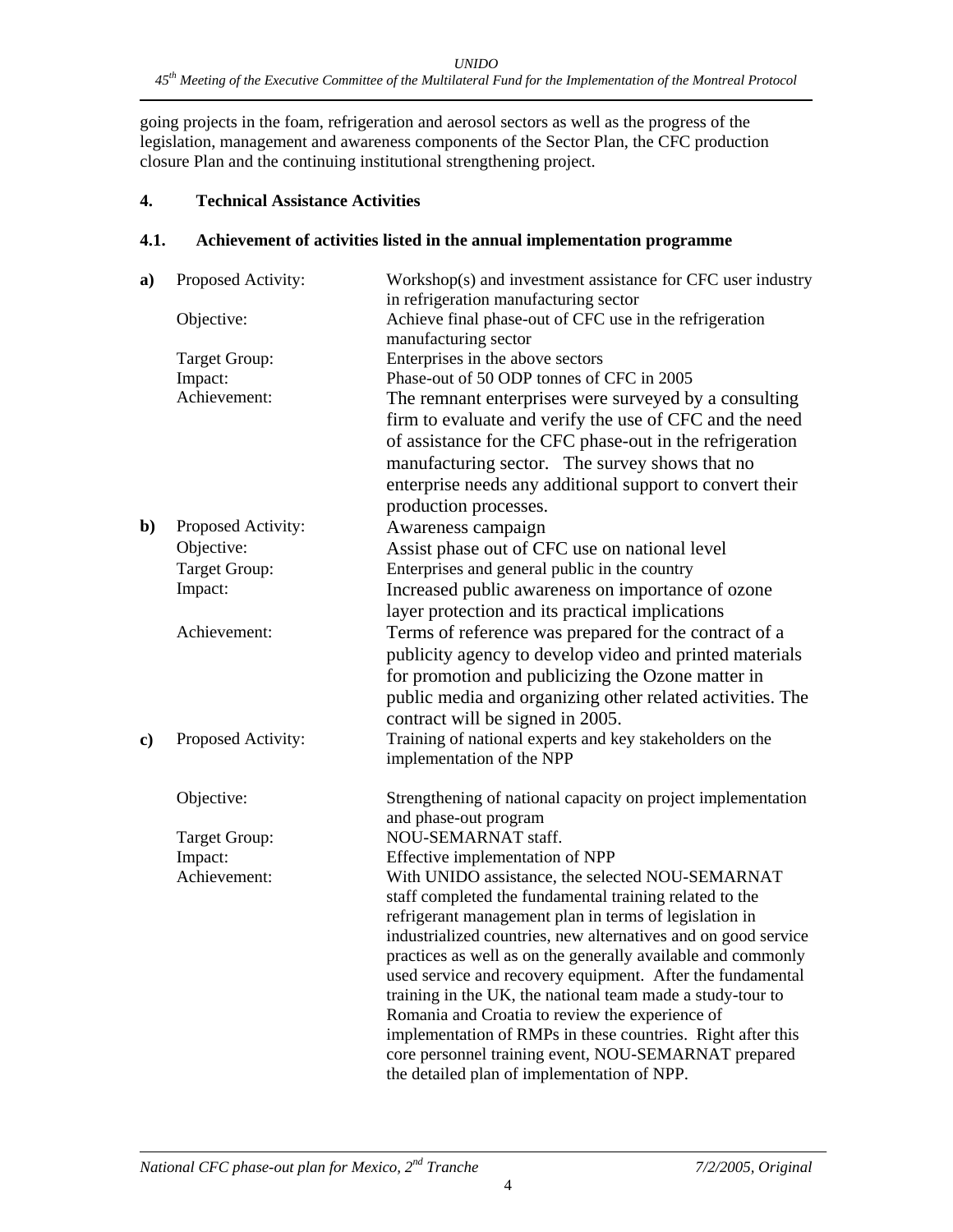*UNIDO 45th Meeting of the Executive Committee of the Multilateral Fund for the Implementation of the Montreal Protocol* 

| d) | Proposed Activity:<br>Objective: | Training programs for the refrigeration service technicians<br>Improvement of technical skills in detection and recovery of<br>refrigerant gases, including information on good practices in<br>refrigeration servicing and awareness on available alternative<br>refrigerants                                                                                                                       |
|----|----------------------------------|------------------------------------------------------------------------------------------------------------------------------------------------------------------------------------------------------------------------------------------------------------------------------------------------------------------------------------------------------------------------------------------------------|
|    | Target Group:                    | Technicians of the disposal centres of old equipments,<br>training institutions.                                                                                                                                                                                                                                                                                                                     |
|    | Impact:                          | Increased CFC containment, strengthening of recovery, and<br>storage and recycling system, reduction of CFC refrigerant<br>consumption in the service sector.                                                                                                                                                                                                                                        |
|    | Achievement:                     | A national institute was selected as the national training<br>center under the NPP for the training of FIDE (Fund for<br>energy savings) Technicians to recover the refrigerant<br>gases from old equipments. The international bidding<br>for the procurement of the equipment for training center<br>and FIDE technicians was done, and it will be delivered<br>into the training centers in 2005. |

#### **4.2 Establishment of national project implementation structure**

Through the execution of activities described in the previous section, the national project implementation structure was established. As stated in the Agreement, the NOU in SEMARNAT is the central coordination institute for the whole project. SEMARNAT assigned experienced staff as dedicated officers for the NPP implementation. Furthermore, SEMARNAT will assign several regional and national institutes for activities, including:

- $\triangleright$  Survey of refrigeration service sector,
- ¾ Development of the strategy for the management of recovered CFCs in Mexico,
- $\triangleright$  Selection and education of trainers for the training program for the service sector technicians,
- $\triangleright$  Preparation of national training manual for the service technicians,
- $\triangleright$  Selection and contracting of the training centre for the service technicians

#### **5. Manufacturing sector program**

The survey applied to the refrigeration manufacturing sector established that there is no more use of CFC in the remaining eligible companies, and the remaining budget will be reallocated for other programs of the plan.

This achievement has been the result of the application of an Emergent Norm, and the market control through the reduction of the CFC supply and the increase of the prices of these substances in Mexico.

#### **6. National project for training of service technicians**

In Mexico, there is a very successful incentive program for retirement of old refrigeration and air conditioning equipments through the Fund for Energy Savings Fund (FIDE). This program has accelerated the replacement of old equipments, resulting in reductions of the use of CFC, since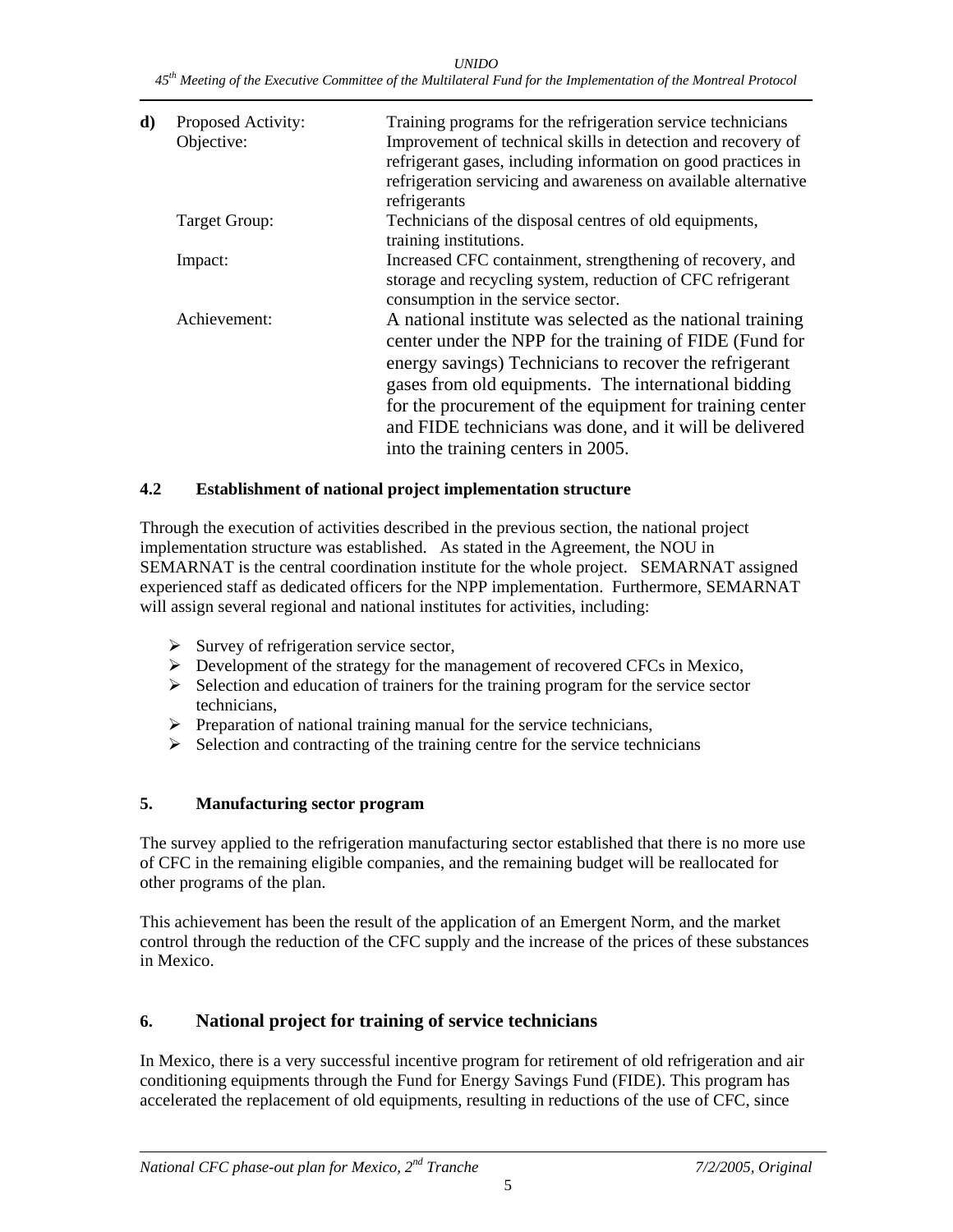the new equipment are free of CFC and thus the release of CFCs is continuously reduced in the service sector.

Recovery of refrigerant gases is also included in this program. A national institute was selected as the national training center for the training of FIDE Technicians to recover the refrigerant gases from old appliances.

International bidding for the procurement of the equipment for training center and FIDE technicians was completed, and the equipment will be delivered into the training centers soon.

The Terms of Reference for the training of the service sector technicians as well as the specification of the equipment for the training laboratories and for the service technicians were already prepared. The international bidding will be carried out early 2005.

#### **7. Customs training**

The Customs Training program will be initiated soon after the finalization and official publication oft the Mexican Official Norm on the specifications of environmental protection measures for the elimination of the use of CFC in equipments and products of national or imported manufacture.

#### **8. Other achievements through on-going projects**

With regard to the use of CFC in the manufacturing sector, during 2004 Mexico completed with full success the first tranche of the CFC phase out project in the foam sector. In this project investment part is fully completed and only pending activities are related to awareness raising.

Mexico will implement the second tranche of this project during 2005-2006, to complete the CFC phase out in the foam sector.

Likewise, the remaining aerosol sector companies still using CFCs, signed the respective contracts to phase out the use of these substances within the ongoing phase out program, by the first semester of 2006.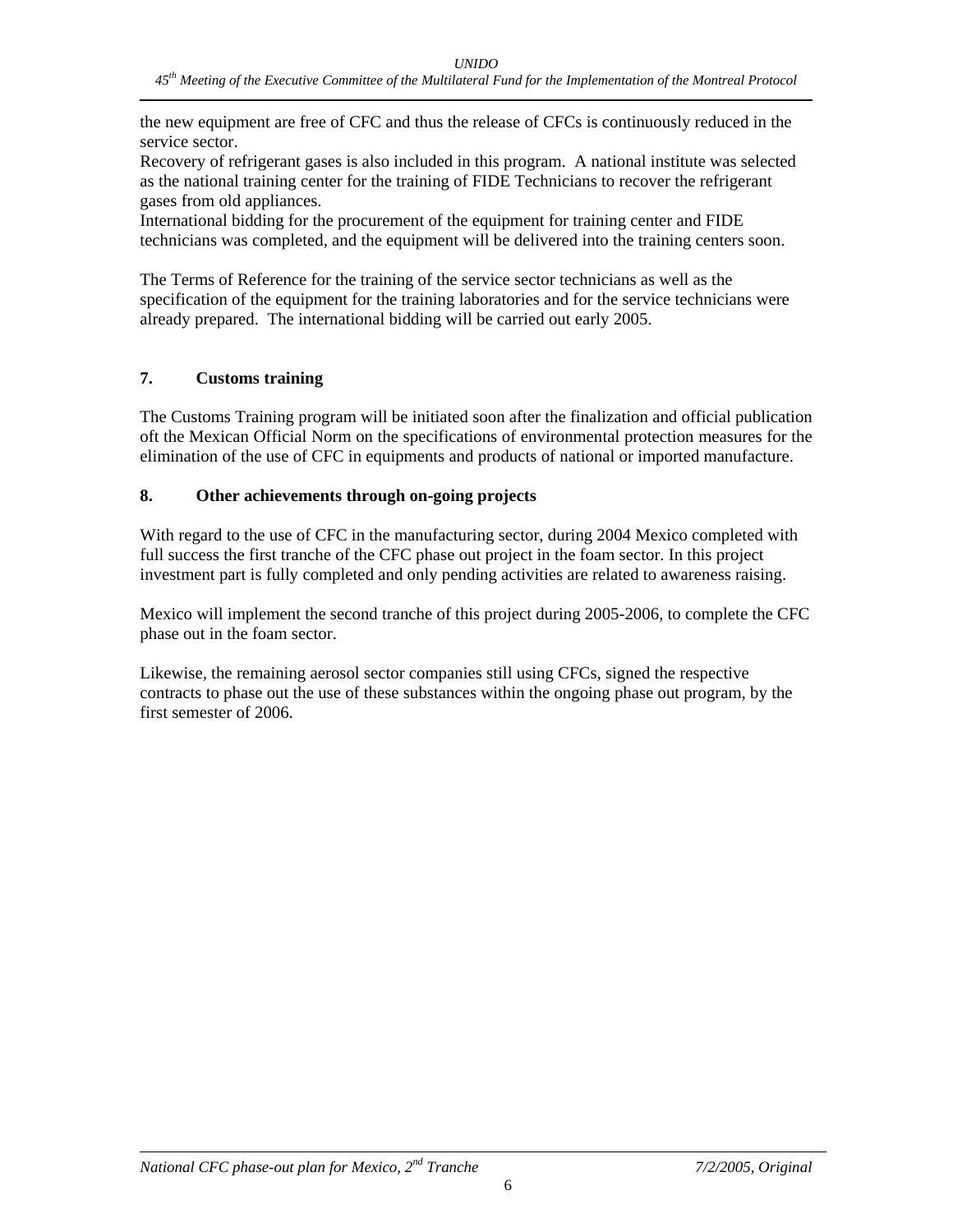#### *UNIDO*

#### **9. Government Action**

| <b>Policy/Activity Planned</b>                                                                                                                                                                                                                                                                                                                                                                                                                                    | <b>Schedule of</b> | Achievement                                                                                                                                 |
|-------------------------------------------------------------------------------------------------------------------------------------------------------------------------------------------------------------------------------------------------------------------------------------------------------------------------------------------------------------------------------------------------------------------------------------------------------------------|--------------------|---------------------------------------------------------------------------------------------------------------------------------------------|
|                                                                                                                                                                                                                                                                                                                                                                                                                                                                   | Implementation     |                                                                                                                                             |
| Ozone Depleting Substances (ODS)<br>Regulations<br>The Mexican Government is enhancing<br>its regulation on the uses of CFCs in the<br>Country. The proposed regulation aims<br>for a gradual abandonment of the use of<br>CFCs in all sectors consistent with the<br>Montreal Protocol obligations, through:                                                                                                                                                     | During 2005        | The Mexican Official<br>Norm<br>is<br>already<br>prepared as a draft and<br>it has to be enacted<br>official<br>under<br>the<br>procedures. |
| The enactment of a norm that allows<br>(i)<br>use of CFCs to satisfy only the basic<br>internal needs and essential uses in<br>the Country, and prohibits the<br>production or imports of all kinds of<br>refrigeration<br>equipment,<br>air<br>conditioning equipment, propellant<br>formulations, plastic foam or solvent<br>cleaning operations that use or<br>contain CFCs, except those related<br>to essential uses as defined by the<br>Montreal Protocol. |                    |                                                                                                                                             |
| The implementation of the "Total<br>(ii)<br>Annual Quota Program for the<br>National Consumption of CFCs",<br>which establishes caps for<br>the<br>of<br>in<br>consumption<br><b>CFCs</b><br>the<br>The Program will be<br>Country.<br>compulsory<br>producers<br>for<br>and<br>importers of CFCs.                                                                                                                                                                |                    |                                                                                                                                             |
| This policy is also consistent with the                                                                                                                                                                                                                                                                                                                                                                                                                           |                    |                                                                                                                                             |
| <b>CFC Production Closure Project</b>                                                                                                                                                                                                                                                                                                                                                                                                                             |                    |                                                                                                                                             |
| approved at the 40 <sup>th</sup> ExCom Meeting.                                                                                                                                                                                                                                                                                                                                                                                                                   |                    |                                                                                                                                             |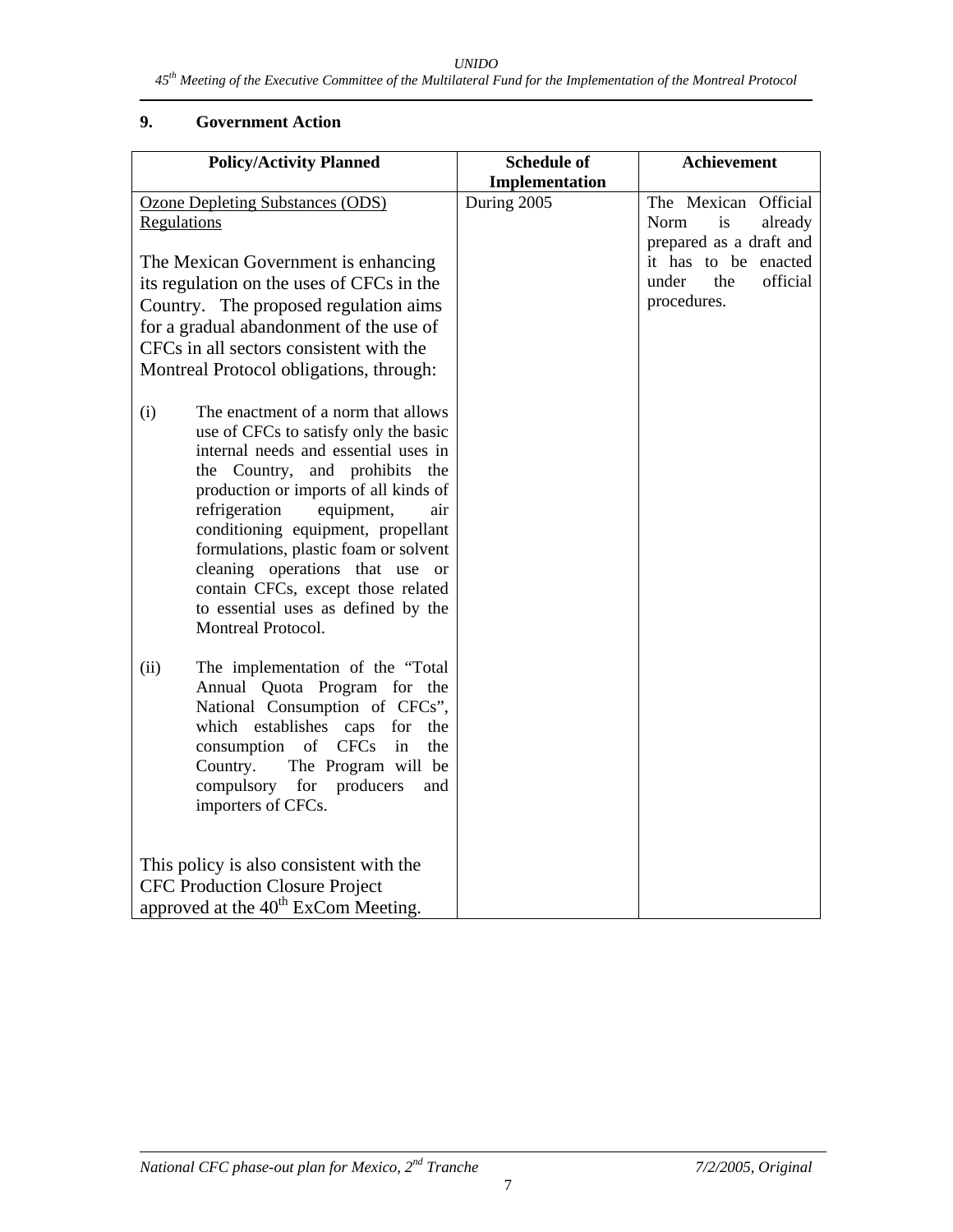#### **10. Financial status (as of December 2004)**

| <b>Activity</b>                                         | <b>Planned</b><br><b>Expenditures</b><br>$(US \$ | <b>Actual</b><br><b>Expenditures</b><br>As of Dec. 2004<br>$(US \$ |
|---------------------------------------------------------|--------------------------------------------------|--------------------------------------------------------------------|
| a. Project management and technical assistance          | 350,000                                          |                                                                    |
| b. Refrigeration manufacturing program                  | 300,000                                          | 147,000*                                                           |
| c. Customs training                                     | 338,700                                          |                                                                    |
| d. National project for training of service technicians | 1,928,300                                        | 269,913**                                                          |
| e. National refrigerant recovery and recycling project  | 600,000                                          | 18,338***                                                          |
| <b>TOTAL</b>                                            | 3,517,000                                        | 435,251                                                            |

\* Contract with SEMARNAT, UNIDO mission, local experts, equipment.

\*\* Training equipment and training courses. (Part to be obligated in Feb.)

\*\*\* Core personnel training

#### **11. Conclusion**

All the milestones set for the first tranche in the national CFC phase-out plan for Mexico were achieved. The current legislation is effectively functioning and supporting the CFC phase-out programme of Mexico. The National Ozone Unit is tightly monitoring the phase-out programme and undertaking the necessary corrective measures if and when required. The ongoing awareness programmes contribute to the reduction of ODS consumption in the Country.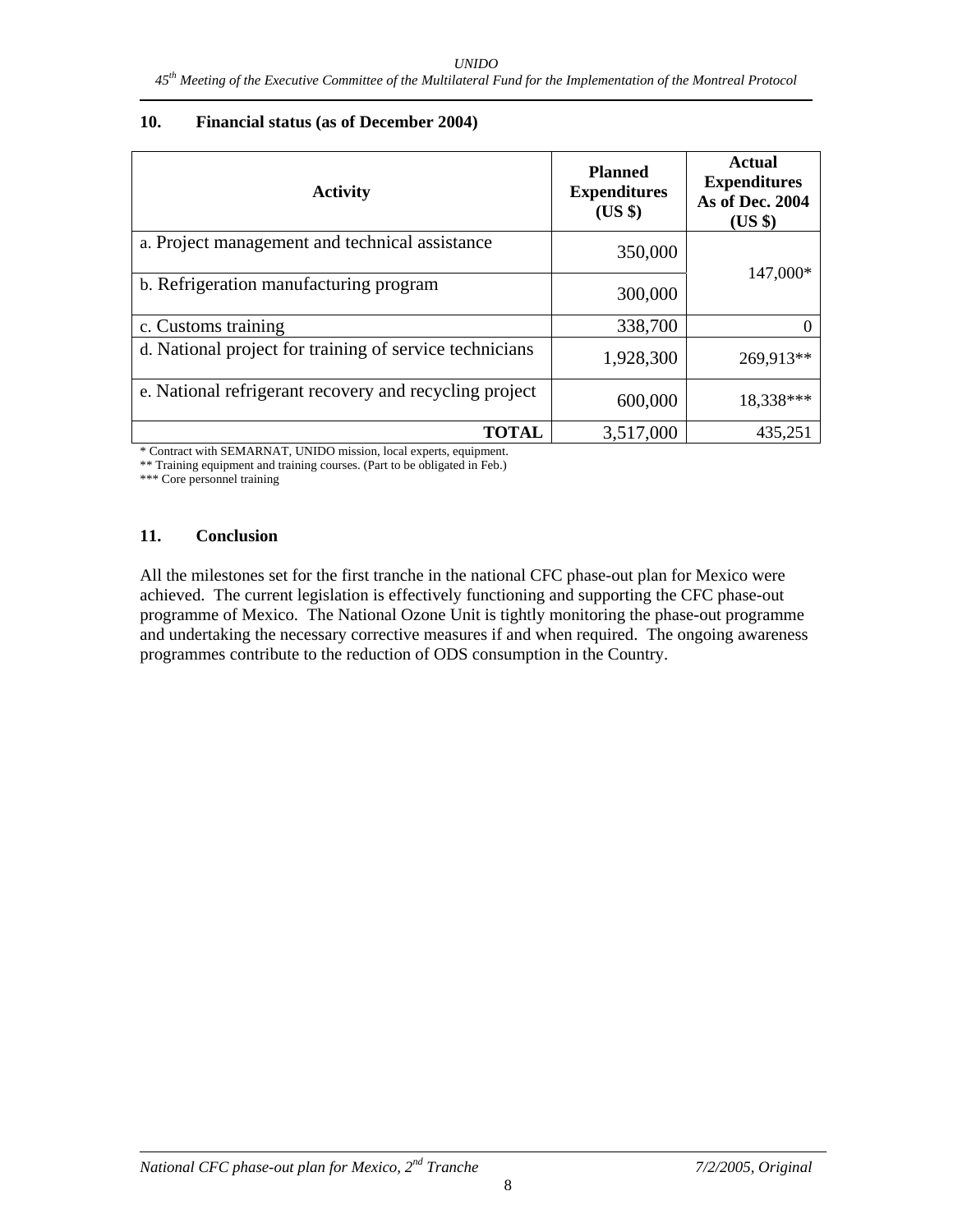#### **PART 2. ANNUAL IMPLEMENTATION PROGRAMME ; SECOND TRANCHE**

#### **1. Data**

| Country                                      | ٠              | Mexico          |
|----------------------------------------------|----------------|-----------------|
| Year of plan                                 | $\ddot{\cdot}$ | 2005            |
| # of years completed                         | $\ddot{\cdot}$ |                 |
| # of years remaining under the plan          |                | 6               |
| Target ODS consumption of the preceding year | ٠              | 4,403 ODP tones |
| Target ODS consumption of the year of plan   |                | 2,205 ODP tones |
| Level of funding requested                   | $\ddot{\cdot}$ | US\$ 4,978,000  |
| Lead implementing agency                     |                | UNIDO           |

#### **2. Target**

| Target:           | 2,205 ODP tonnes |                                |                       |                  |
|-------------------|------------------|--------------------------------|-----------------------|------------------|
| <b>Indicators</b> |                  | <b>Preceding Year*</b><br>2004 | Year of Plan,<br>2005 | <b>Reduction</b> |
| Supply of ODS by  | Import           | 402.76                         | 300                   | 206.4            |
|                   | (Less re-export) | (9.65)                         | ٠                     |                  |
|                   | Production       | 2,814.05                       | 1,905                 | 909.9            |
|                   | Total $(1)$      | 3,207.17                       | 2,205                 | 1116.3           |
|                   |                  |                                |                       |                  |
| Demand of ODS     | Manufacturing    | 191.61                         | 97                    | 95.6             |
|                   | Servicing        | 994.30                         | 1,569                 | (456.1)          |
|                   | Stockpiling      | 2,021.26                       | 539                   | 1,476.8          |
|                   | Total $(2)$      | 3,207.17                       | 2,205                 | 1,116.3          |

\*Provisional data.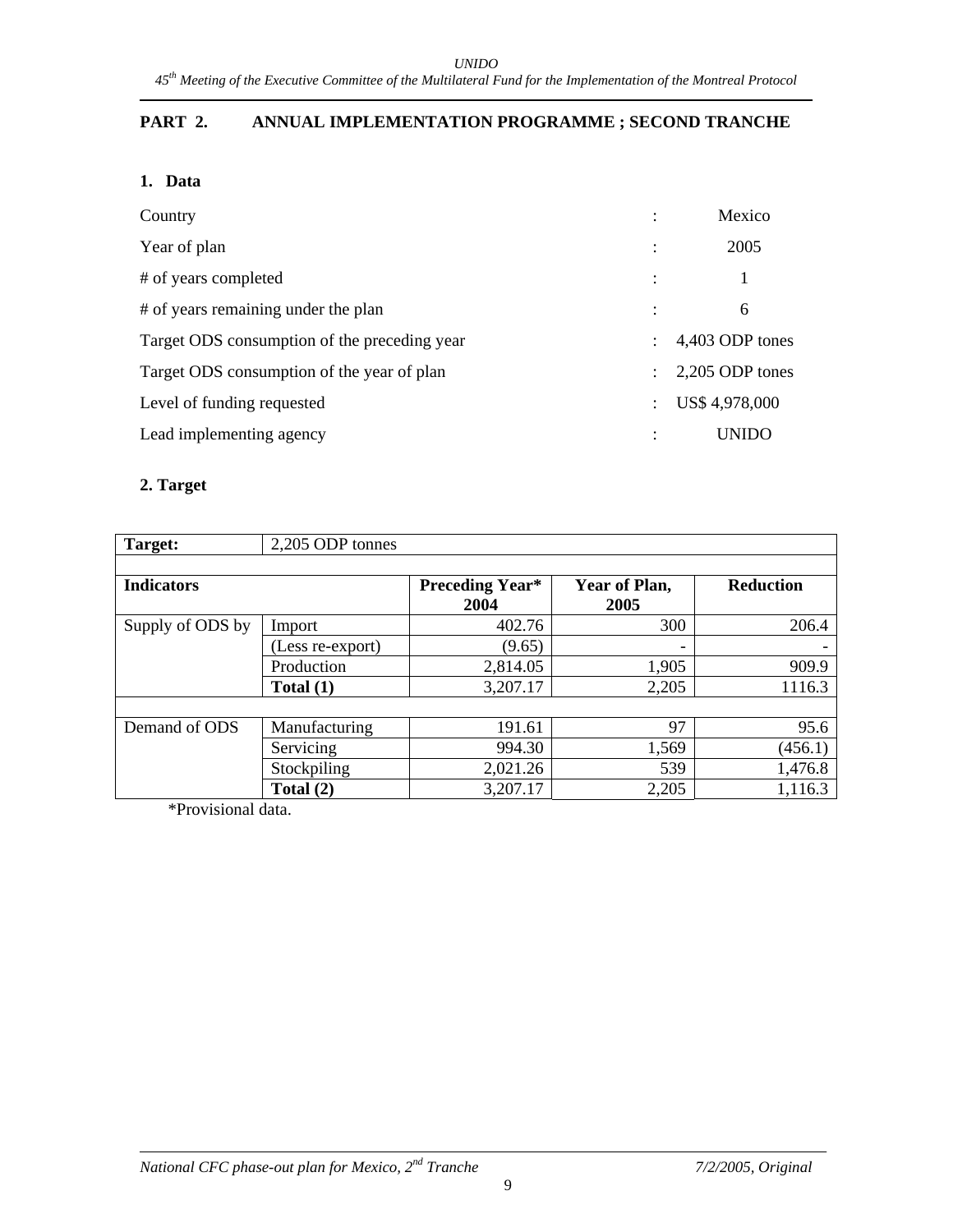#### 3. **Industry Action**

| <b>Sector</b>                | <b>Consumption</b><br><b>Preceding</b><br>Year<br>$(2004)$ <sup>(1)</sup> | <b>Consumption</b><br><b>Year of Plan</b><br>$(2005)^{(3)}$ | <b>Reduction</b><br>within<br>Year of<br>Plan<br>$(2004)$ -<br>(2005) | Number of<br><b>Projects</b><br><b>Completed</b> | <b>Number</b><br>of<br><b>Servicing</b><br><b>Related</b><br><b>Activities</b> | <b>ODS</b><br><b>Phase-</b><br>Out<br>ODP<br>tonnes) |
|------------------------------|---------------------------------------------------------------------------|-------------------------------------------------------------|-----------------------------------------------------------------------|--------------------------------------------------|--------------------------------------------------------------------------------|------------------------------------------------------|
|                              |                                                                           |                                                             | <b>Manufacturing</b>                                                  |                                                  |                                                                                |                                                      |
| Aerosol                      | 87.41                                                                     | 30                                                          | 47.41                                                                 | $\theta$                                         |                                                                                | 47.41                                                |
| Foam                         | 104.2                                                                     | 47                                                          | 57.2                                                                  |                                                  |                                                                                | 57.2                                                 |
| Refrigeration                | $\theta$                                                                  | $\theta$                                                    | $\Omega$                                                              | $\boldsymbol{0}$                                 |                                                                                | $\Omega$                                             |
| Solvents                     |                                                                           |                                                             |                                                                       |                                                  |                                                                                |                                                      |
| Other                        | 0                                                                         | 20                                                          | (20)                                                                  |                                                  |                                                                                | (20)                                                 |
| <b>Total</b>                 | 191.61                                                                    | 97                                                          | 94.61                                                                 |                                                  |                                                                                | 94.61                                                |
|                              |                                                                           |                                                             | <b>Servicing</b>                                                      |                                                  |                                                                                |                                                      |
| Refrigeration                | 994.3                                                                     | 1,570                                                       | $(575.4)^{(2)}$                                                       | $\boldsymbol{0}$                                 |                                                                                | (575.4)                                              |
| <b>Total</b>                 | 994.3                                                                     | 1,570                                                       | (575.4)                                                               | $\boldsymbol{0}$                                 |                                                                                | (575.4)                                              |
|                              |                                                                           |                                                             |                                                                       |                                                  |                                                                                |                                                      |
| <b>GRAND</b><br><b>TOTAL</b> | 1,185.91                                                                  | 1,667                                                       | $(481.09)^{(2)}$                                                      | $\boldsymbol{0}$                                 |                                                                                | (481.09)                                             |

(1) Preliminary Data

 $(2)$  An accelarated phase out was achieved in 2004

 $^{(3)}$  As per Agreement

#### **3. Technical Assistance Activity**

| a) | Proposed Activity:<br>Objective:<br><b>Target Group:</b><br>Impact: | Awareness campaign (continued from the first tranche)<br>Assist the phase-out of CFC use on national level<br>Enterprises and general public in the country<br>Increased public awareness on importance of ozone layer<br>protection and its practical implication                                                         |
|----|---------------------------------------------------------------------|----------------------------------------------------------------------------------------------------------------------------------------------------------------------------------------------------------------------------------------------------------------------------------------------------------------------------|
| b) | Proposed Activity:                                                  | Training programs for the refrigeration service technicians<br>(continued from the first tranche) with following activities: -<br>Selection of the training centre for the service sector<br>technicians;<br>Procurement of training equipment;<br>$\bullet$<br>Finalizing and printing training materials and text books. |
|    | Objective:                                                          | Improvement of technical skills, dissemination of information<br>on good practices in refrigeration servicing, awareness on<br>available alternative refrigerants                                                                                                                                                          |
|    | <b>Target Group:</b><br>Impact:                                     | Refrigeration service technicians, training institutions<br>Increased CFC containment, strengthening of recovery,<br>recycling and reclamation system, reduction of CFC refrigerant<br>consumption in the service sector                                                                                                   |
| c) | Proposed Activity:<br>Objective:<br>Target Group:<br>Impact:        | <b>Custom Training</b><br>Improvement on the detection of CFC by the custom officers.<br><b>Custom officers</b><br>Application of the Mexican Official Norm for the control and                                                                                                                                            |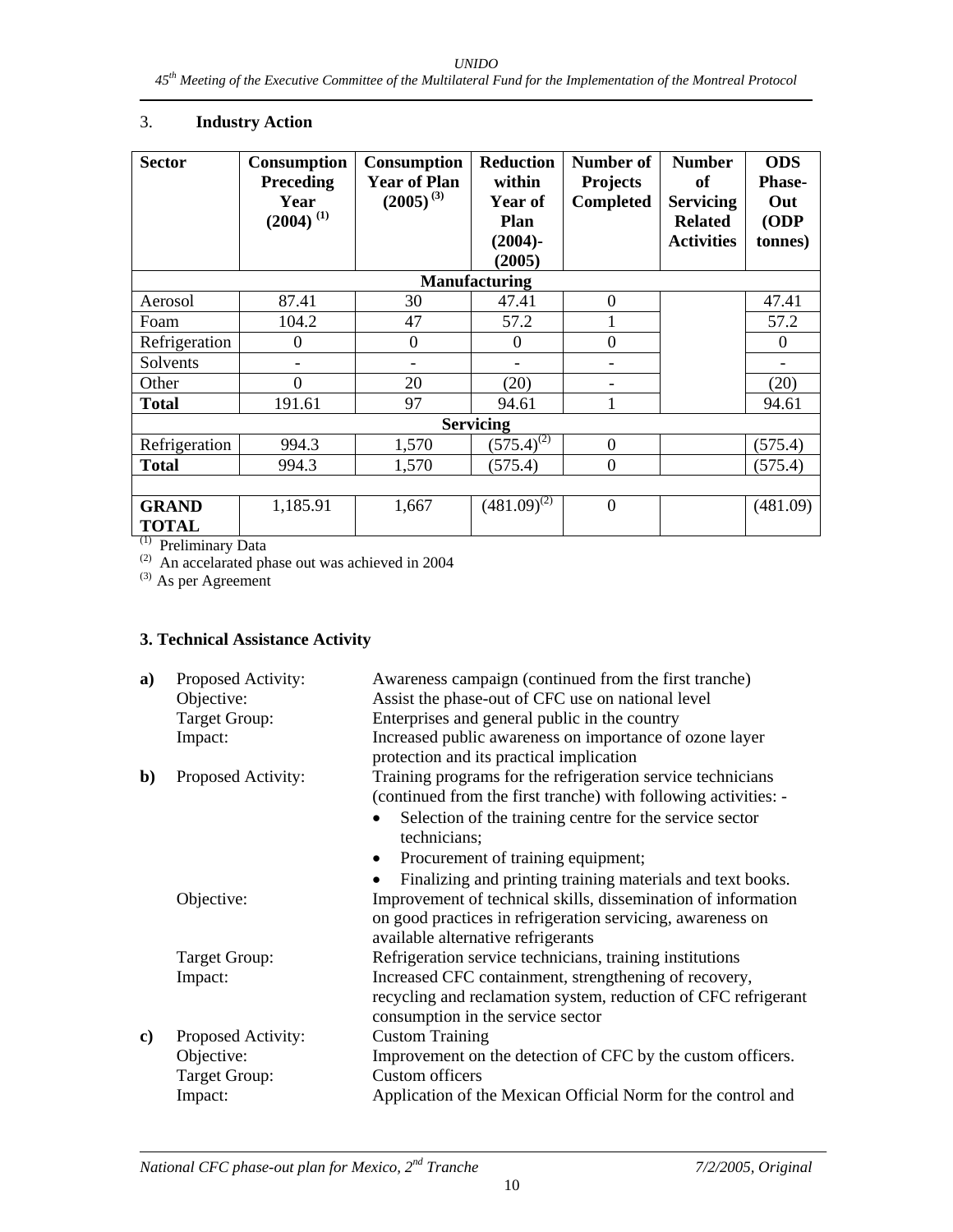*UNIDO 45th Meeting of the Executive Committee of the Multilateral Fund for the Implementation of the Montreal Protocol* 

| d) | Proposed Activity: | ban of the imports of equipments and material containing CFC<br>Final tranche of the ongoing incentive program for<br>replacement of Chillers of the World Bank in line with the<br>project document. The details are elaborated in the |
|----|--------------------|-----------------------------------------------------------------------------------------------------------------------------------------------------------------------------------------------------------------------------------------|
|    | Objective:         | attached submission of the World Bank (Annex 1).<br>Improve the recovery of CFC in the chiller sector, incentive                                                                                                                        |
|    |                    | programme for the retirement and replacement of old<br>equipments substituting them by new energy efficient and CFC<br>free chillers                                                                                                    |
|    | Target Group:      | Owners of chillers                                                                                                                                                                                                                      |
|    | Impact:            | Reduction on the consumption of CFC in the chiller sector.                                                                                                                                                                              |
| e) | Proposed Activity: | Incentive program for replacement of old refrigeration and<br>air-conditioning equipments (This program is already<br>developed by the Trust fund for energy savings - FIDE)                                                            |
|    | Objective:         | Improve the recovery of CFC in the domestic refrigeration and<br>air conditioning sector and the retirement of old equipments<br>substituting by new ones free of ODS.                                                                  |
|    | Target Group:      | Owners of old refrigerant and air conditioning equipments (in<br>use)                                                                                                                                                                   |
|    | Impact:            | Reduction on the consumption of CFC in the domestic<br>refrigeration sector.                                                                                                                                                            |

#### **4. Recovery and recycling project**

Development of a National Strategy for the Management of Refrigerant Gases, that will include a national inventory of equipments that contain CFC, a national inventory of the types and amount of CFCs contained in equipments and the strategy of storage, recycling, and the feasibility of the installation of a destruction technology.

#### **5. Government Action**

#### **Government action in the second tranche.**

| <b>Policy/Activity Planned</b>                                        | <b>Schedule of</b> |
|-----------------------------------------------------------------------|--------------------|
|                                                                       | Implementation     |
| Issue of the Mexican Official Norm that allows commercialization of   | During 2005        |
| CFCs to satisfy basic internal needs and essential uses in the        |                    |
| Country, and prohibits the production or imports of all kinds of      |                    |
| refrigeration equipment, air conditioning equipment, propellant       |                    |
| formulations, plastic foam or solvent cleaning operations that use or |                    |
| contain CFCs, except those related to essential uses as defined by    |                    |
| the Montreal Protocol.                                                |                    |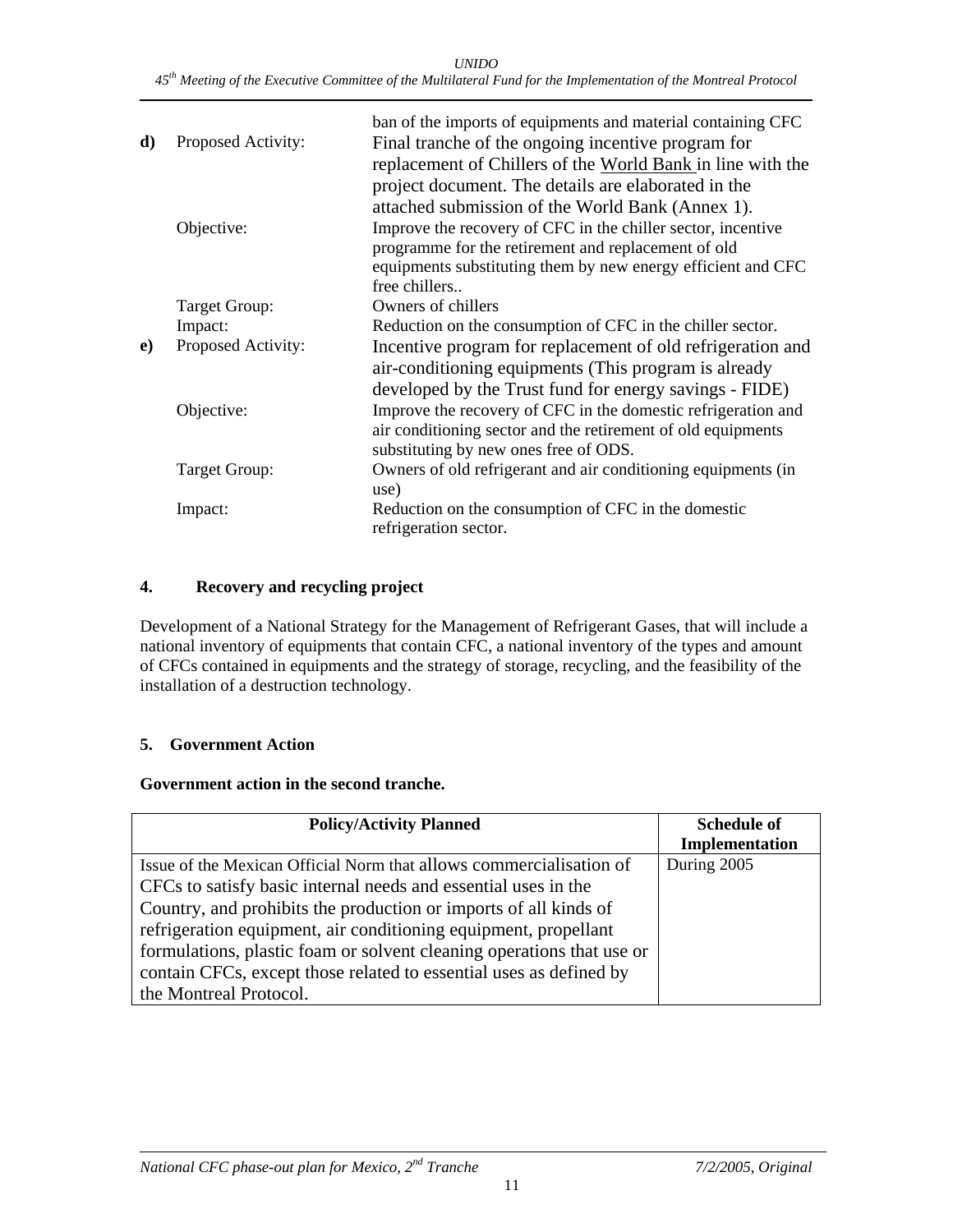#### **6. Annual budget**

Table 7 summarizes planned expenditures for the second tranche of the NPP, Mexico.

#### **Table 7. Project costs of the NPP, second tranche**

| <b>Activity</b>                                                                                                        | <b>Planned</b>              |
|------------------------------------------------------------------------------------------------------------------------|-----------------------------|
|                                                                                                                        | <b>Expenditures (US \$)</b> |
| a. Project management and technical assistance                                                                         | 300,000                     |
| c. Customs training                                                                                                    | 100,000                     |
| d. National project for training of service technicians                                                                | 1,378,000                   |
| e. National refrigerant recovery and recycling project                                                                 | 2,500,000                   |
| f. Incentive program for retrofitting and replacement of obsolete CFC<br>containing refrigerators and air-conditioners | 200,000                     |
| g. Incentive program for retrofitting and replacement of chillers (Co-<br>operating Implementing Agency: World Bank)   | 500,000                     |
| TOTAL                                                                                                                  | 4.978.000                   |

7. Administrative fee, US\$ 373,350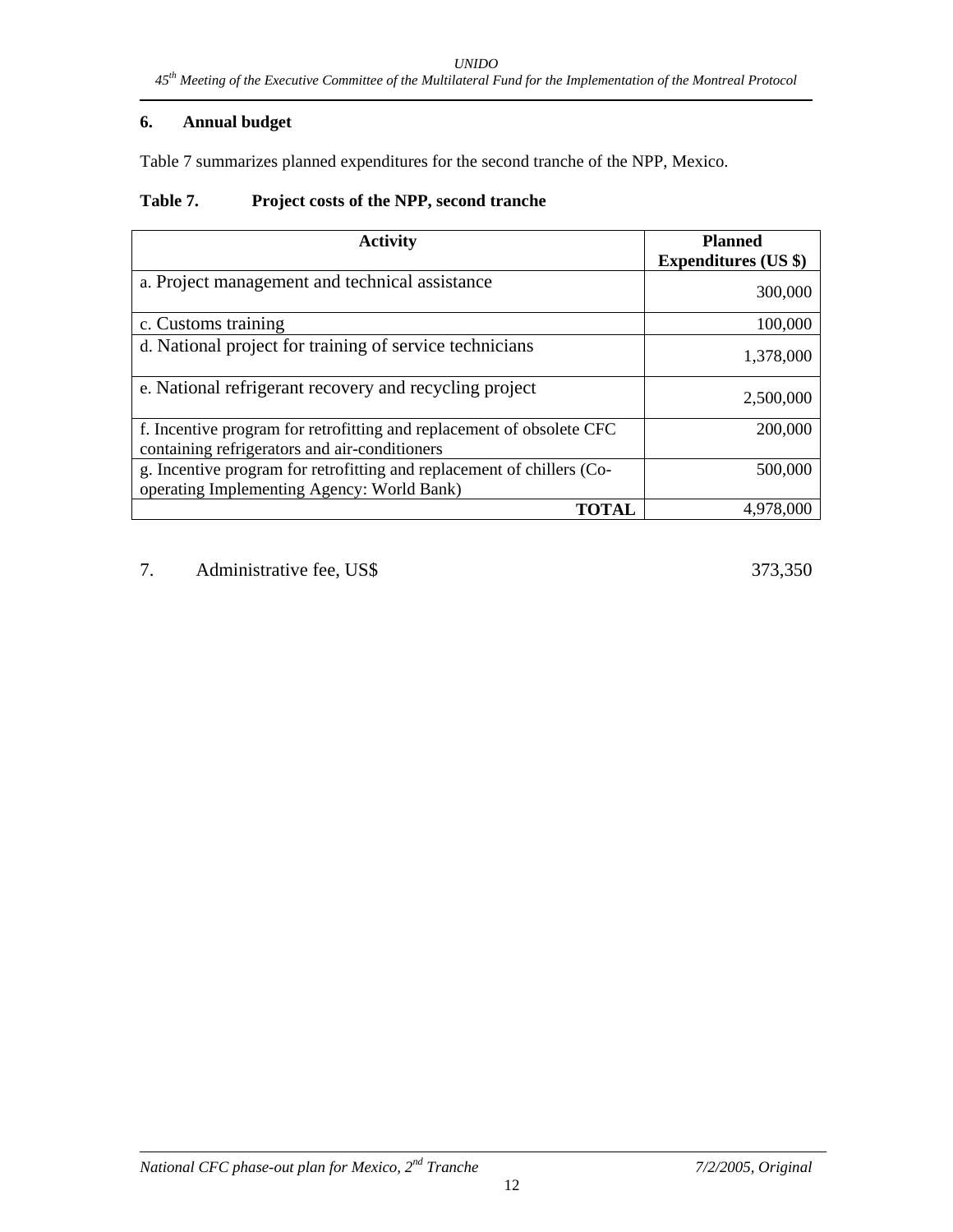#### **Annex 1.**

#### **Action Plan for the exercise of resources equivalent to \$ 500.000 USD for the execution of the Second Stage of the Program of Substitution of Cooling Air Systems (Chillers).**

I. Projects in Process of Formalization

Name of the Enterprise: Comercializadora de Hotelería Oasis, S.A. de C.V. (Palmar I)

Project: Substitution of two inefficient cooling air systems of 175 T.R. y 350 T.R. that actually operate with the R-11 refrigerating gas, for more efficient units which would use the R-134A ecologic refrigerating gas.

Amount of FIDE´s investment: US\$104, 348.00

Estimate investment amount of the enterprise: US\$249,489.70

Name of the Enterprise: Comercializadora de Hotelería Oasis, S.A. de C.V. (Oasis Playa HCP)

Project: Substitution of three inefficient cooling air systems of 225 T.R. that actually operate with the R-11 refrigerating gas, for more efficient units, which would use the R-134A ecologic refrigerating gas.

Amount of FIDE´s investment: US\$104, 348.00

Estimate investment amount of the enterprise: US\$111, 852.37

C) Name of the Enterprise: Instituto Nacional de Cardiología

Project: Sustitution of inefficient cooling air systems of 200 T.R. that actually operate with the R-11 refrigerating gas, for a more efficient unit, which would use the R-134A ecologic refrigerating gas.

Amount of FIDE´s investment: US\$104, 348.00

Estimate investment amount of the enterprise: Awaiting to define the total investment amount of the supplier.

D) Name of the Enterprise: Sinaloa Centro, S.A. de C.V. (Plaza Fiesta)

Project: Substitution of two central inefficient cooling air systems of 150 T.R. that actually operate with the R-11 refrigerating gas, for more efficient units which would use the R-134A ecologic refrigerating gas at the Comercializadora de Hotelería Oasis, S.A. de C.V. facilities.

Amount of FIDE´s investment: US\$104, 348.00

Estimate investment amount of the enterprise: US\$78,260.87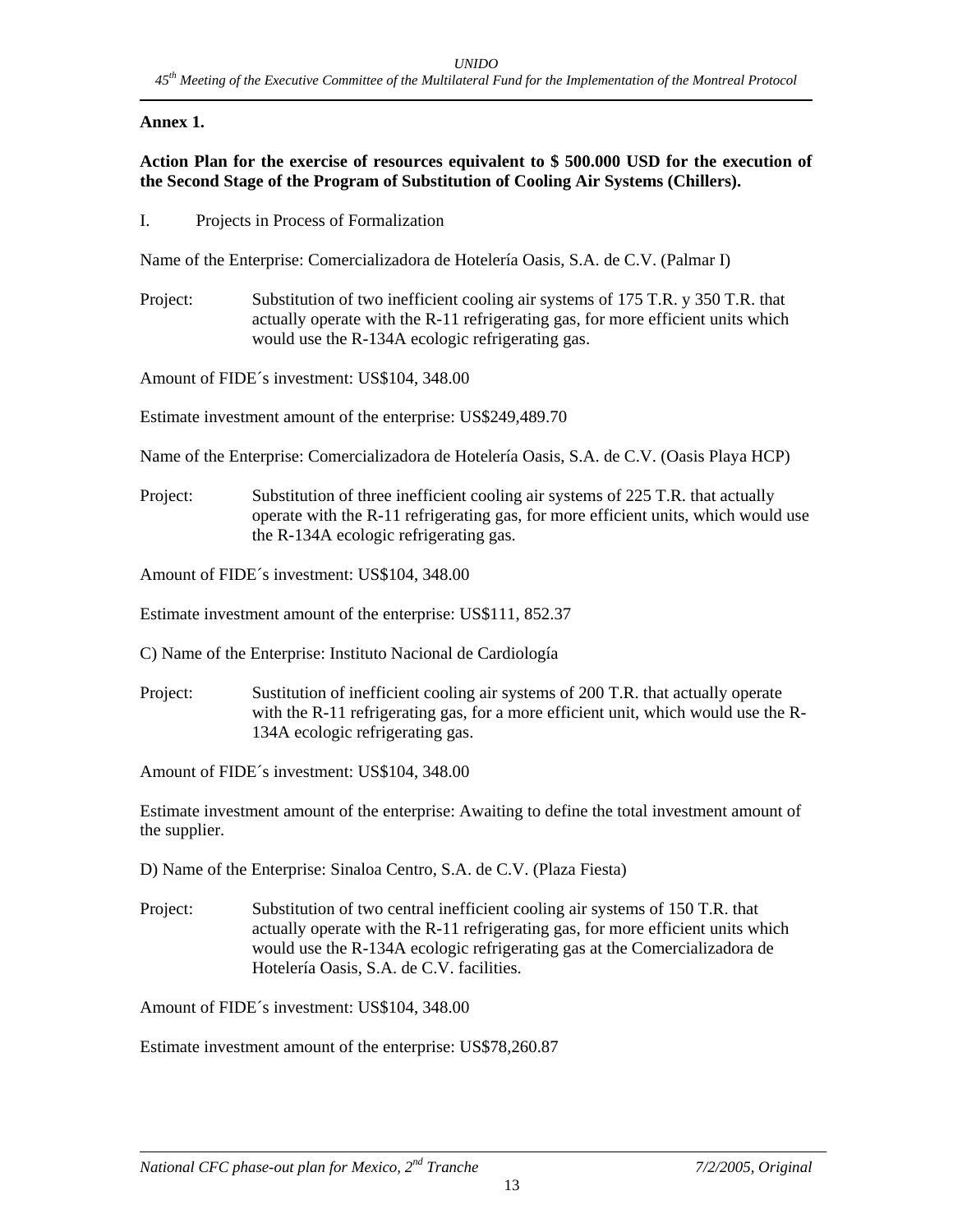E) Name of the Enterprise: Industria Química del Istmo, S.A. de C.V. (Grupo Cydsa)

Project: Substitution of central inefficient cooling air systems of 250 T.R. that actually operate with the R-11 refrigerating gas, for a more efficient unit which would use the R-134A ecologic refrigerating gas.

Amount of FIDE´s investment: US\$104, 348.00

Estimate investment amount of the enterprise: Awaiting to define the total investment amount of the supplier.

#### II. Additional enterprises in process of promotion

According to the information received by the manufacturers, the following enterprises are in process of promotion for the agreement of new projects: Marriot Hotel, Hotel Balboa Tower, Hotel Hayat Acapulco, Hotel Fiesta Americana - Leon Guanajuato, Group Modelo, among others.

On the other hand, FIDE is on charge of the promotion of projects with several enterprises of the country, which at their moment are canalized to the participant manufacturers in the program in order that they present their technical-economic proposals to them, offering the user the necessary elements to be able to go for the best option.

III. Activities to implement in the projects to execute.

Elaboration of technical-economic evaluation of the projects.

Selection and final quotation from the suppliers of efficient equipment.

Compilation of administrative and financial information for the formalization of the financing and to make the corresponding evaluations.

Authorization process of the projects.

Elaboration and signature of the agreement and contracts.

Payment process of advance payment of 50% to the supplier for the initiation of the projects.

Requisition of the efficient equipment.

Retirement of the inefficient cooling units to proceed with the extraction of the cooling gas R-11 and oil for its recycling.

Physical destruction of the inefficient units.

Rise and signature of corresponding acts.

Supply, starting and putting in operation of the efficient equipment.

Payment process of advance of project by 35%.

Verification of the obtained savings of electrical energy.

Payment process of settlement of project by the last 15%.

Elaboration of the corresponding reports.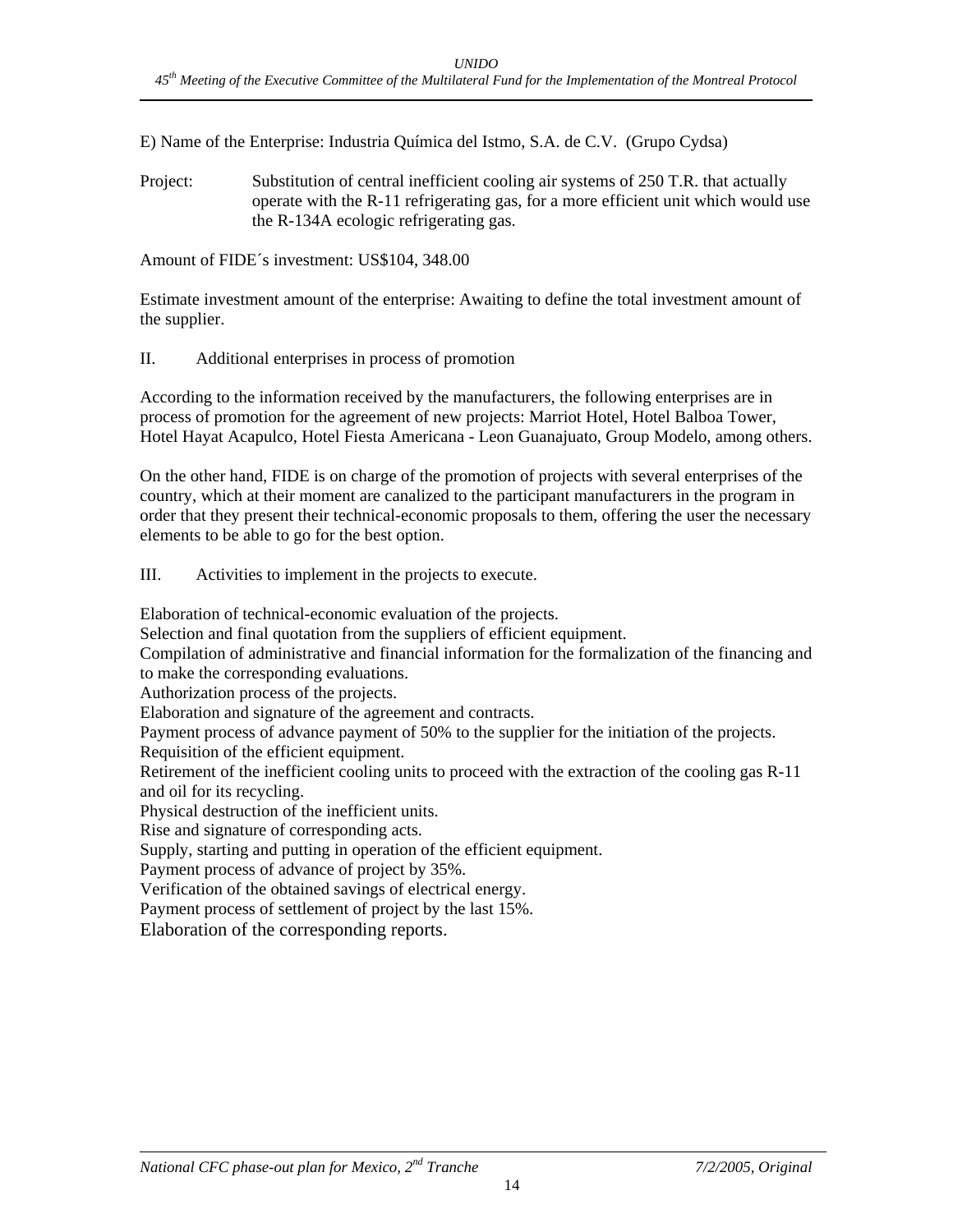#### **ANNUAL IMPLEMENTATION PROGRAMME**

#### **Sector Plan for Phasing out CFC-11 and CFC-12 Production Sector, Mexico MEX/PRO/40/INV/115**

#### **1. PROJECT SUMMARY**

#### 1.1 Project data

| <b>Country:</b>                                                           | Mexico                              |
|---------------------------------------------------------------------------|-------------------------------------|
| Year of plan:                                                             | 2005                                |
| # of years completed:                                                     | $\overline{2}$                      |
| # of years remaining under the plan:                                      | 1                                   |
| <b>Substances:</b>                                                        | Annex A Group I and Annex B Group I |
| Target ODS production of the preceding year<br>(maximum):                 | 10,400 metric tonnes                |
| Target ODS production of the year of plan<br>(maximum):                   | 5,262 metric tonnes                 |
| Target ODS aggregate production for the years<br>2004 and 2005 (maximum): | 13,306 metric tonnes                |
| Level of funding requested:                                               | \$4.0 million                       |
| <b>National coordinating agency:</b>                                      | SEMARNAT <sup>1</sup>               |
| International implementing agency:                                        | UNIDO                               |

#### **1.2 Project target**

| Target:                      | 5,262 METRIC TONNES                          |                               |                                        |                                       |  |  |  |
|------------------------------|----------------------------------------------|-------------------------------|----------------------------------------|---------------------------------------|--|--|--|
|                              |                                              |                               |                                        |                                       |  |  |  |
| <b>Indicators</b>            | <b>Actual</b> in<br>preceding Year<br>(2004) | <b>Year of Plan</b><br>(2005) | <b>Total in years</b><br>2004 and 2005 | <b>Total in years</b><br>2003 to 2005 |  |  |  |
| Production,<br>metric tonnes | 8,044                                        | 5,262                         | 13,306                                 | 22,000                                |  |  |  |

The CFC production in 2004 according to the findings of the technical and financial audit was **8,044** metric tonnes. As per the Agreement (see Section 2), the aggregate CFC production in

 1 Secretaria de Medio Ambiente y Recursos Naturales

Sector plan for phasing out CFC-11 and Page 1 Original/  $\frac{7/2/2005}{2}$ CFC-12 production sector, Mexico,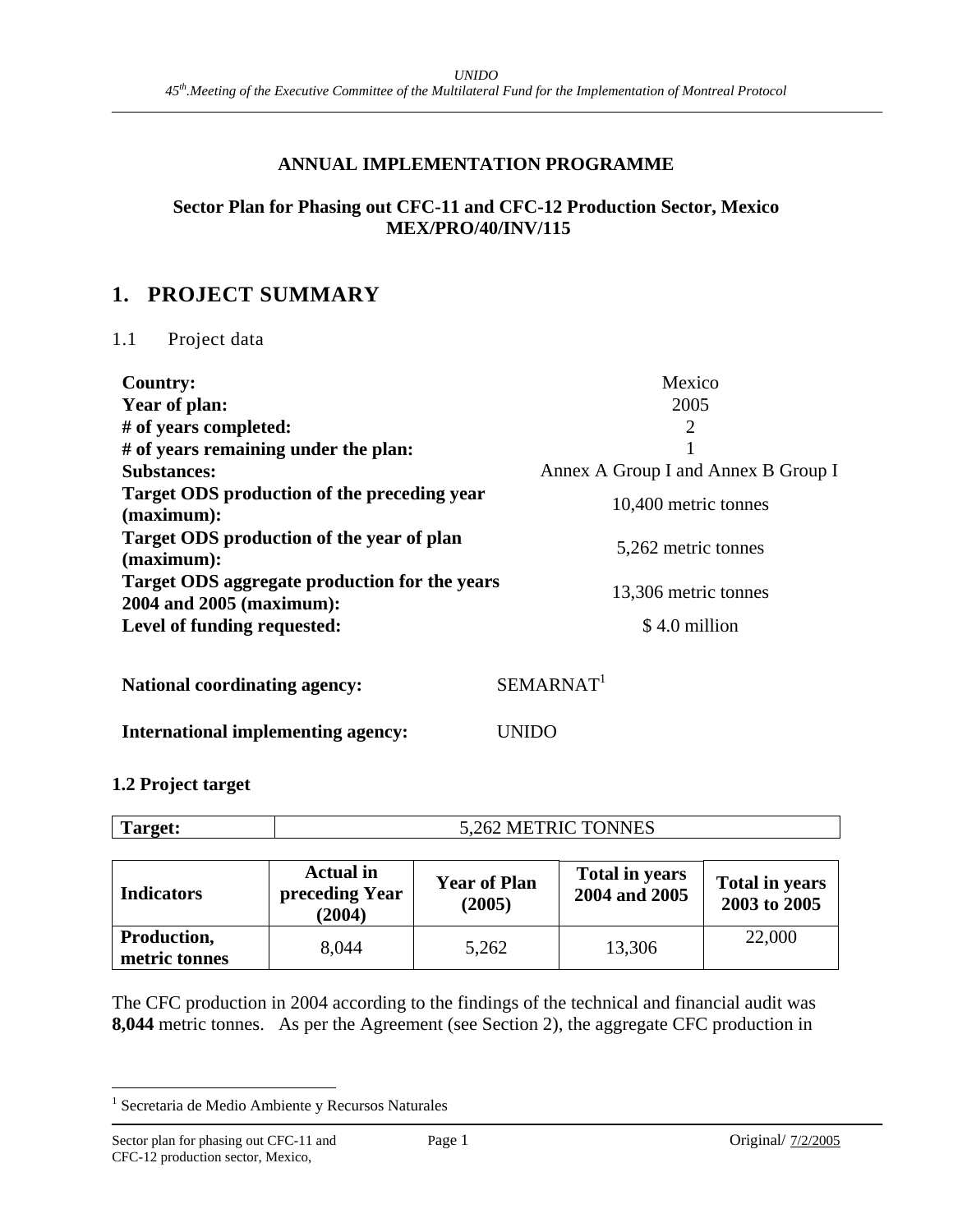years 2003 to 2005 shall not exceed 22,000 metric tonnes; therefore aggregate production for the years 2004 and 2005 shall not exceed **13,306** metric tonnes. Further in accordance with the Montreal Protocol, the CFC production in 2005 shall not exceed 50 % of the baseline production of 12,355 metric tonnes, i.e. 6,739 metric tonnes. Accordingly, the 2005 CFC production in Mexico shall be limited to maximum **5,262** metric tonnes.

#### **2. BACKGROUND**

The Agreement for the Sector Plan for Phasing out CFC-11 and CFC-12 Production Sector, Mexico (first tranche) was approved at the  $40<sup>th</sup>$  Meeting of the Executive Committee of the Multilateral Fund for the Implementation of the Montreal Protocol in July 2003<sup>2</sup>.

By approval of the Agreement, Mexico agrees that in exchange for the funding level specified in Table below, it will reduce its total production of the substances of Group I Annex A and Group I Annex B in an accelerated manner as compared to the allowable production indicated in the same Table 1.

| Year                                                      | 2003    | 2004    | 2005    | 2006             | 2007             | 2008             | 2009     | 2010     | <b>Total</b> |
|-----------------------------------------------------------|---------|---------|---------|------------------|------------------|------------------|----------|----------|--------------|
| Maximum<br>allowable<br>production (metric<br>tonnes)     | 12,355  | 12,355  | 6,739   | 6,739            | 2,808            | 2,808            | 2,808    | $\Omega$ |              |
| Maximum<br>production levels<br>agreed (metric<br>tonnes) |         | 22,000* |         | $\boldsymbol{0}$ | $\boldsymbol{0}$ | $\boldsymbol{0}$ | $\theta$ | $\Omega$ | 22,000       |
| Verified actual<br>CFC production<br>(metric tonnes)      | 8,694   | 8,044   | ٠       | -                | -                | -                | -        |          | 16,738       |
| MLF funding US\$<br>million                               | 5.3     | 10.7    | 4.0     | 11.85            | $\overline{0}$   | $\overline{0}$   | $\Omega$ | $\Omega$ | 31.85        |
| Agency fees US\$                                          | 397,500 | 802,500 | 300,000 | 888.750          | $\theta$         | $\overline{0}$   | $\Omega$ | $\Omega$ | 2,388,750    |

**Table 1. Agreement for the Sector Plan for Phasing out CFC-11 and CFC-12 Production Sector** 

\* Total maximum production for the years 2003 to 2005. It is understand that Mexico may not exceed its allowable production limit during any one year.

Through the implementation of the 2004 Annual Program of the Sector Plan for Phasing out CFC-11 and CFC-12 in the Production Sector (second tranche)*,* Mexico has met its year 2004 Annual Implementation Programme target of containing the maximum CFC production level below **10,400** metric tonnes, since the actual production of CFC-11 and CFC-12 was kept at the level of 8,044 metric tonnes.

 2 Decision 40/54 (h), UNEP/Ozl/Pro/ExCom/40/50 Annex V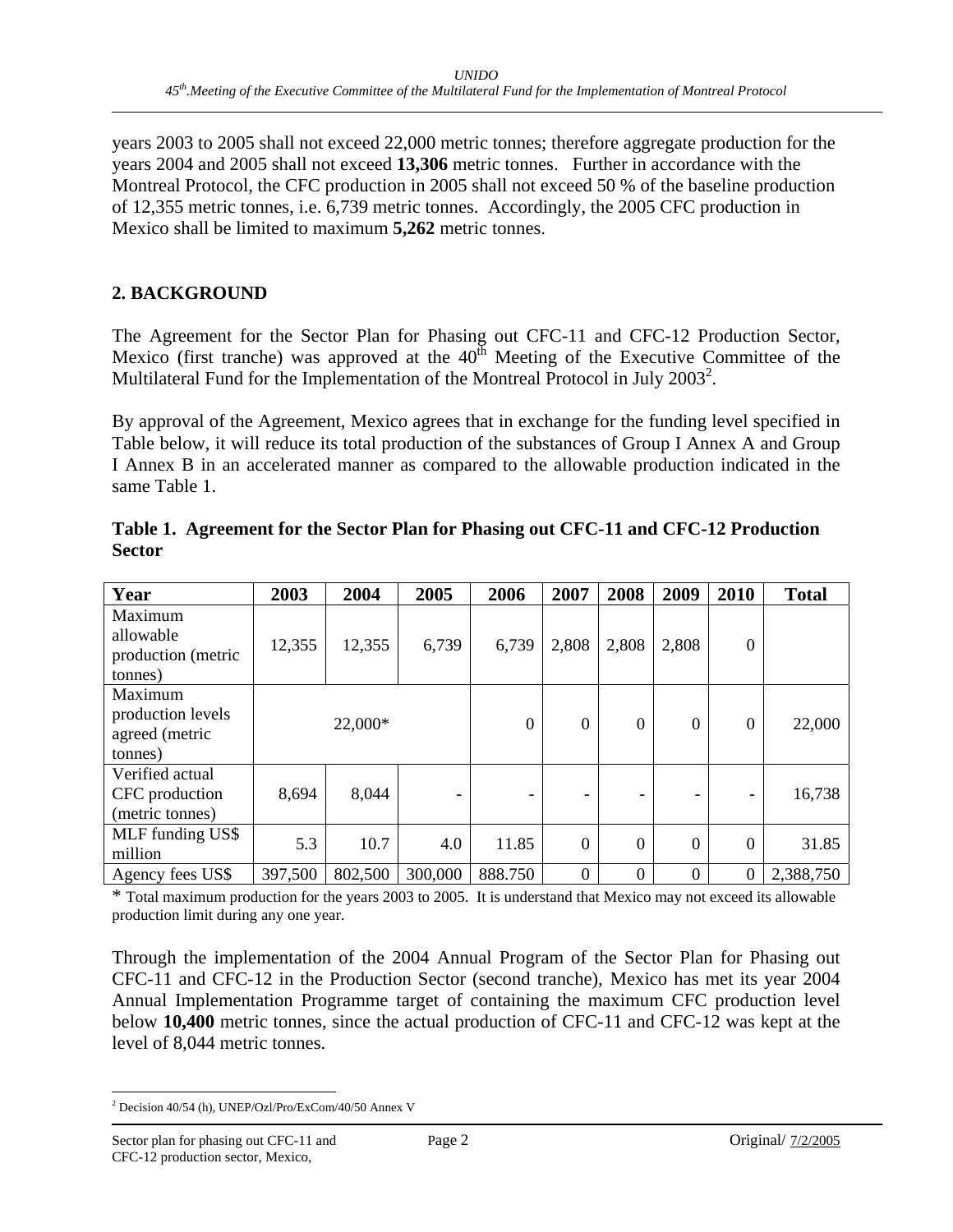In accordance with the Agreement, UNIDO, as the implementing agency, is submitting an Annual Program for the period "1 January - 31 December 2005" for the consideration at the 45<sup>th</sup> Meeting of the Executive Committee. This Annual Program has been prepared in cooperation with SEMARNAT.

This document describes the achievements of the 2004 Annual Program by Mexico and details the planned program and activities for 2005. It is being submitted for approval and release of the third tranche of funds amounting to US\$ 4.0 million including the enterprise compensation and the technical assistance (TA) component for the implementation of the 2005 Annual Programme.

#### **3. 2004 ANNUAL PROGRAM ACHIEVEMENTS**

3.1 CFC Production phase-out and disbursement

CFC production in 2004 amounted to 8,044 metric tonnes, against the target production of 10,400 metric tonnes set in the 2004 Annual Implementation Programme.

The disbursement to a CFC producer, Quimobasicos, in 2004 amounted to US\$ 10,600,000, allocated for enterprise compensation.

The disbursement to the Government of Mexico in 2003-2004 for the implementation of the TA component was of US\$413,300. This grant is has been allocated for the TA activities to be organized by the Government with the assistance of UNIDO:

| <b>Activity</b>                                                | Cost, US\$ |
|----------------------------------------------------------------|------------|
| Project management, local experts                              | 72,000     |
| Design of an information collection system of ODSs             | 10,000     |
| Equipment acquisition                                          | 17,500     |
| Creation of the system to collect data and information of ODSs | 253,300    |
| Training, local and international travels                      | 28,500     |
| Technical and financial audit of Quimobásicos                  | 32,000     |
| <b>Total</b>                                                   | 413,300    |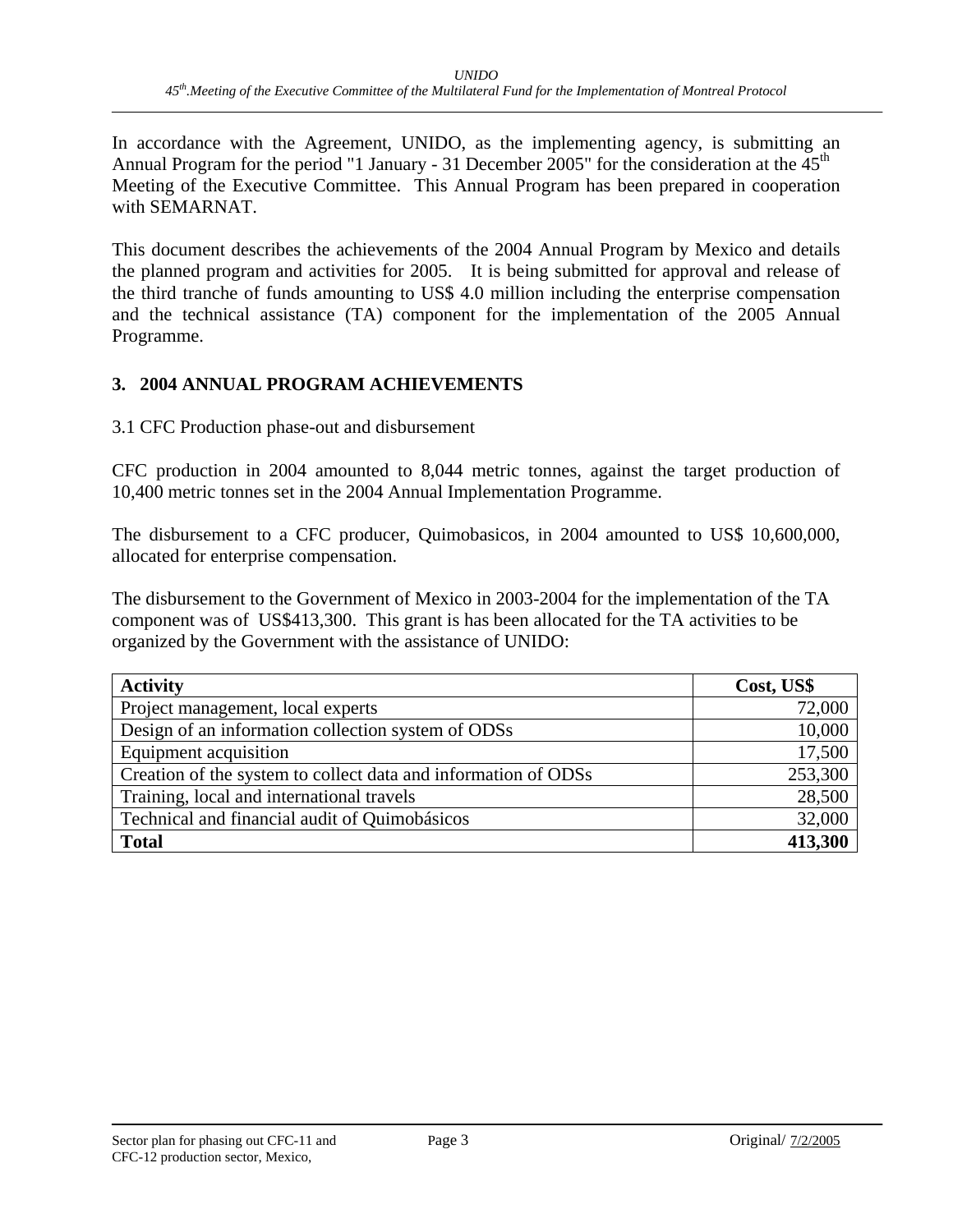| Year | <b>Production Phase-out</b>      |                                    | <b>Grant Tranche (US\$)</b> |                                        |  |
|------|----------------------------------|------------------------------------|-----------------------------|----------------------------------------|--|
|      | <b>Target</b><br>(metric tonnes) | <b>Achieved</b><br>(metric tonnes) |                             | <b>Status of</b><br><b>Obligations</b> |  |
| 2003 | 12,355                           | $8,694*$                           | 5,300,000                   | 5,277,735                              |  |
| 2004 | 10,400                           | $8,044*$                           | 10,700,000                  | 10,646,999                             |  |

#### **Table 2. CFC Production phase-out and disbursement in 2003-2004**

\* The independent audit team administrated by UNIDO verified CFC production in 2003 and in 2004.

#### 3.2. Policy measures

#### Overview of the past activity

Mexico holds one of the most advanced CFC phase-out programs among Article 5 Countries. Actions started as early as in 1988 and have become a permanent effort of the Government of Mexico. These actions have been coordinated through the Ministry of Environment (currently SEMARNAT). The Mexican CFC policy framework has been focusing on the use and supply of CFCs rather than on actions to control production. Some of the most important measures implemented, include:

- a) Monitoring on trade of CFCs: Starting from 1993, the Ministry of Environment has required the national CFC producing enterprises to voluntarily report domestic and international commercial activities such as production, imports and exports volumes. The industry is fully compliant with this requirement.
- b) Import control on CFCs and CTC: SEMARNAT has set up an import licensing system on CFCs and CTC, using an inter-ministerial mechanism called CICOPLAFEST. The Ministry of Finance through the Customs Office enforces this regulation. Under the system, only the holder of import rights (namely Quimobásicos) is allowed to import the raw material (carbon tetrachloride) for the production of CFCs, and only the holders of import rights of CFC (namely Quimobásicos and Dupont) are allowed to import these substances. Allocation of rights is based on historical (1990) domestic sales data. Quotas are established according to the average sales of the years 1995-1997 and subjected to the internal goals of SEMARNAT.
- c) Constraints for growth on industrial demand of CFCs: Since 1993, SEMARNAT has played an active role to circumvent the installation of any new CFC consuming facility in the Country, with emphasis on the original equipment manufacturer (OEM) sector. For the installation of any new production facility in the Country Mexican law requires an operation's license, which is granted by SEMARNAT, in order to manage related environmental impact and risks, and to establish emission prevention and control requirements, as well as to define operational conditions and growth. To enable compliance with the Mexican obligations under Montreal Protocol, SEMARNAT has been able to discourage the use of CFCs, and negotiate in favour of CFC substitutes, thus avoiding new progress on CFC consumption in the OEM sector.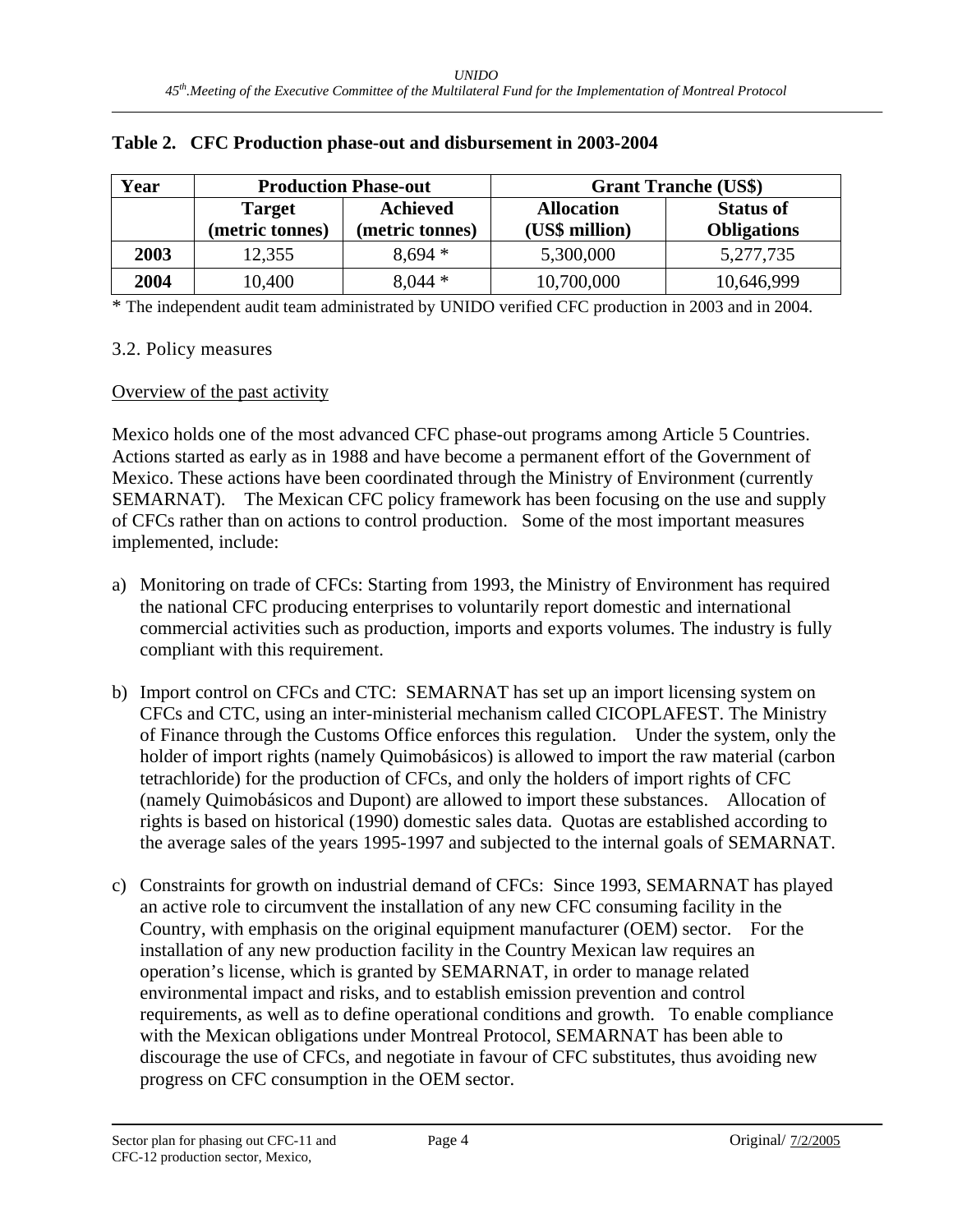Notwithstanding the current degree of success of controlling and diminishing CFC consumption in the Country, the major concerns of the Government regarding further progress of the phaseout process enabling definite compliance with Montreal Protocol obligations are:

- a) Prohibition of import of CFC containing equipment: Since 1998 the Government has been setting up temporary prohibitions on import of refrigeration, air conditioning and water cooling equipment using CFCs in order to halt new additional CFC demand, and complement efforts in controlling manufacturing industry's demand. Permanent control measures will be established by SEMARNAT to prohibit import of equipment using CFC, including also used cars in addition to refrigeration equipment.
- b) Controlling availability of CFCs on the Mexican market: Although collaboration with CFC producers/importers have provided major advancements on control of CFC availability, an agreement on a definite CFC production and import phase-out schedule will be formalized as an integral part of the present project. Nevertheless, the Government of Mexico is concerned about the uncontrolled introduction of CFCs to the Country, and to that end, is preparing actions to strengthen regulations and enforcement to control illegal trade. Support from the international community is being received as part of this project to enhance and speed-up the implementation of such regulations and enforcement.

#### Planed activities

The Government of Mexico established additional supporting measures to promote CFC production phase-out in the Country, while considering domestic remnant necessities and consumption phase-out concerns as discussed in the previous chapter. The main objective of the formulation of the regulatory instruments is the strengthening of a policy framework to achieve complete ODS phase-out complying with the obligations under the Montreal Protocol in a gradual and orderly manner to minimize adverse economic affects to all sectors involved.

a) Ozone Depleting Substances (ODS) Regulations: The Mexican Government has initiated formulation of a detailed regulation to monitor and control the production and uses of Ozone Depleting Substances in the Country. Proposed regulations include control mechanisms for several Ozone depleting substances, such as CFCs, carbon tetrachloride, halons, methyl chloroform, and methyl bromide. Salient features of the proposed regulation regarding CFCs are:

- (i) Gradual abandonment of the use of substances that deplete the Ozone layer in all sectors consistent with the Montreal Protocol obligations. The rule would be compulsory for all producers, importers, exporters, distributors, vendors and commercial and industrial consumers of CFCs.
- (ii) From the date of implementation of the norm, authorized commercialization of CFCs will be only permitted to satisfy basic internal needs and essential uses in the Country. The regulation will include schedules with maximum allowable quantities permitted for such uses on a yearly basis until 2010.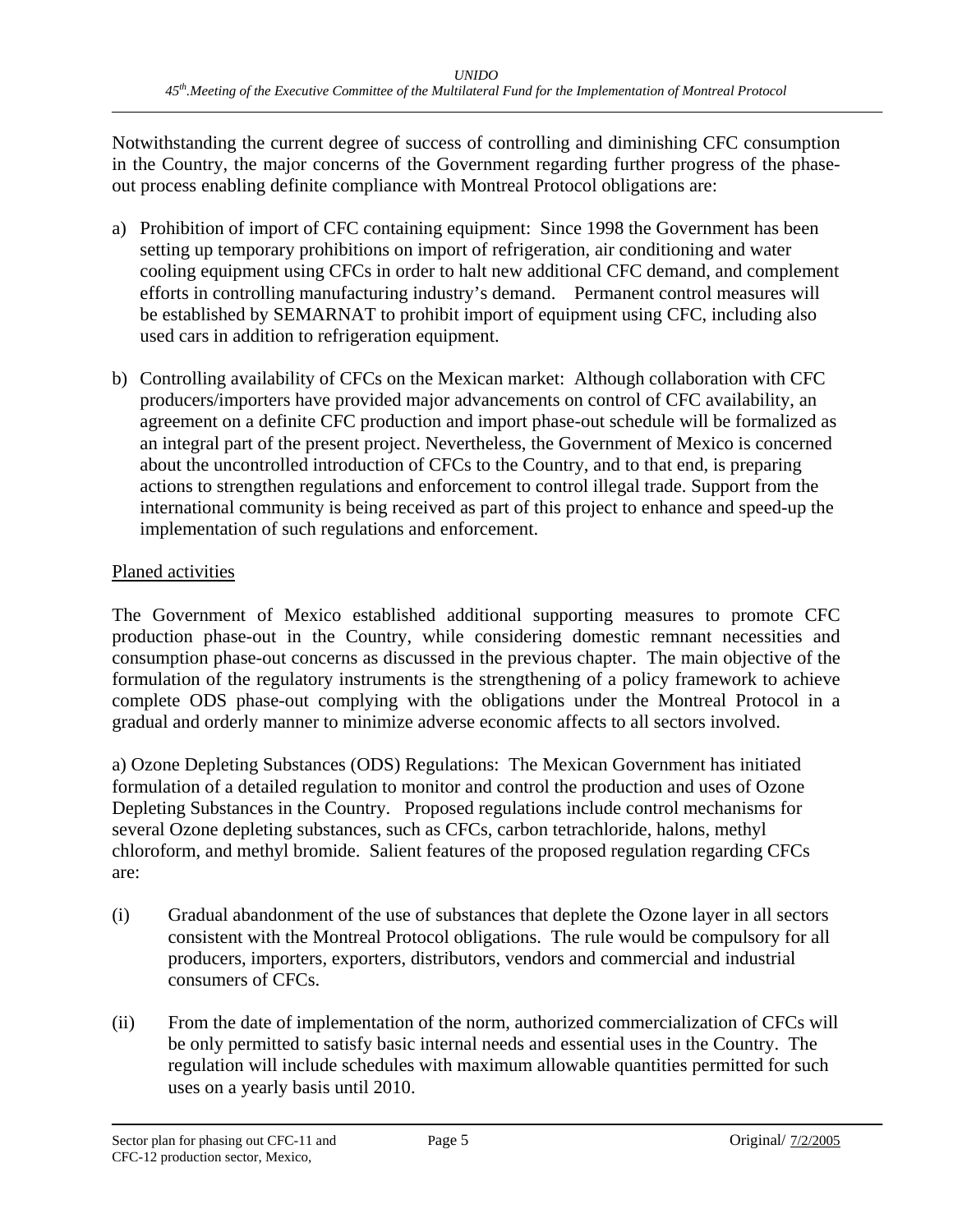- (iii) From the date of implementation of the regulation, it will be prohibited to produce or import all kinds of refrigeration equipment, air conditioning equipment, propellant formulations, plastic foam or solvent cleaning operations that use or contain CFCs, except those related to essential uses as defined by the Montreal Protocol.
- (iv) The regulation will establish rules to control the commercialisation of recycled or reprocessed CFCs.

#### Achievement in 2004

A series of policy measures were adopted and implemented during the course of the year 2003 as summarized below.

a) Production Quota: The Government of México established a CFC production quota to the CFC producing enterprise, Quimobásicos. The production quota system is in place from January 2004.

The monitoring and enforcement mechanism for the production plan involve:

- (i) Quota system operation is established as a production cap issued to the Production Sector by SEMARNAT (production quota);
- (ii) Mandatory reporting of Production Sector on actual production figures to the National Ozone Unit;
- (iii) Monitoring and supervision of implementation of CFC production cap, and on import of raw material (carbon tetrachloride);
- (iv) Sanctioning of the production sector in case of exceeding its and/or import quota; in such cases the quota is correspondingly reduced for the following year taking into consideration also the production Sector phase-out Agreement with the ExCom (ANNEX IV).

b) Regulation for control of ban of production and import of CFCs: The Government of México is promoting an agreement between the CFC importers to close the importation, and only use in the next years the stockpiles produced during the period of 2003-2005.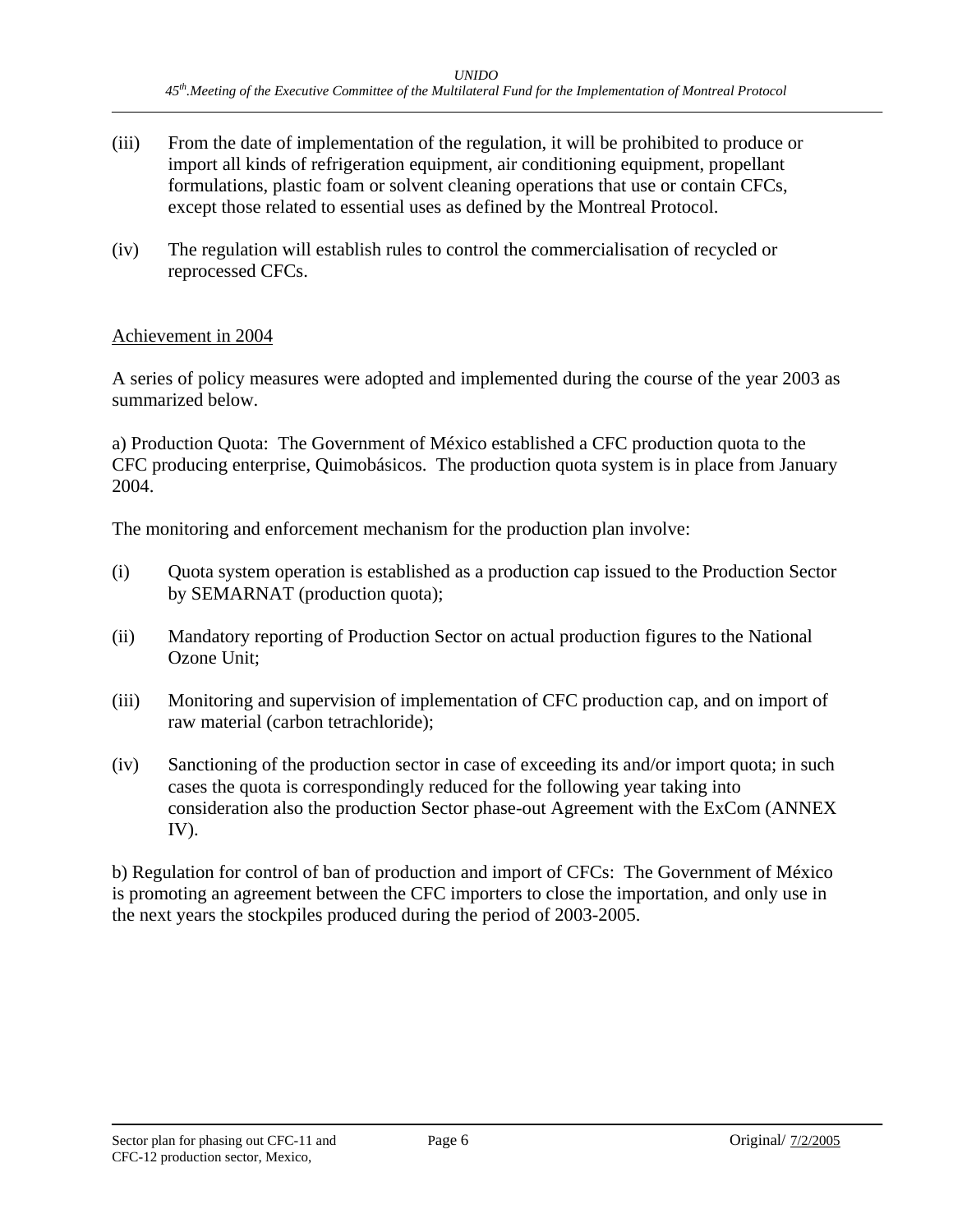| <b>Legislation</b>                                                       | <b>Related Activity</b>             | <b>Planned</b><br>Timing in project<br>proposal | <b>Achievement in 2004</b>                                                                                  |
|--------------------------------------------------------------------------|-------------------------------------|-------------------------------------------------|-------------------------------------------------------------------------------------------------------------|
| <b>Production Quota</b>                                                  | Introduction of<br>production quota | $2003 - 2004$                                   | Production Quota was put<br>in place. CFC Production<br>has been controlled by<br>import regulation of CTC. |
| Regulation for<br>control and ban of<br>production and<br>import of CFCs | Enactment                           | By 2005                                         | Draft regulation prepared                                                                                   |

#### **Table 3. Policy measures achievement in 2004**

#### 3.4 Technical assistance activities

#### Implementation modality

Following steps have been taken in order to execute the technical assistance activities.

- Project approval: July 2003
- Allocation of the grant for the compensation for the enterprise and the technical assistance activities determined: September 2003
- Detailed technical assistance activities determined: October 2003
- Budget allocation for each activities determined: October 2003
- Mechanism for the grant transfer determined: December 2003
- Recruitment of a national expert initiated: December 2003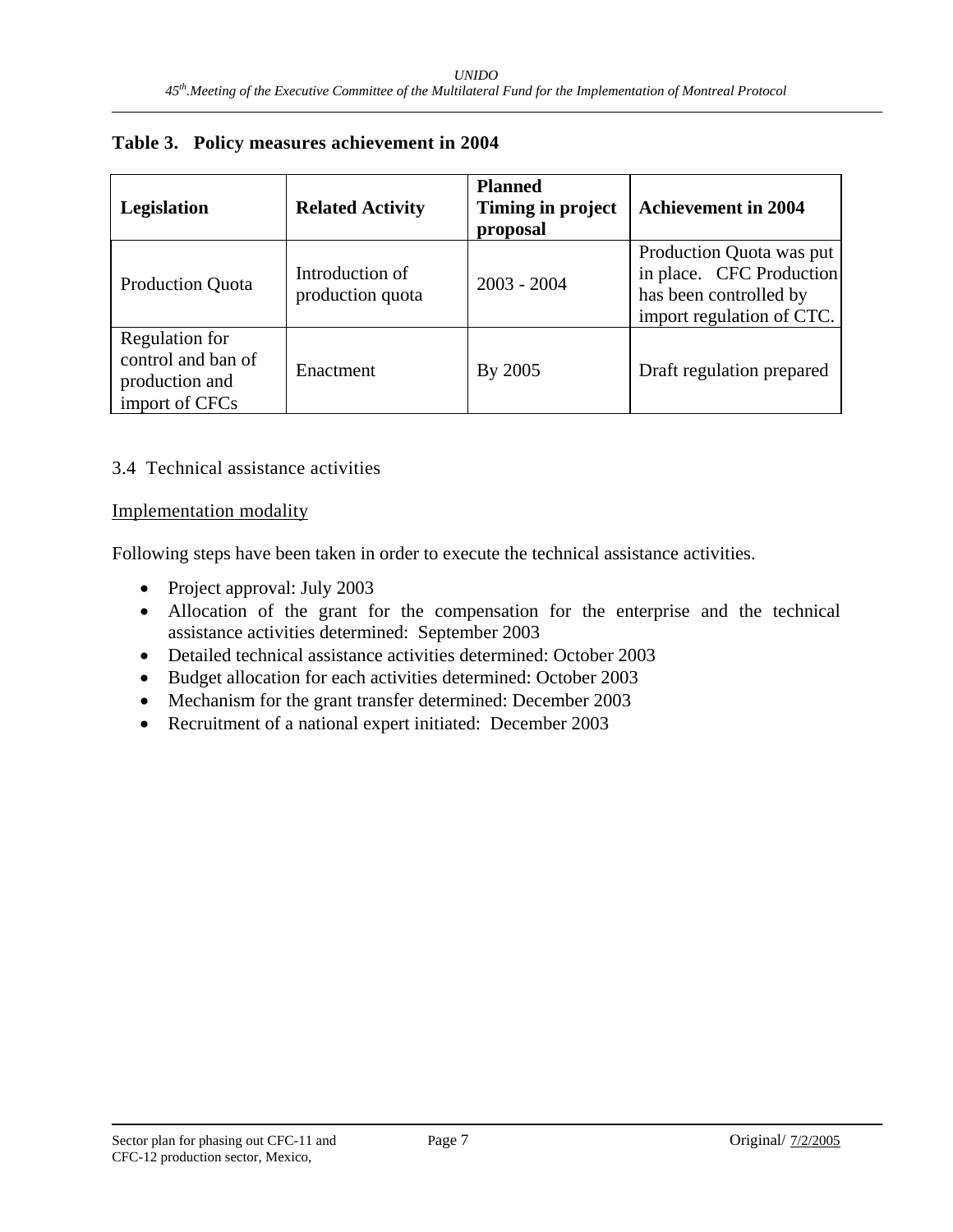#### Planned key activities and achievement in 2004

Table 4 summarizes achievements and the status of key activities in 2004.

| Table 4. Achievements and the status of key TA activities in 2004 |  |  |
|-------------------------------------------------------------------|--|--|
|                                                                   |  |  |

| <b>Activity item</b>                                                                                                                   | <b>Planned timing</b><br>as per Project<br><b>Document</b> | <b>Achievement and status in 2004</b>                                                                                                                                                                                                                                                            |
|----------------------------------------------------------------------------------------------------------------------------------------|------------------------------------------------------------|--------------------------------------------------------------------------------------------------------------------------------------------------------------------------------------------------------------------------------------------------------------------------------------------------|
| a) Design of public awareness<br>campaign to promote phase-out of<br><b>CFCs</b>                                                       | $2003 - 2004$                                              | Design of and awareness strategy was<br>designed and approved by the social<br>communication office of SEMARNAT.<br>TOR for design of video and printed<br>material is in preparation.<br>The organization of an event to announce<br>the CFC closure production in Mexico is<br>in preparation. |
| b) Design and conduct market<br>study to fully characterize<br>remnant demand of CFCs in<br>Mexico                                     | 2003-2004                                                  | Contract of the national expert that<br>will develop the National Strategy for<br>CFC Management in México was<br>issued. Implementation is continuous<br>in 2004 and years after based on the<br>grant to be provided in later tranches.                                                        |
| Prepare<br>$\mathbf{c})$<br>consumer<br>sector<br>phase-out plan to submit to MLF<br>for approval of funds necessary<br>for phase-out. | $2003 - 2004$                                              | Refrigeration sector CFC phase-out<br>plan (NPP) submitted to the $42nd$<br>ExCom was approved.                                                                                                                                                                                                  |
| d) Customs training programme to<br>control illegal trade in harmony<br>with NPP                                                       | $2003 - 2004$                                              | The relevant project was included in<br>the NPP submitted to the 42 <sup>nd</sup> ExCom<br>for assistance from the Multilateral<br>Fund. The training program has been<br>deferred until the Mexican Official<br>Norm is issued, this will occur during<br>2005.                                 |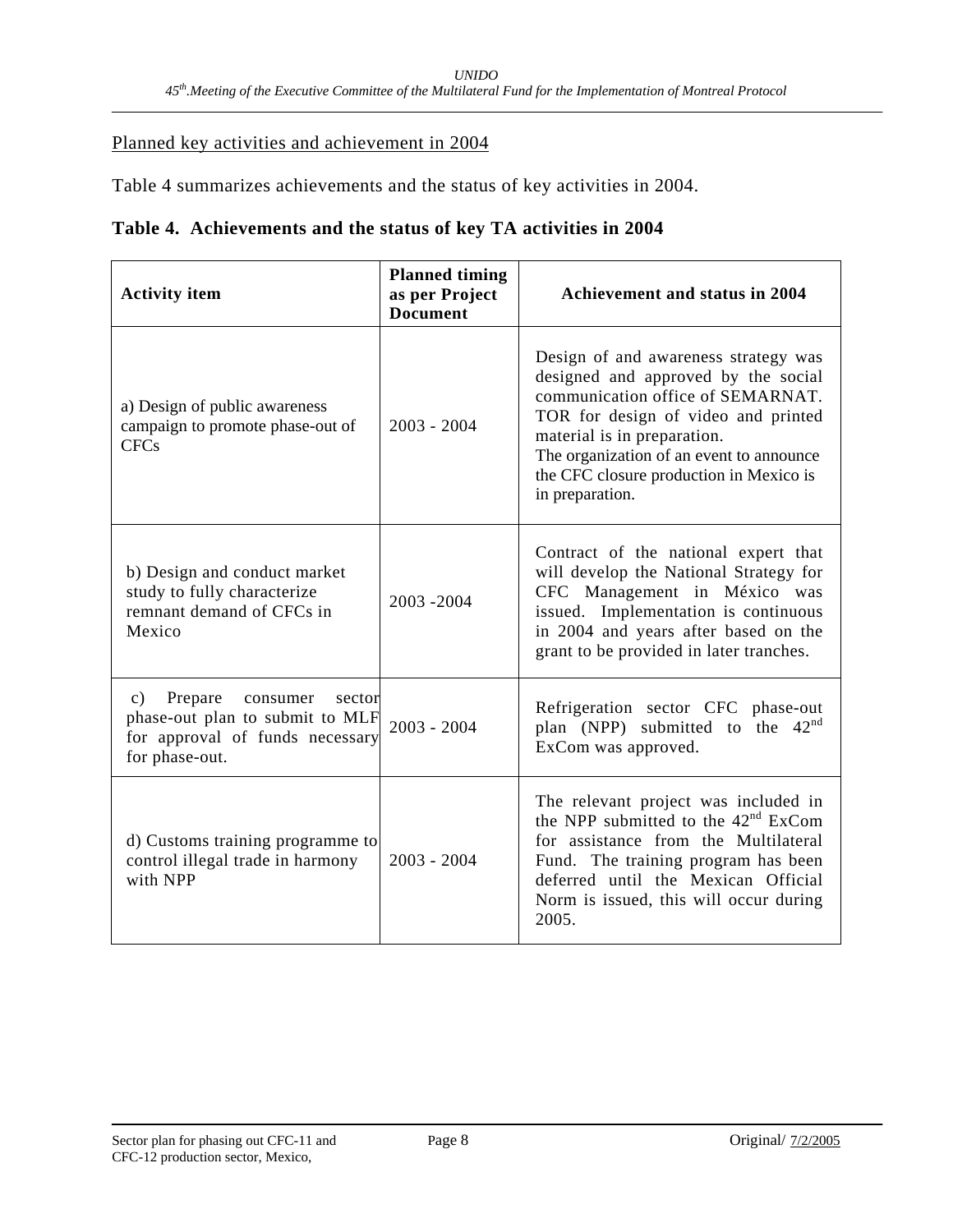| <b>Activity item</b>                                                                                                                                                                                                              | <b>Planned timing</b><br>as per Project<br><b>Document</b> | Achievement and status in 2004                                                                                                                                                                                                                                                                                                        |
|-----------------------------------------------------------------------------------------------------------------------------------------------------------------------------------------------------------------------------------|------------------------------------------------------------|---------------------------------------------------------------------------------------------------------------------------------------------------------------------------------------------------------------------------------------------------------------------------------------------------------------------------------------|
| e) Creation of information and<br>monitoring system<br>the<br>on<br>production, consumptions<br>imports, exports of CFCs and 2003 - 2004<br>other ODS including a remote<br>communication system<br>v <sub>1</sub> a<br>internet. |                                                            | The information and monitoring<br>system is being designed by an<br>information technology company<br>under a contract already awarded; they<br>will develop the software, procure the<br>equipment, install the system and<br>conduct a training campaign to all<br>users of this system (Customs, Health<br>Ministry and SEMARNAT). |
| f) Regular training programmes<br>for the Government and Industry<br>on regulations and enforcement<br>regarding CFC phase-out matters.                                                                                           | $2003 - 2004$                                              | Organization of Workshops<br>for<br>Government officials in Health,<br>Agriculture, Economy<br>and<br>Environmental Ministries. Execution<br>planned in 2005 using the third tranche<br>of the grant.                                                                                                                                 |

#### 3.5. Monitoring and reporting activities

The monitoring and reporting mechanism undertaken in 2004 is detailed in Table 5.

**Table 5. Monitoring and reporting activities in 2004** 

| <b>Activity</b>                                                                                | By                       | <b>Timing</b> | <b>Remarks</b>                                                                                               |
|------------------------------------------------------------------------------------------------|--------------------------|---------------|--------------------------------------------------------------------------------------------------------------|
| 2nd Tranche<br>approval                                                                        | April 2004               | April 2004    | 42nd ExCom                                                                                                   |
| Contract with the<br>enterprise for<br>compliance,<br>reporting as well as<br>other obligation | UNIDO<br>Enterprise      | April 2004    | UNIDO Contract No. $04/105$                                                                                  |
| Progress report to<br>UNIDO based on<br>the contract above                                     | Enterprise               | May 2004      | Satisfactory report received                                                                                 |
| Audit for<br>verification of CFC<br>production phase-<br>out                                   | Auditor                  | January 2004  | Satisfactory report received. It was submitted to<br>MFS for consideration for approval at the 42nd<br>ExCom |
| Supervision                                                                                    | <b>UNIDO</b><br>SEMARNAT | January 2004  | Supervision was undertaken in January 2004                                                                   |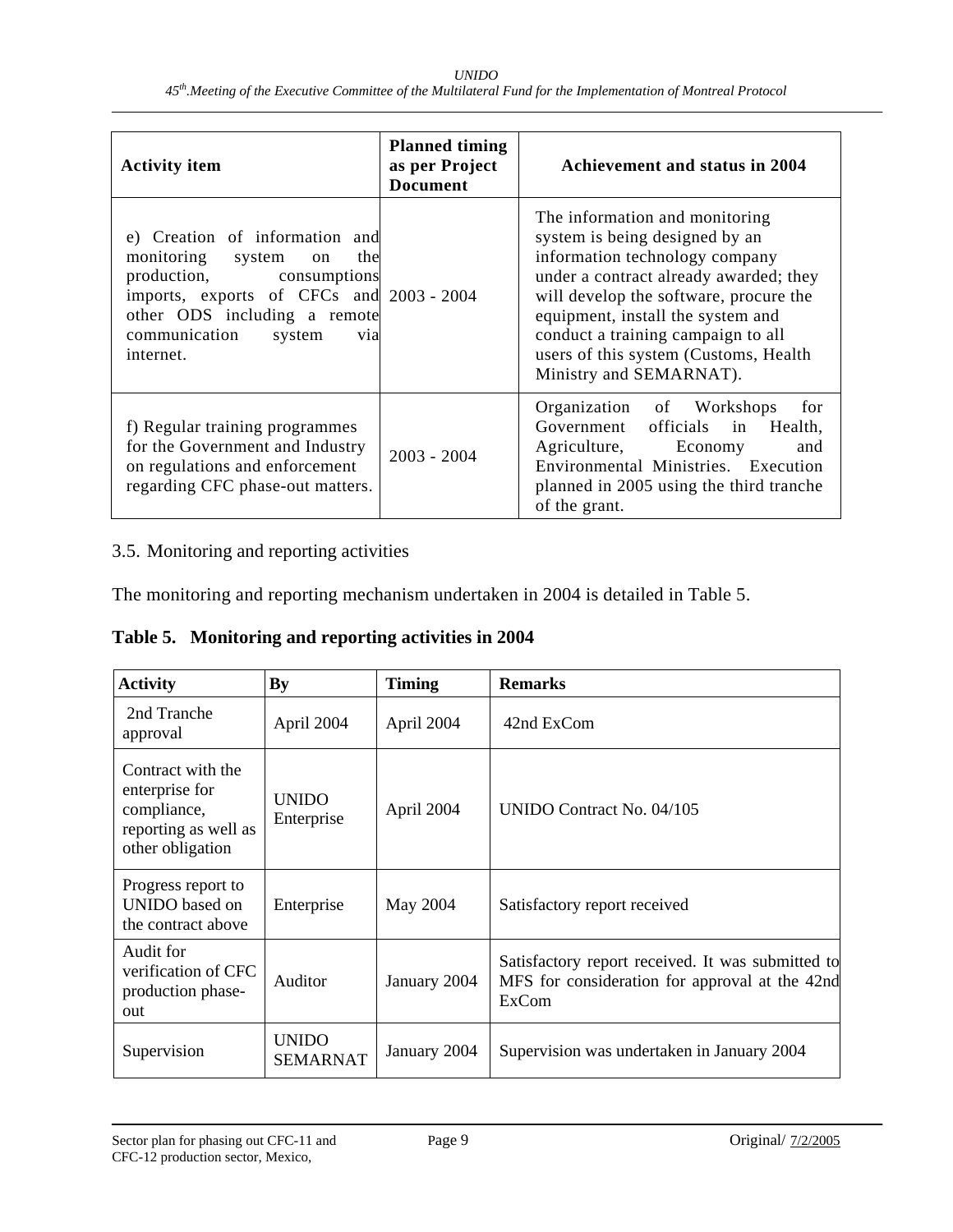#### **4. 2005 ANNUAL PROGRAM: OBJECTIVES AND ACTIVITIES**

#### **4.1 ODS Phase-out objectives and disbursement allocation**

The objective of the 2005 Annual Program is to ensure that the CFC production does not exceed **5,263** metric tonnes in the year, and the total accumulated production in years 2003 to 2005 does not exceed 22,000 MT.

UNIDO, on behalf of the Government of Mexico, is requesting the release of the third installment of US\$ 4.0 million to achieve this objective, which is to be disbursed to the following categories:

- US\$ 3.81 million, which will be disbursed to the beneficiary CFC producing enterprise for reducing keeping the production level in accordance with the annual production allowed for 2005; and
- US\$ 0.19 million for implementation of the TA component.

4.2 CFC production phase-out target

The Government of México will authorize a CFC production quota to Quimobásicos, the only CFC producer in México. The production level authorized is no more than **5,263** MT for 2005.

Further, the Government of Mexico authorizes the import Quota of CTC to the CFC producing enterprise up to 9,300 metric tonnes in 2005. Therefore, the enterprise can produce up to **5,263** tonnes of CFC-12 and CFC-11.

#### **Table 6. CFC Production target at the production enterprise**

| Name of company | <b>MAXIMUM 2005 ANNUAL</b><br>PRODUCTION, (metric tonnes) |
|-----------------|-----------------------------------------------------------|
| Quimobasicos    | $5.262*$                                                  |
| Total           | $5,262*$                                                  |

\* With the condition that the maximum aggregate CFC production in 2003-2005 is 22,000 metric tonnes.

#### 4.3 Policy measures

A series of policy measures is going to be implemented during the course of the year 2004 as summarized below.

Production Quota: The production quota system is in place from January 2004. The import Quota system of the ODS raw material, CTC is being continued to doubly control the CFC production in the production sector.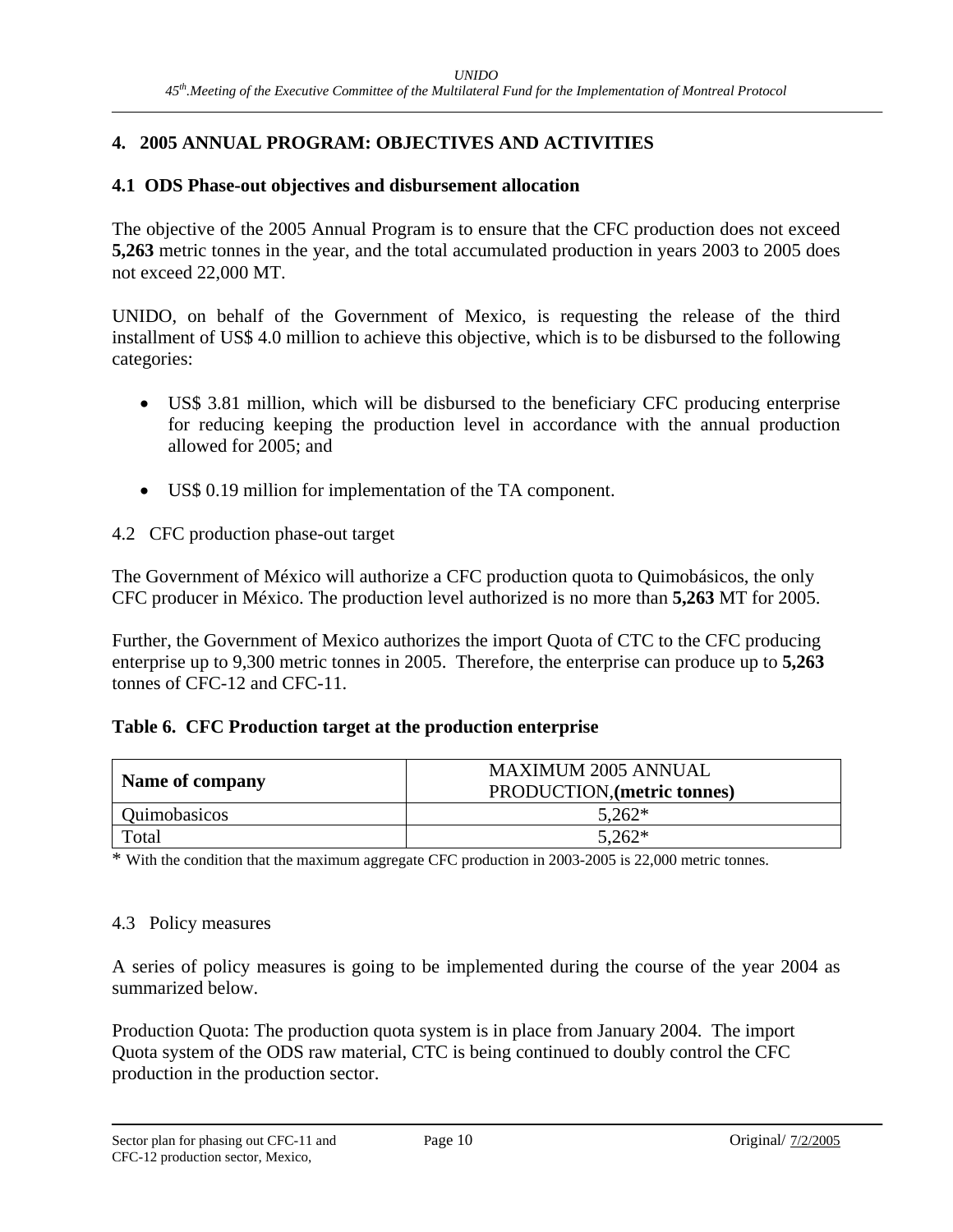Regulation for control and ban of production and import of CFCs: The Government of México continues promoting an agreement between the CFC importers to close the importation, and only use for the next years the stockpile produced during the period prior to the cessation of CFC production at Quimobásicos.

|  | Table 7. Policy measures to be carried out in 2004 |  |  |  |
|--|----------------------------------------------------|--|--|--|
|  |                                                    |  |  |  |

| Legislation                                                           | <b>Related Activity</b>                       | <b>Planned timing in</b><br>project proposal | Plan in 2004                                                                                                                               |
|-----------------------------------------------------------------------|-----------------------------------------------|----------------------------------------------|--------------------------------------------------------------------------------------------------------------------------------------------|
| <b>Production Quota</b>                                               | Introduction of<br>production quota<br>system | $2003 - 2004$                                | <b>Production Quota</b><br>system will be used to<br>continue to control<br>CFC production<br>through imposition of<br>import Quota on CTC |
| Regulation for control<br>and ban of production<br>and import of CFCs | Enactment                                     | In $2005$                                    | Proceeding for the<br>approval by the<br>Parliament                                                                                        |

#### **4.4 Technical assistance activities**

Proposed technical assistance activities to be undertaken during 2005 are summarized below. These activities have been decided based on the priorities of the Government of Mexico with regard to the national ODS phase out strategy.

#### **a) ODS Information monitoring system.**

This system will consist of an instrument to monitor permanently the flows and related information of ODS that are imported and exported through all the Mexican customs. It will register the gross sales and use of ODS inside the country and will be capable to follow up the movements in the quota established for the importers of ODS.

The major activities of this item are:

- design and implementation of the ODS information and monitoring system.
- supervision of the implementation of the information system.

- acquisition of a remote communication system via internet to facilitate training activities and linkage with stakeholders involved.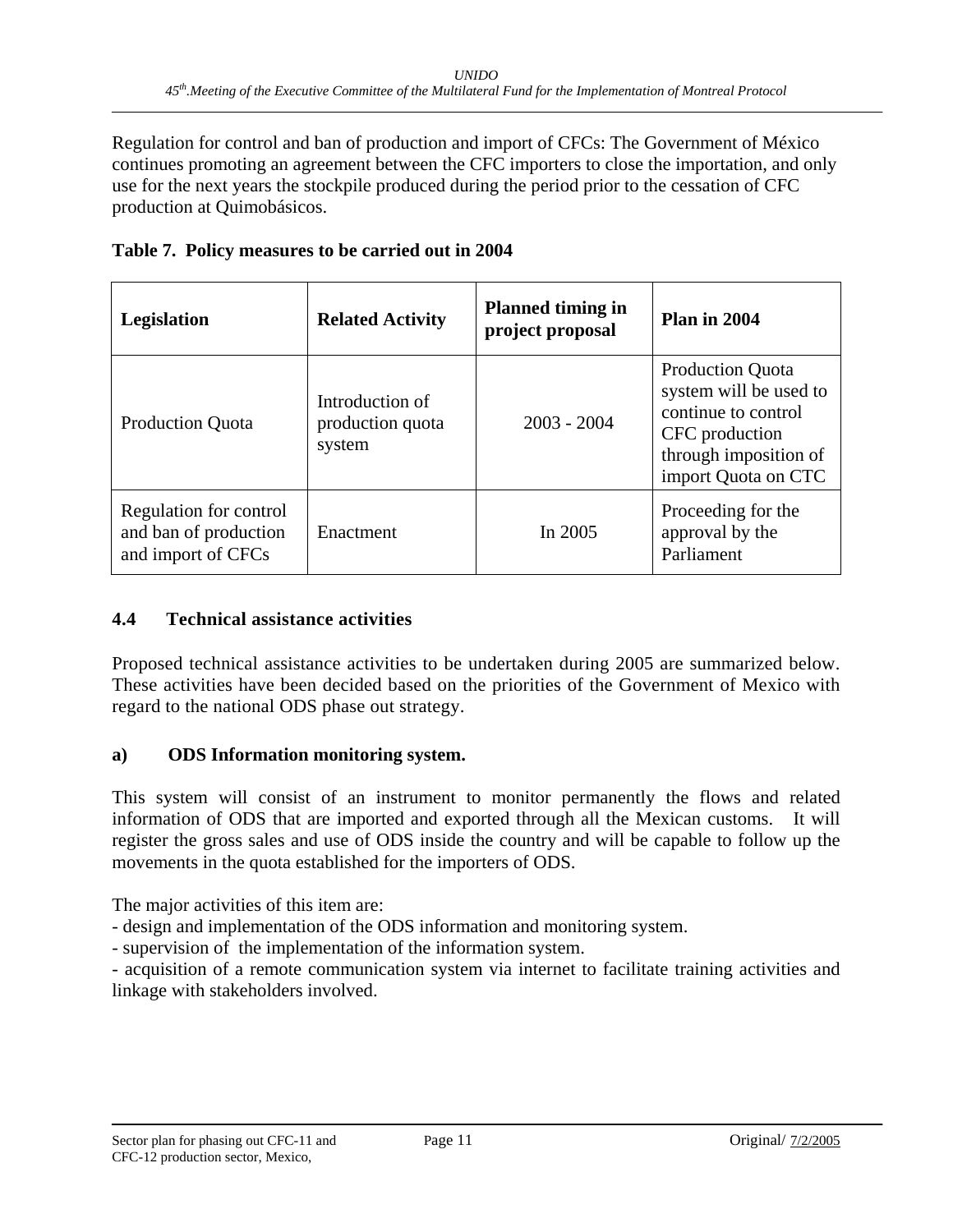#### **b) Technical assistance and training of relevant ministries and agencies.**

It consists of technical workshops for officials of governmental agencies related to ODS management (Environmental Federal Attorney, Customs, etc.) with the aim to train them in ozone layer protection issues and specifically in detection and identification of ODS.

In the courses the participation of national and international experts is envisaged. It will utilize the specific material developed by UNEP. For the environmental attorney officials, it will include the supply of infrared identifiers of ODS.

Major activities are:

- recruitment of national and international experts;
- acquisition of existing training materials;
- acquisition of infrared identifiers;
- organization of training courses and workshops

#### **c) Technical audit, supervision**

It is a planned to carry out technical audits at Quimobásicos at the end of each year during the period of 2003-2006, to authenticate compliance with the agreement with the Executive Committee of the Multilateral Fund for the Implementation of the Montreal Protocol. Trough this instrument SEMARNAT verify the quantity of CFC produced in Mexico each year and take the necessary measures to ensure compliance with the Montreal Protocol.

#### **d) Development and implementation of a communication strategy**

This item will allow the Government of Mexico and SEMARNAT through the National Ozone Unit to communicate to specific publics the advances of México in the process of implementation of the Montreal Protocol and in particular, the closure of CFC production in México. This program is implemented in close coordination with the Social Communication Office of SEMARNAT.

The major activities are:

- Design and development of a communication strategy;
- Design of materials;
- Special events.

#### **e) Local and international travels**

This item is related to the local travels of the national experts, governmental officials and national ozone unit personnel for the different activities related to this technical assistance program.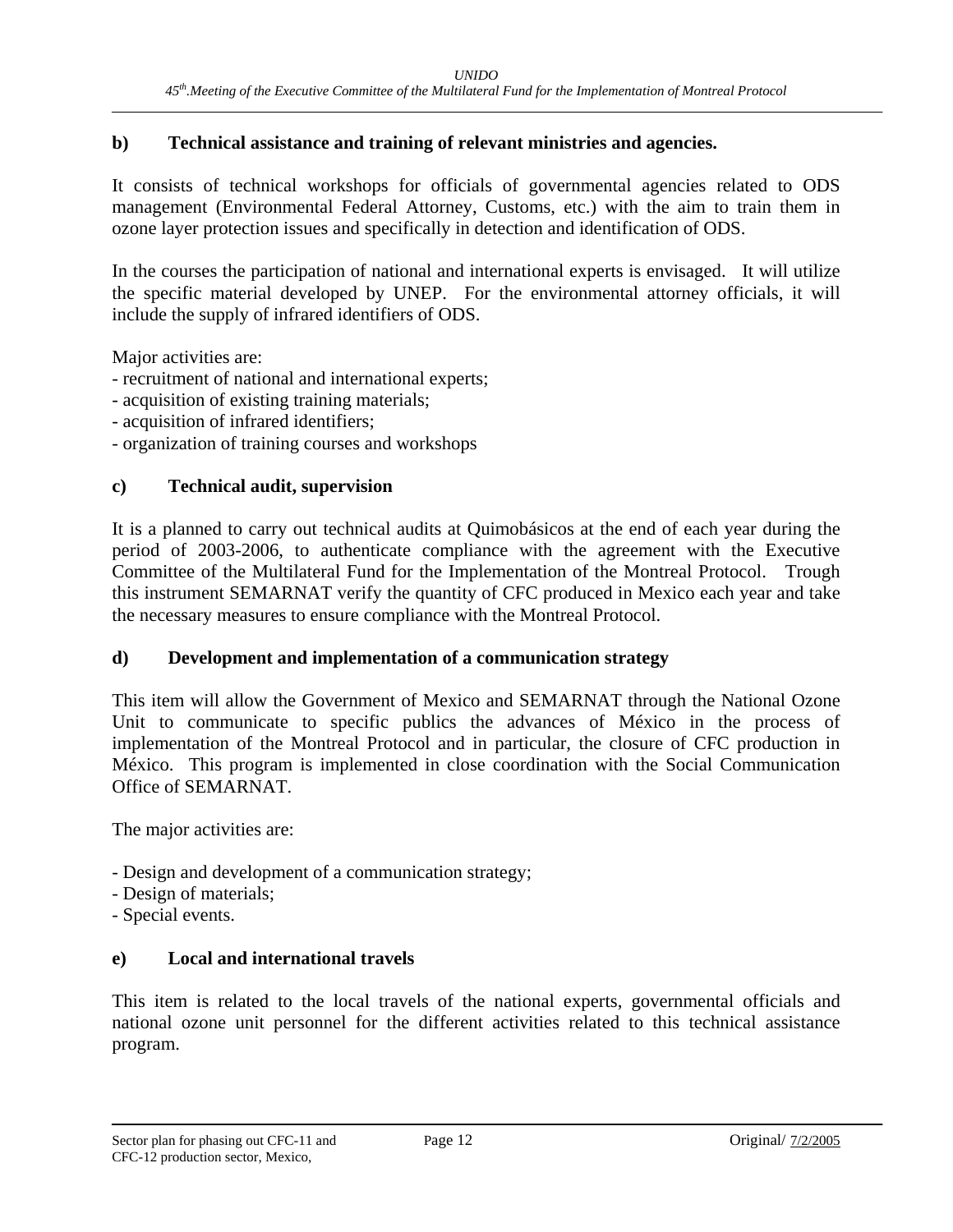#### **f) General project management**

Assist the ozone Protection Unit in coordinating and managing the technical assistance project for the CFC Production Sector Phase–out Plan, specifically in the preparation of reports, design, development and implementation of the different programs included in this project, development and management of databases for ODS and support the technical audits of CFC production closure.

Major activities:

- Recruitment of national experts

- Following up on the Monitoring system, the National Strategy for CFC Management and other related programs.

#### **g) Time schedule**

The tentative time schedule is given as in the table below.

| Table 8. The tentative time schedule for TA activities in 2005-2006 |  |  |
|---------------------------------------------------------------------|--|--|
|                                                                     |  |  |

|   | <b>Activity</b>                         |   | 2005        |  |          |                |  |         | 2006         |   |             |   |   |  |
|---|-----------------------------------------|---|-------------|--|----------|----------------|--|---------|--------------|---|-------------|---|---|--|
|   |                                         | J | $\mathbf F$ |  | $M \, A$ | $\mathbf{M}$ J |  | $\bf J$ | $\mathbf{A}$ | S | $\mathbf 0$ | N | D |  |
| A | <b>Information</b><br><b>ODS</b><br>and |   |             |  |          |                |  |         |              |   |             |   |   |  |
|   | <b>Monitoring System</b>                |   |             |  |          |                |  |         |              |   |             |   |   |  |
|   | Signing of contract.                    |   |             |  |          |                |  |         |              |   |             |   |   |  |
|   | Design and operation of the ODS         |   |             |  |          |                |  |         |              |   |             |   |   |  |
|   | <b>Information and Monitoring</b>       |   |             |  |          |                |  |         |              |   |             |   |   |  |
|   | System                                  |   |             |  |          |                |  |         |              |   |             |   |   |  |
|   | Send to UNIDO for revision and          |   |             |  |          |                |  |         |              |   |             |   |   |  |
|   | initiate the process of acquisition     |   |             |  |          |                |  |         |              |   |             |   |   |  |
|   | of Remote communication system          |   |             |  |          |                |  |         |              |   |             |   |   |  |
|   | via internet to facilitate training     |   |             |  |          |                |  |         |              |   |             |   |   |  |
|   | activities and linkage<br>with          |   |             |  |          |                |  |         |              |   |             |   |   |  |
|   | stakeholders involved.                  |   |             |  |          |                |  |         |              |   |             |   |   |  |
|   | of<br>Acquisition<br>Remote             |   |             |  |          |                |  |         |              |   |             |   |   |  |
|   | communication system.                   |   |             |  |          |                |  |         |              |   |             |   |   |  |
| B | <b>Technical assistance and</b>         |   |             |  |          |                |  |         |              |   |             |   |   |  |
|   | training of relevant ministries         |   |             |  |          |                |  |         |              |   |             |   |   |  |
|   | and agencies                            |   |             |  |          |                |  |         |              |   |             |   |   |  |
|   | Design of workshops                     |   |             |  |          |                |  |         |              |   |             |   |   |  |
|   | Preparation of workshop                 |   |             |  |          |                |  |         |              |   |             |   |   |  |
|   | Training workshop                       |   |             |  |          |                |  |         |              |   |             |   |   |  |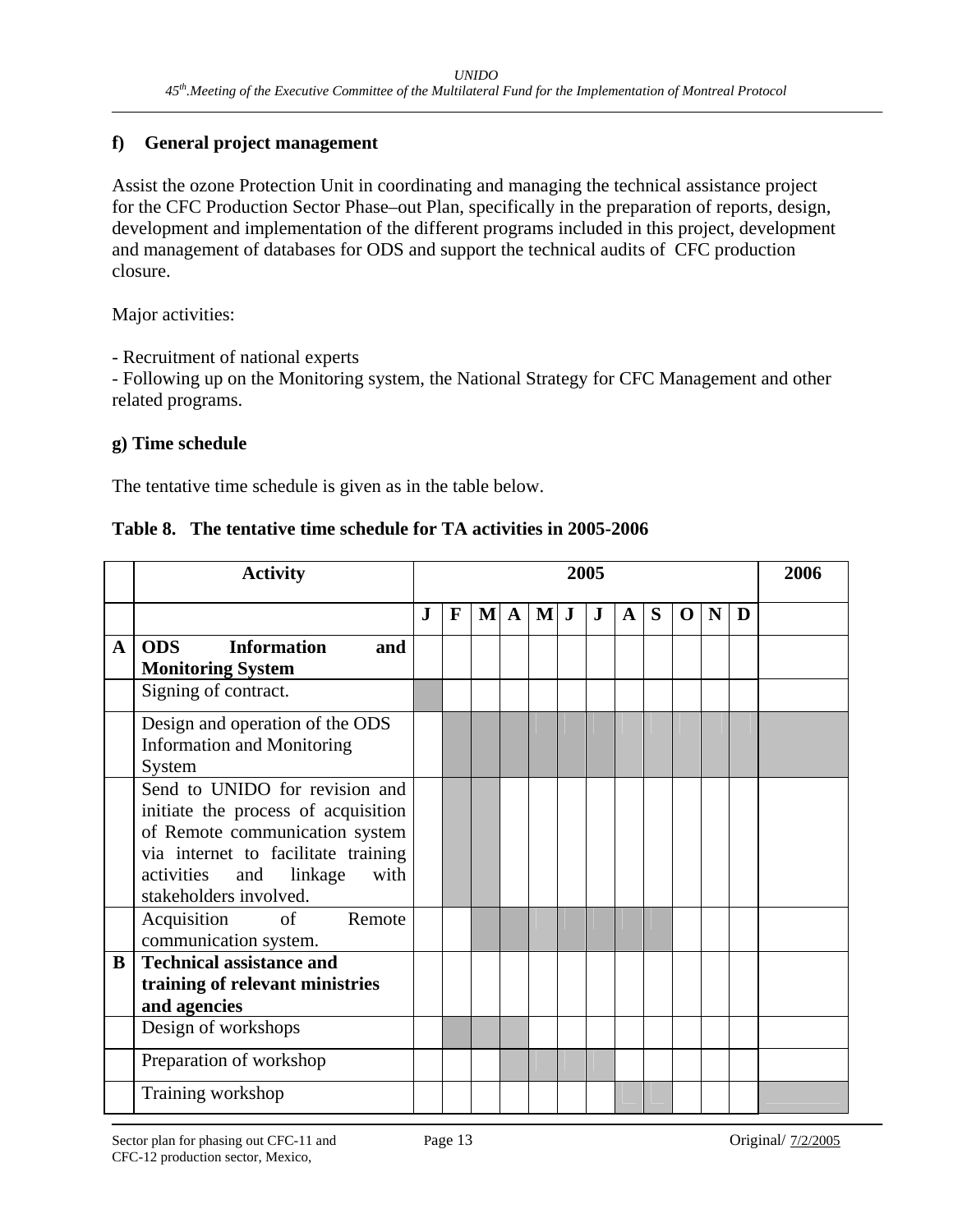#### *UNIDO 45th.Meeting of the Executive Committee of the Multilateral Fund for the Implementation of Montreal Protocol*

|             | <b>Activity</b>                                                                |              | 2005        |              |              |        |  | 2006    |              |   |             |   |   |  |
|-------------|--------------------------------------------------------------------------------|--------------|-------------|--------------|--------------|--------|--|---------|--------------|---|-------------|---|---|--|
|             |                                                                                | $\mathbf{J}$ | $\mathbf F$ | $\mathbf{M}$ | $\mathbf{A}$ | $Ml$ J |  | $\bf J$ | $\mathbf{A}$ | S | $\mathbf 0$ | N | D |  |
| $\mathbf C$ | <b>Technical Audit supervision</b>                                             |              |             |              |              |        |  |         |              |   |             |   |   |  |
|             | Audit to a CFC production factory                                              |              |             |              |              |        |  |         |              |   |             |   |   |  |
| D           | <b>Development and</b><br>implementation of a<br><b>Communication strategy</b> |              |             |              |              |        |  |         |              |   |             |   |   |  |
|             | Design of the communication<br>strategy                                        |              |             |              |              |        |  |         |              |   |             |   |   |  |
|             | Implementation of the<br>communication strategy                                |              |             |              |              |        |  |         |              |   |             |   |   |  |
| E           | <b>Local and international travels</b>                                         |              |             |              |              |        |  |         |              |   |             |   |   |  |
| $\mathbf F$ | General project management                                                     |              |             |              |              |        |  |         |              |   |             |   |   |  |
|             | Recruitment of a national experts                                              |              |             |              |              |        |  |         |              |   |             |   |   |  |
|             | <b>Report</b>                                                                  |              |             |              |              |        |  |         |              |   |             |   |   |  |

#### **g) Estimated costs of activities**

The estimated cost of the project by activity is listed in the table below.

#### **Table 9. Estimated costs of TA activities**

|   | <b>Activity</b>                                             | 2003-2004 | <u>2005</u> | 2006   |
|---|-------------------------------------------------------------|-----------|-------------|--------|
|   |                                                             | US\$      | US\$        | US\$   |
| A | <b>ODS</b> Information and Monitoring System                |           |             |        |
|   |                                                             |           |             |        |
|   | Elaboration of Terms of Reference of the project for        | 3,500     |             |        |
|   | <b>ODS</b> Information and Monitoring System                |           |             |        |
|   | Design and implementation of the ODS Information            | 227,000   | 40,000      | 80,600 |
|   | and Monitoring System                                       |           |             |        |
|   | Acquisition of Remote communication system via              | 30,000    |             |        |
|   | internet to facilitate training activities and linkage with |           |             |        |
|   | stakeholders involved.                                      |           |             |        |
| B | <b>Technical assistance and training of relevant</b>        |           |             |        |
|   | ministries and agencies                                     |           |             |        |
|   | Training workshop                                           | 37,300    | 10,000      | 10,000 |
|   |                                                             |           |             |        |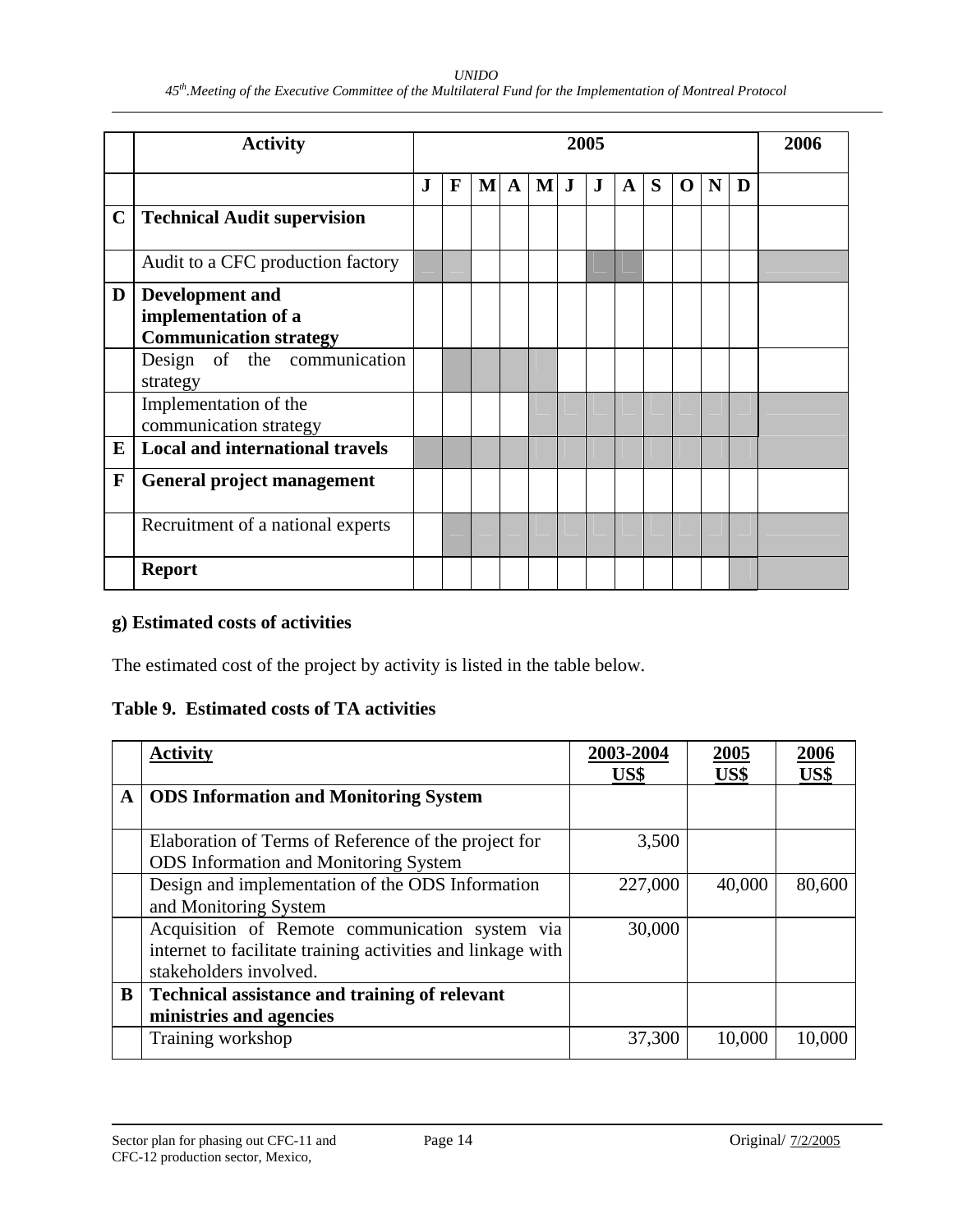#### *UNIDO*

|             | <b>Activity</b>                                                      | 2003-2004<br>US\$ | 2005<br>US\$ | 2006<br>US\$ |
|-------------|----------------------------------------------------------------------|-------------------|--------------|--------------|
| $\mathbf C$ | <b>Technical Audit supervision</b>                                   |                   |              |              |
|             | audit to a CFC production factory                                    | 16,000            | 16,000       | 16,000       |
| D           | Development and implementation of a<br><b>Communication strategy</b> |                   |              |              |
|             | Implementation of the communication strategy                         | 37,500            | 89,000       | 105,100      |
| E           | <b>Local travels</b>                                                 | 12,000            | 5,000        | 5,000        |
| F           | General project management                                           |                   |              |              |
|             | Recruitment of a national experts                                    | 50,000            | 30,000       | 30,000       |
|             | <b>TOTAL</b>                                                         | 413,300           | 190,000      | 246,700      |

#### **4.5. Monitoring and reporting activities**

The similar steps will be taken for the monitoring and reporting schedule for 2005 as undertaken in 2004. Table below summarizes the relevant activities.

**Table 10. Monitoring and reporting activities in 2005** 

| <b>Activity</b>                                                                             | <b>Responsible</b>              | <b>Timing</b>                    | <b>Remarks</b>                                                                                                                                             |
|---------------------------------------------------------------------------------------------|---------------------------------|----------------------------------|------------------------------------------------------------------------------------------------------------------------------------------------------------|
| Approval of Annual<br>Tranche<br>programme<br>2005                                          |                                 | April 2005                       | 45th ExCom                                                                                                                                                 |
| Contract with the<br>enterprise for<br>compliance, reporting as<br>well as other obligation | <b>UNIDO</b><br>Enterprise      | May 2005                         | Modality for preparation of the<br>contract and the contractual<br>obligation to be decided by<br>UNIDO after the approval of<br>the 2004 annual programme |
| Progress report to<br>UNIDO based on the<br>contract above                                  | Enterprise                      | To be decided<br>in the Contract |                                                                                                                                                            |
| Audit for verification of<br>CFC production phase-<br>out                                   | Auditor                         | January 2006                     |                                                                                                                                                            |
| Supervision and regular<br>monitoring                                                       | <b>UNIDO</b><br><b>SEMARNAT</b> | During 2005                      | Periodically                                                                                                                                               |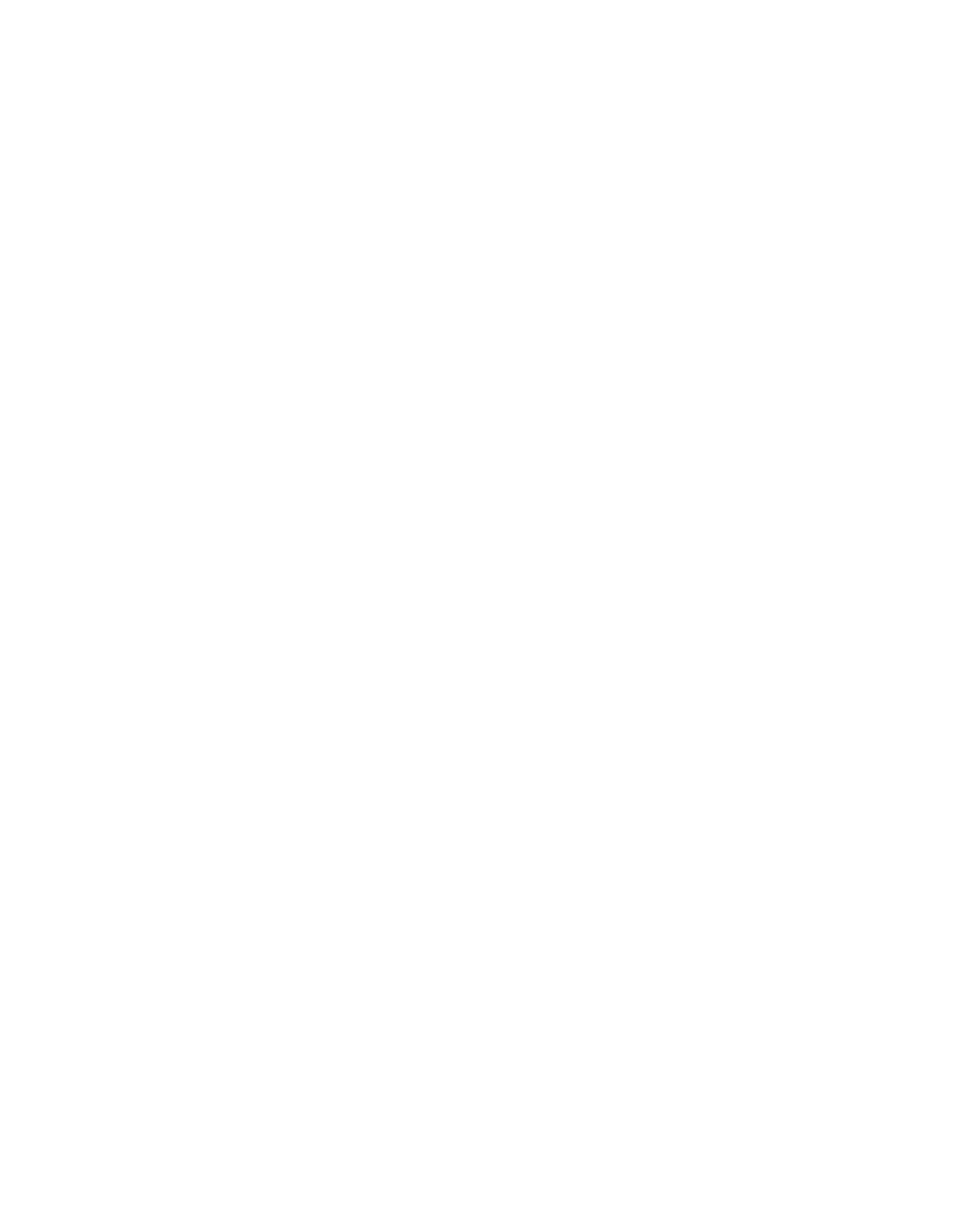## MEXICO

# CFC PRODUCTION SECTOR AUDIT REPORT

## (FOR 2004)

| <b>ESS JAY CONSULTANTS:</b> | Mr. T. K. Padmanabhan, Team Leader                           |
|-----------------------------|--------------------------------------------------------------|
|                             | Mr. V. K. Trehan, Engineer, Technical Expert                 |
|                             | Mr. Hitesh, Mahajan, Chartered Accountant,                   |
|                             | <b>Financial Expert</b>                                      |
| <b>SEMARNAT:</b>            | Mr. A. Sanchez-Guevara, Ozone Protection Unit<br>Coordinator |
| UNIDO:                      | Dr. T. Gróf, Unit Chief, Project Manager                     |
|                             | Mr. Rodrigo Serpa, Consultant                                |

#### **DATE OF SUBMISSION: 27.01.2005**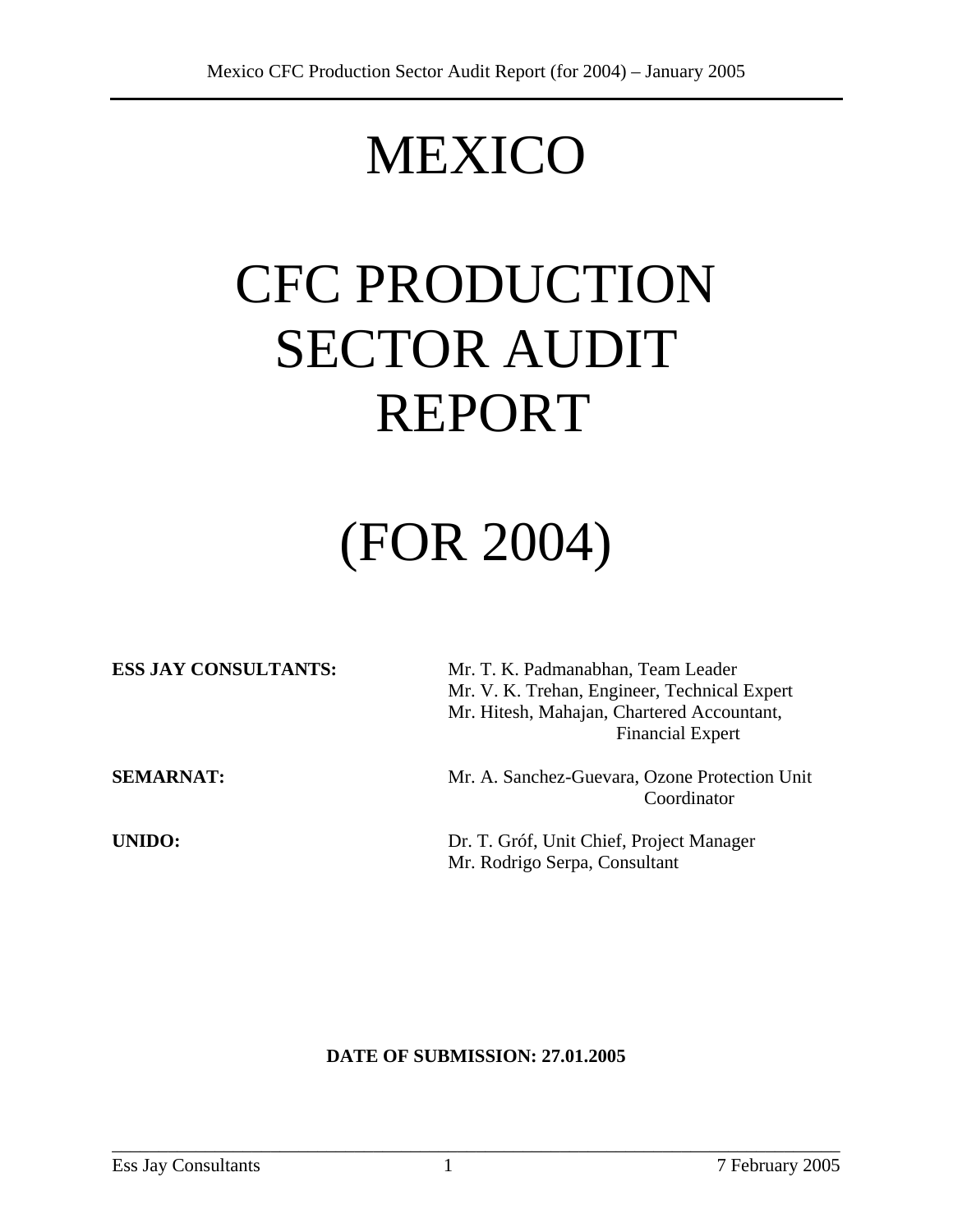### **TABLE OF CONTENTS**

| 1.          |  |
|-------------|--|
| 2.          |  |
| 4.          |  |
| 5.          |  |
| 6.          |  |
| 7.          |  |
| 8.          |  |
| 9.          |  |
|             |  |
|             |  |
| $1_{\cdot}$ |  |
|             |  |
|             |  |
|             |  |
| 2.          |  |
|             |  |
|             |  |
|             |  |
|             |  |
|             |  |
|             |  |
|             |  |
|             |  |
|             |  |
|             |  |
|             |  |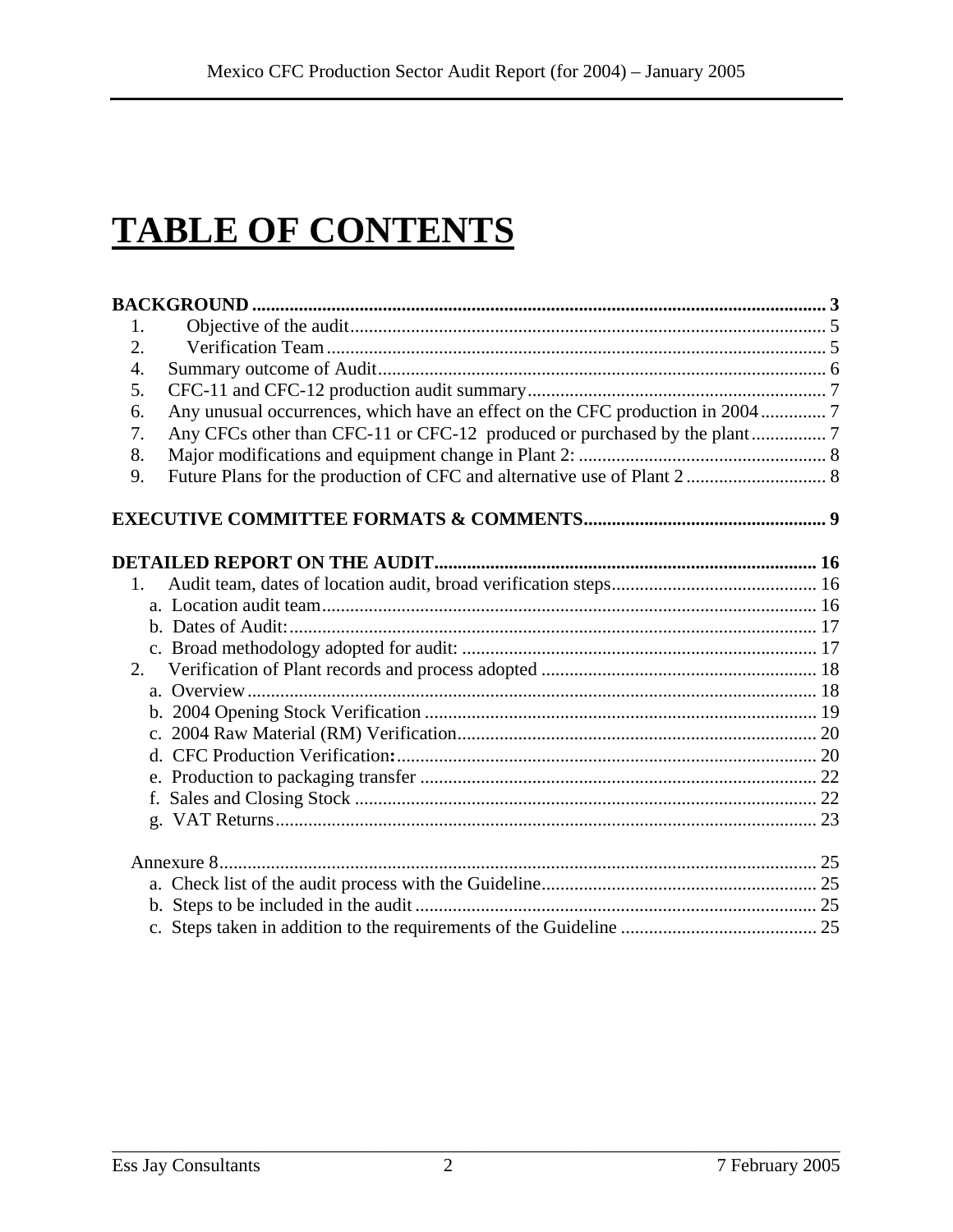**Technical and Financial Audit of the CFC plant Cydsa / Quimobasicos Monterrey, Mexico for the MEX/PRO/40/INV/115, "Sector Plan for Phasing out of CFC-11 and CFC-12 in the Production Sector" (third tranche)"** 

### **BACKGROUND**

1. The Executive Committee entered into an Agreement with Mexico, by which the only plant producing CFCs in Mexico will be assisted with funds to meet international obligations under the Montreal Protocol.

2. The Agreement (UNEP/OzL.Pro/ExCom/40/50) stipulates the CFCs production that is permissible to Mexico for specified years and the funding that will be made available for compliance.

3**.** The cited Agreement uses the following terms to describe the CFC production permitted for the plant.

- a. "**Maximum Allowable Production"** 2003 to 2010. Year wise production limit in accordance with the Montreal Protocol.
- b. "**Maximum Production Levels Agreed"** 2003 to 2005. This stipulates the maximum production (22,000 MT) permitted under the cited Agreement for the Mexican Production Sector. The Plant will cease CFC production thereafter.

4. The Agreement stipulates a "Maximum Allowable Production" of 12,355 MT in 2004, which is a part of the "Maximum Production Levels Agreed" limit of 22,000 MT in the years 2003-2005.

The plant produced 8,694 MT of CFCs in 2003 against the "Maximum Production Levels Agreed" of 22,000 tonnes for the years 2003, 2004 & 2005. Hence, the permitted total production for CFCs in 2004 and 2005 is 13,306 MT. Of this total, the plant is allowed to produce a maximum of 12,355 MT in 2004.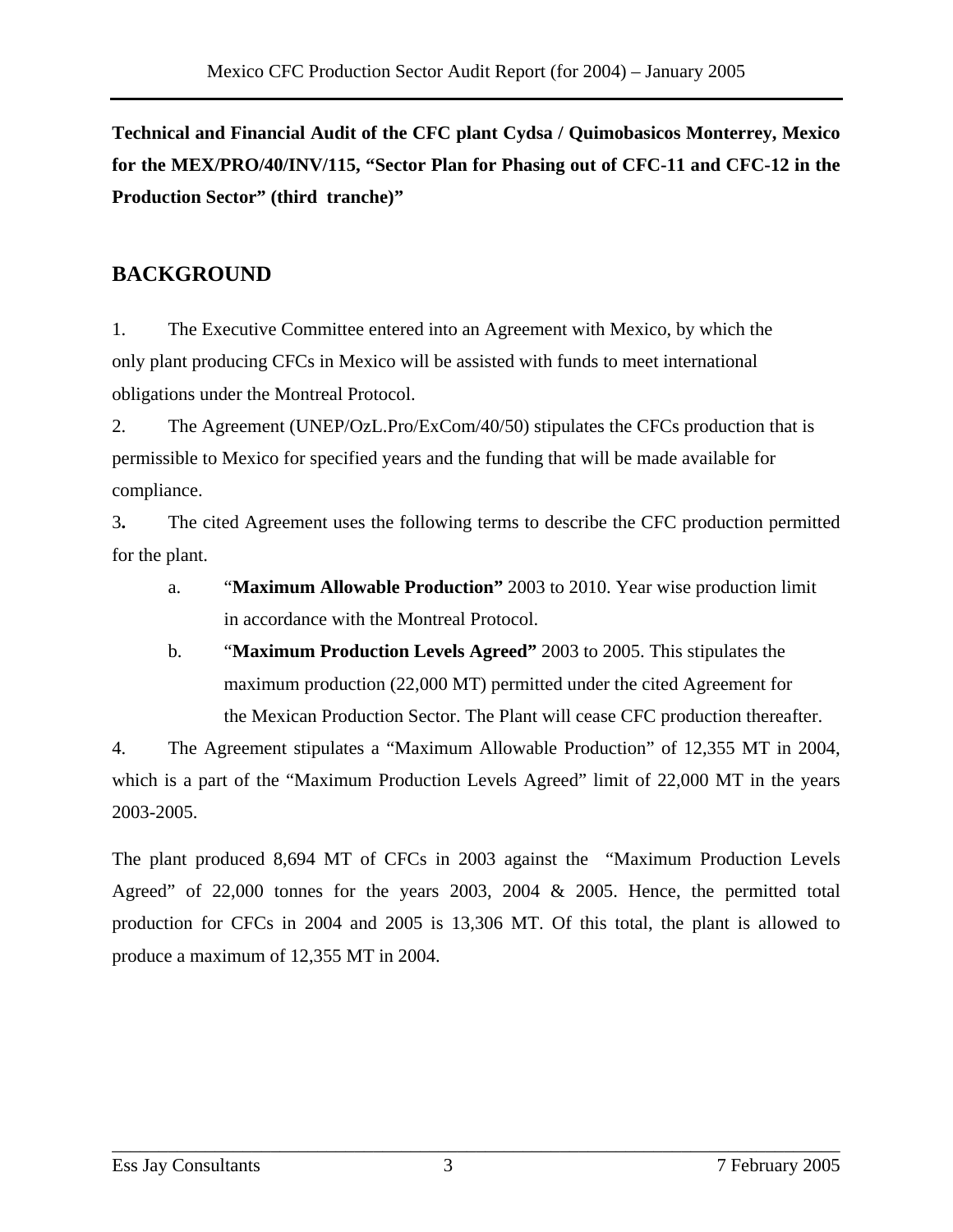## **EXECUTIVE SUMMARY**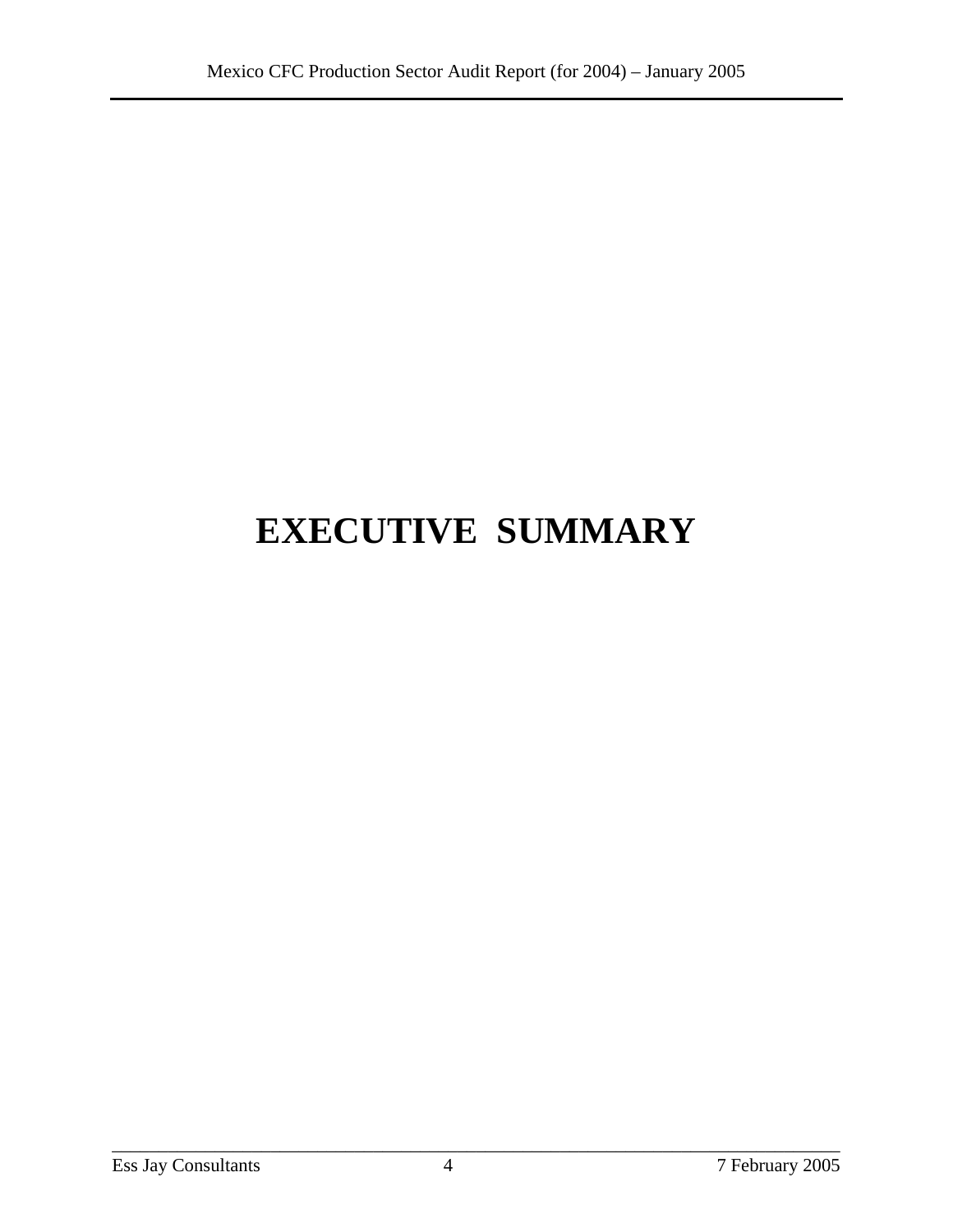#### **EXECUTIVE SUMMARY**

#### **1. Objective of the audit**

Verification of CFC-11 and CFC-12 production in 2004 at Quimobasicos Factory, Monterrey, Mexico with a verification team to study the financial and technical data on the site to establish that the production of this enterprise is in accordance with the Agreement, UNEP/Ozl.Pro/ExCom/40/50 .

The disbursement of funds under this Agreement to the beneficiary enterprise is contingent on independent verification and report of CFC production.

#### **2. Verification Team**

The audit was carried out by Ess Jay Consultants who were accompanied by persons from the Government of Mexico and UNIDO to ensure the right process under Ex Com Guidelines was followed.

#### **3. Two plants producing ODS**

The Quimobasicos Plant at Monterrey has two refrigerant production units of Allied Signal Technology. Both plants have a common control room with sophisticated PLC based integrated control systems. Plant 1 (commissioned in 1963) produces only HCFC- 22, and Plant 2 (commissioned in 1983) produces CFC-11 and CFC-12. Both plants have a swing-over capability but are running in the modes indicated, since 1995. The average swing-over time from CFC-11/CFC-12 to HCFC-22 or vice versa is 15 days and the plant deems the swing over time as uneconomical and has decided to dedicate product manufacture in Plants 1 & 2 as indicated above.

Thus, only the plant producing CFCs (Plant 2–commissioned in 1995) was audited in detail  $\&$ audit of Plant-1(producing HCFC) was carried out only to confirm that it produced only HCFC 22.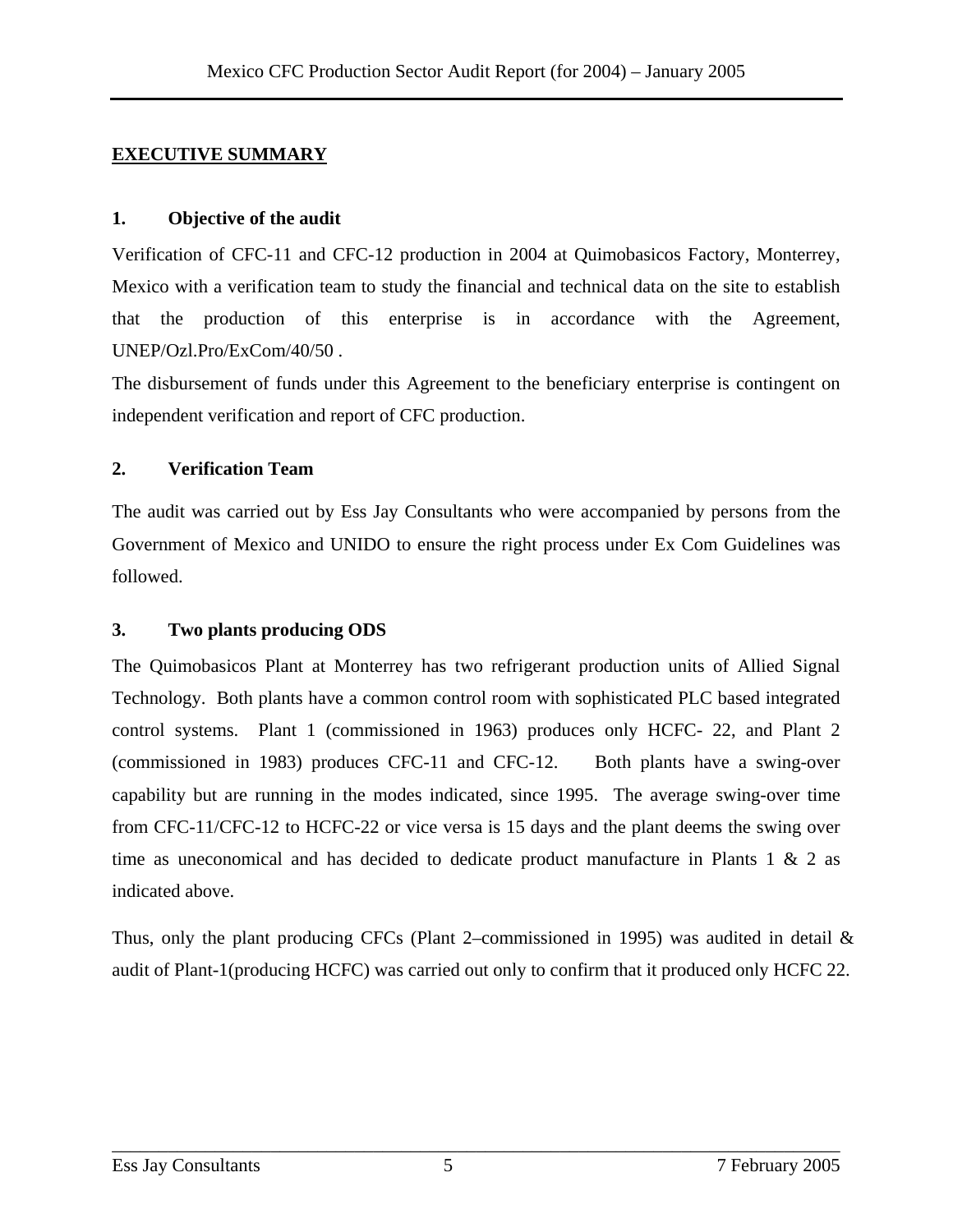#### **4. Summary outcome of Audit**

 a. The field verification on 2004 CFCs production at Quimobasicos' factory confirms the production, inventory and sales data submitted by the Plant in response to the questionnaire sent to them prior to the audit. The plant produces CFC-11, CFC-12 and HCFC-22.

 b. The actual production of CFC-11 and CFC-12 is well within the "Maximum Allowable Production", (i.e., the CFC Production Freeze Target for Mexico under the Montreal Protocol) of 12,355 MT for the year 2004.

c. The Enterprise Quimobasicos has produced only 8,044 MT of CFC-11 and CFC-12 against the 2004 "Maximum Allowable Production" limit of 12,355 MT. This represents utilisation of 65.10 % of the production limit for the year 2004.

d. The plant has also committed to a total production of 22,000 MT in the period 2003- 2005 under the Agreement. Against this commitment, the production was 8,694 MT in 2003 and 8,044 MT in 2004, i.e. a total of 16,738 MT, which is 76.08% of their 3 year "Maximum Production Levels Agreed" limit. Thus, Quimobásicos, as the only CFC producer in Mexico, has a provision to produce 5,262 MT of CFCs in the year 2005. The management is contemplating to complete this production limit by May 2005 and cease CFC production thereafter.

e. The CFC-11 & CFC-12 closing stock verified at the end of December 2004 is 2,435 MT, which will be the opening stock for 2005. The plant, in addition to its own storage capacity for finished goods, has used bulk storage on contractual basis outside the Plant.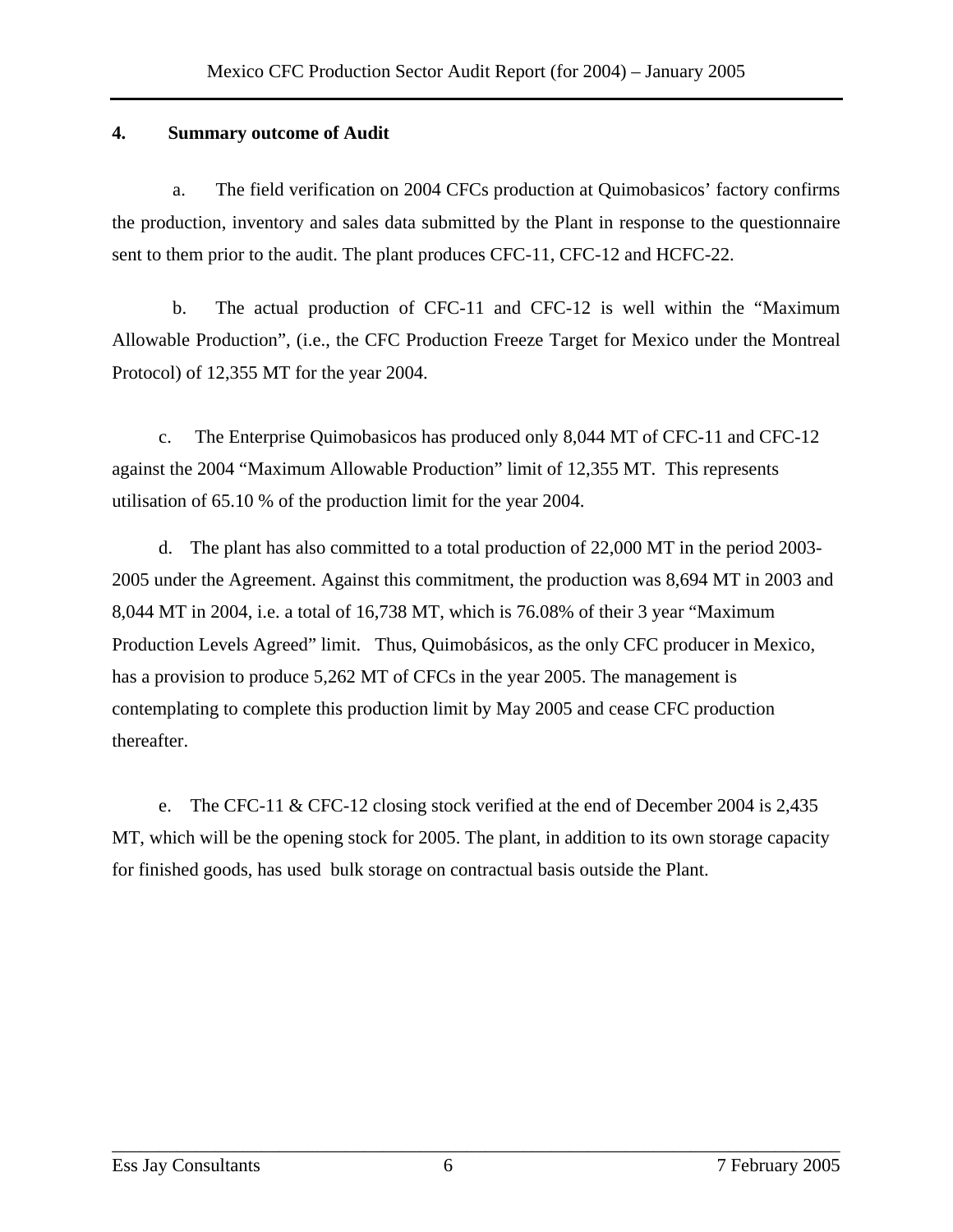#### **5. CFC-11 and CFC-12 production audit summary (January 2004 – December 2004), MT**

| <b>Item</b>                                                 | Data     | <b>Remarks</b>                           |
|-------------------------------------------------------------|----------|------------------------------------------|
| Maximum Production Level Agreed for 2004                    | 12,355   | (Production freeze target for Mexico)    |
| (MT)                                                        |          |                                          |
| Actual Production 2004 (MT)                                 | 8,044    | (Gross production)                       |
| Difference $+/- (MT)$                                       | 4,311    | (Under produced)                         |
| Actual Production in 2003 (MT)                              | 8,694    |                                          |
| Total Production in 2003-2004 (MT)                          | 16,738   |                                          |
| Max. Allowable Production 2003-2005 (MT)                    | 22,000   | (In accordance with the Agreement)       |
| under the Agreement (MT)                                    |          |                                          |
| Max production level under Agreement 2005                   | 5,262    |                                          |
| (MT)                                                        |          |                                          |
| % of 2004 "Maximum Production Level"                        | 65.10    |                                          |
| Agreed" utilized (%)                                        |          |                                          |
| % of 2003-2005 Max Allowable Production                     | 76.08    |                                          |
| under the Agreement utilized (%)                            |          |                                          |
| Opening Stock as of 1 <sup>st</sup> January 2004 (MT)       | 443      |                                          |
| Other additions                                             | $\Omega$ |                                          |
| Total opening stock as of 1 <sup>st</sup> January 2004 (MT) | 443      |                                          |
| Gross production (MT)                                       | 8,044    |                                          |
| Filling & other losses $(-)/$ Surplus $(+)^*(MT)$           | $-23$    | Filling loses are accounted as a part of |
|                                                             |          | gross production and adjusted against    |
|                                                             |          | Max. Production Level Agreed             |
| Net production (MT)                                         | 8,021    | <b>Gross Production minus Losses</b>     |
| Domestic Sales (MT)                                         | 1,049    |                                          |
| Export sales (MT)                                           | 4,980    |                                          |
| Total sales (MT)                                            | 6,029    |                                          |
| Closing stock Dec 2004 (MT)                                 | 2,435    | Opening stock plus net production        |
|                                                             |          | minus sales.                             |

#### **6. Any unusual occurrences, which have an effect on the CFC production in 2004**

In the month of April 2004, production in the CFC plant was NIL as the plant was stopped for attending to a rupture in the reactor. During this period, the catalyst was also changed.

It was reported that there was no incident or occurrence leading to major loss of raw material/ finished product, as a result of this plant stoppage. The auditors verified this by examining records before, during and immediately after the shutdown period.

#### **7. Any CFCs other than CFC-11 or CFC-12 produced or purchased by the plant**

Only CFC-11 and CFC-12 is produced by the plant. However, there is import of other CFCs e.g. CFC-113, CFC-114, CFC-115, CFC- 124 etc to cater to domestic demand.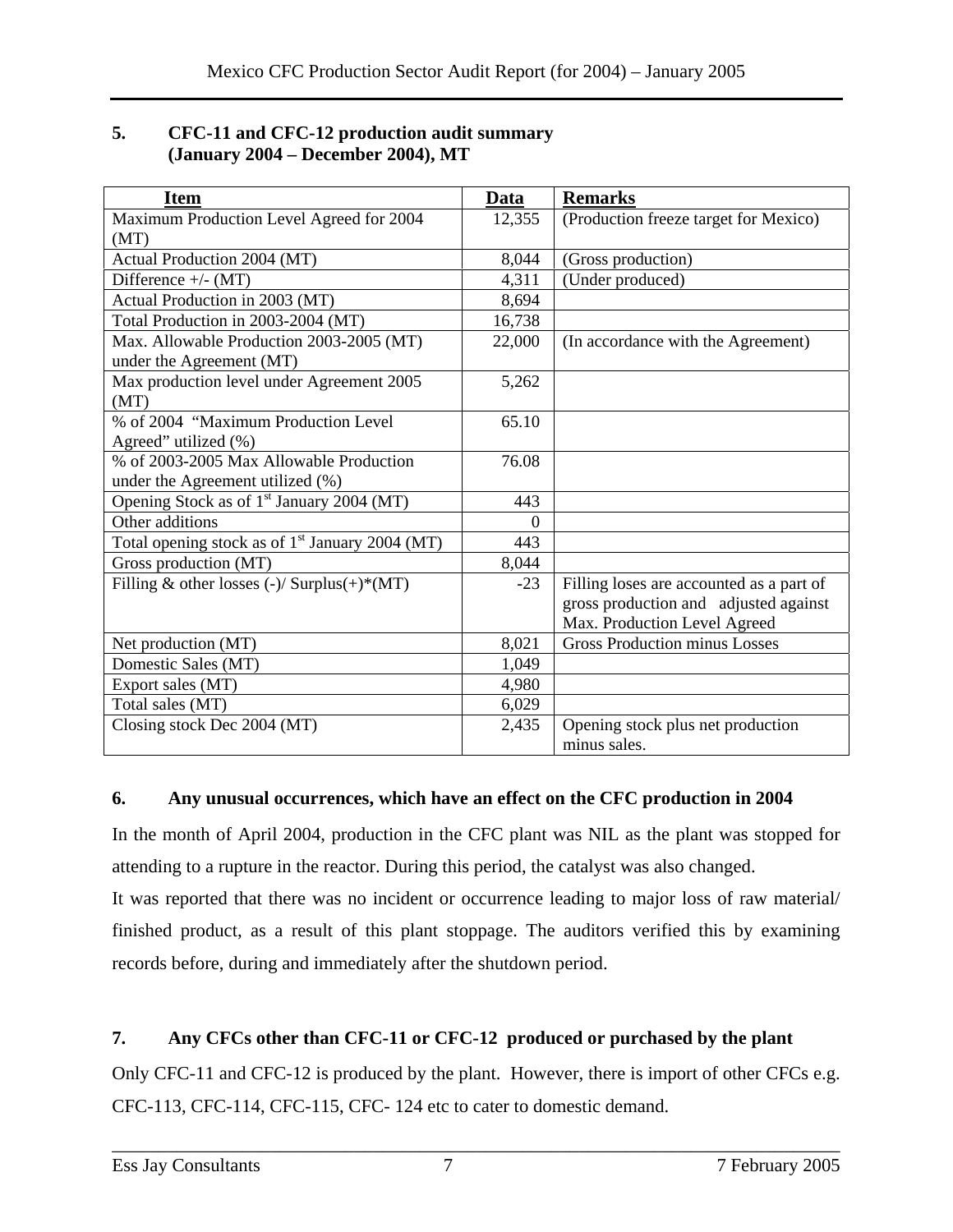#### **8. Major modifications and equipment change in Plant 2:**

No major modification or equipment change was carried out in this plant in the year 2004. As per un-audited balance sheet as on December 2004 no major equipments were purchased by the company, which increase the CFC production capacity.

#### **9. Future Plans for the production of CFC and alternative use of Plant 2**

The management of the Plant informs that they plan to produce the balance under the CFC "Maximum Production Levels Agreed" for the year 2005 by May 2005 (i.e. a maximum of 5,263 MT) and thereafter cease CFC production for consumption as ODS. They propose to use the plant for HCFC 22 production.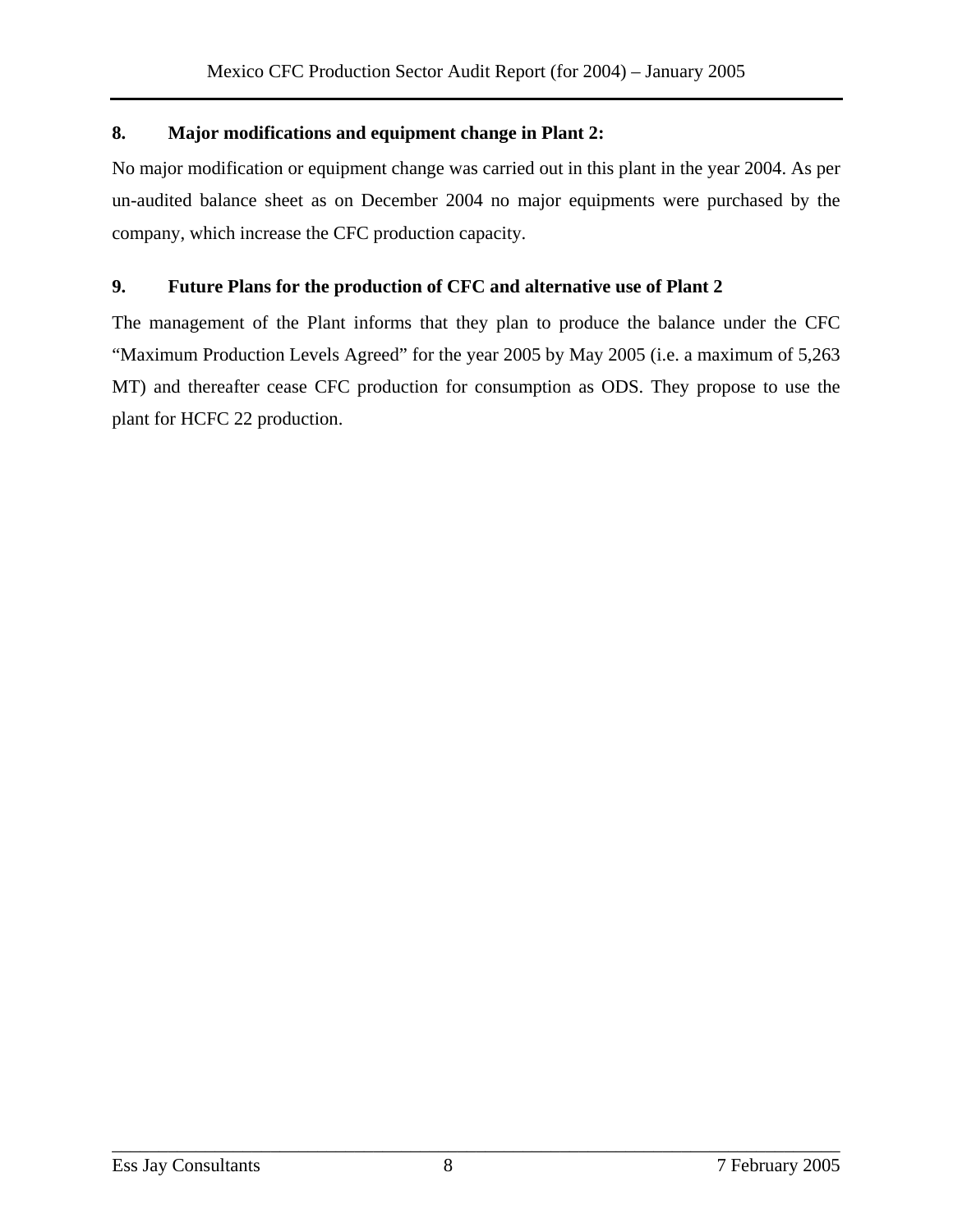#### **EXECUTIVE COMMITTEE FORMATS & COMMENTS**

The Formats as given in Doc No 32/33 Dated 24 October 2000 were filled and submitted by the plant prior to the physical verification and were verified at the time of location audit.

Major observations:

(Ex-Com Forms 1, 2, 3 and 4 annexed)

- a. Data on plant location, names of respondents etc. were given by the plant
- b. The combined capacity of both the plants, in CFC terms is 23,652 MTA. Both plants have equal capacity in CFC terms.
- c. Data submitted for CFC-11 and CFC-12 from 1995 onwards are for Plant 2 as there has been no swing over in the two plants.
- d. HF in-house production was discontinued from Dec. 2001.
- e. CTC was always imported after getting the import permission/license from the Government of Mexico.
- f. The enterprise has reduced production in 2004 by around 7.50% over the year 2003. (2004 production: 8,044 MT; 2003 production: 8,694 MT**).** The decrease in production in 2004 was due to reduction in the number of operating days. However, the plant has been operated at 30.69 TPD in 2004 against the nominal rate of production of 36 TPD (11,826 TPA/330 days). The average production per day for the year 2004 is higher than the average production per day for the year 2003 (28 TPD).
- g. Net Loss is 23 MT, which is 0.29% of Gross production. This loss is comparable to the best plants in the world. The loss is taken as a part of gross production.
- h. CTC and HF norms are consistent over the years and comparable with good plants in the world. Only in the month of January 2004, the norms are higher than the rest of the year due to the low number of operating days (4.5 days).
- i. The ratio of production of CFC-11 and CFC-12 in the years 2003 and 2004 has remained the same.

| Year | $CFC-1$<br>. MT      | $CFC-12$<br>(MT | Ratio (CFC-12 / CFC-1) |
|------|----------------------|-----------------|------------------------|
| 2003 | 1,291                | .401            | 5.73<br>ر ، ، ب        |
| 2004 | 1 <i>mm</i><br>1.1 / | 6,867           | 5.83                   |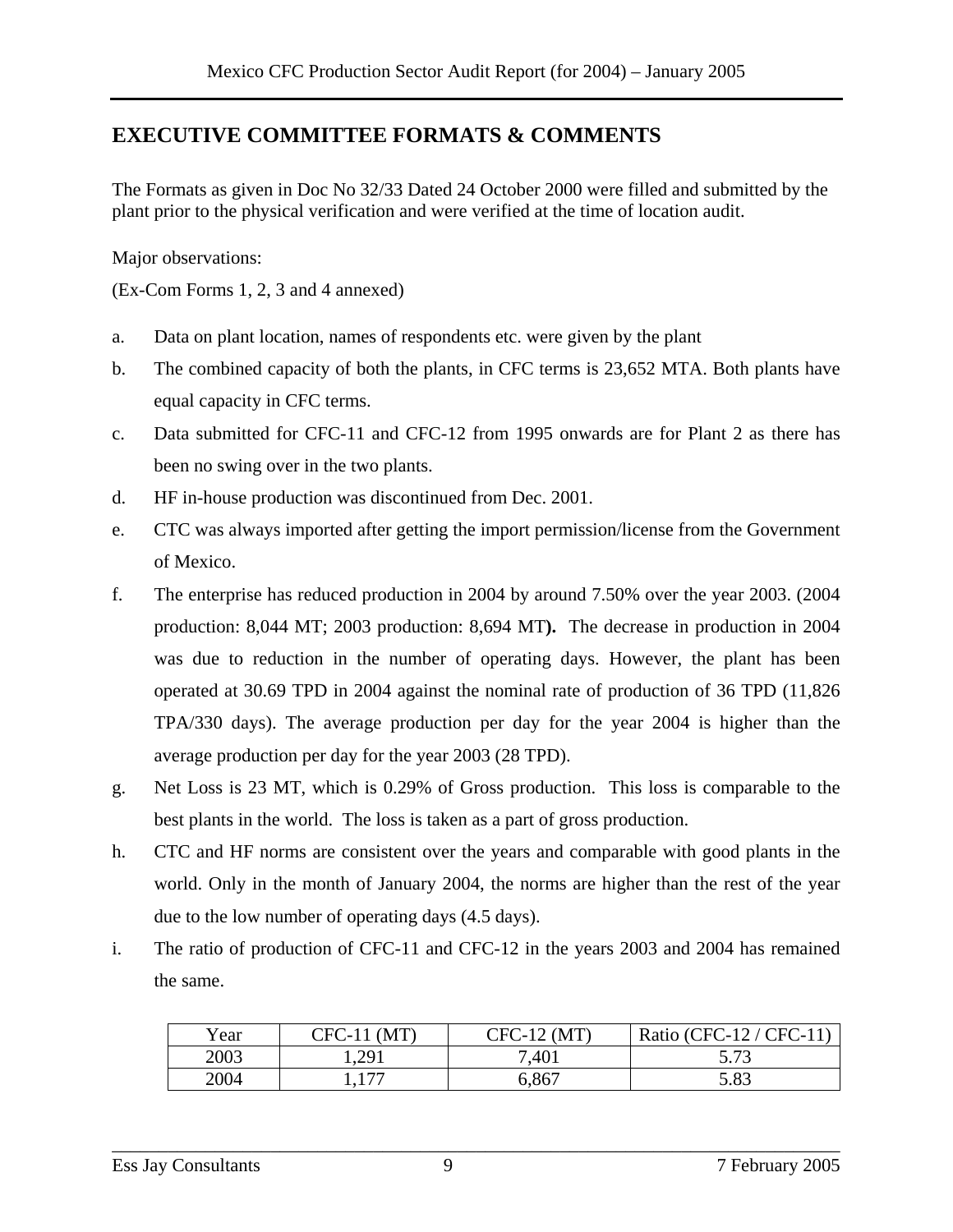- j. The total consumption of CTC in the year 2004 as verified was 10,482.34 MT.
- k. The verification audit of 2004 production at Quimobasicos plant according to the Agreement between Mexico and the Executive Committee for the phase-out of CFCs in the production sector was carried out. Both plants are in good condition and well maintained. Based on the data supplied by the enterprise and random checks, the verification team from Ess Jay Consultants confirm the monthly and annual production, sales and inventory data as given in Ex-Com formats attached as Forms 1, 2, 3 & 4.
- l. In 2004 the production was accounted in both gross and net basis and the losses were calculated as the difference between the two.
- m. Data of Plant 1 producing HCFC-22 is included in Sheet ExCom F4. The HF consumption balance was verified for both plants as they have a common storage of the raw material.
- n. The total consumption of HF in the year 2004 (CFC & HCFC both) as verified was 7,086.40 MT. Verification of consumption of the 2 plants is given in the detailed portion of the report.

| Raw Material Consumption ratio              | CFC-11 | $CFC-12$ |  |
|---------------------------------------------|--------|----------|--|
| Carbon tetrachloride (tones/ton of product) | 1.1676 | 1.3265   |  |
| Hydrogen fluoride (tones/ton of product)    | 0.1665 | 0.3780   |  |
|                                             |        |          |  |

CTC and HF norms are consistent over the years and comparable to good plants in the world.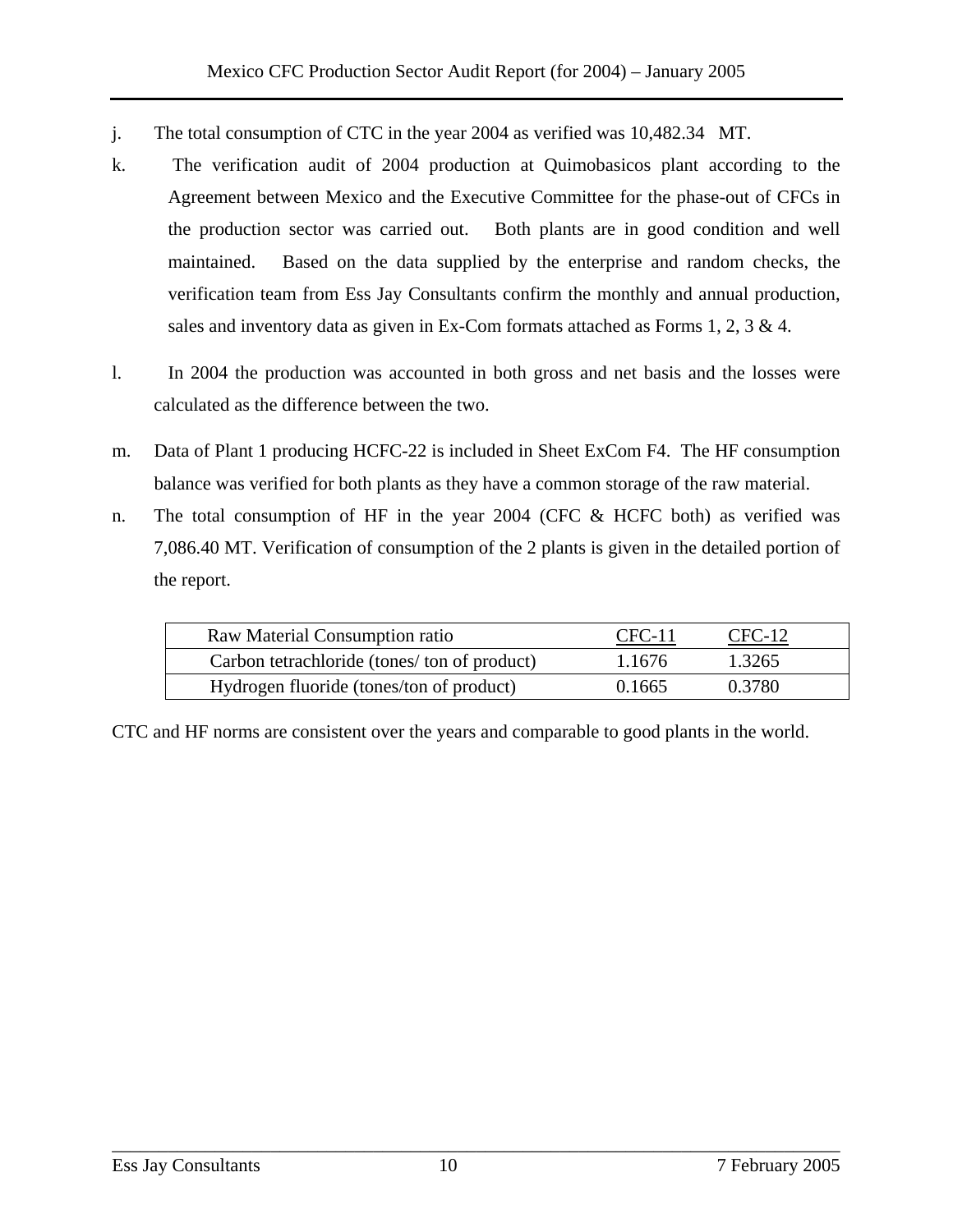#### **Ex-Com Form 1**

#### **Questionnaire for ODS production Phase Out Verification (Including Gradual Closure)**

#### **A. Plant identification**

| Name of enterprise                       | : Quimobásicos, S.A. de C.V.                            |
|------------------------------------------|---------------------------------------------------------|
| Plant reference number                   | : NA                                                    |
| Sector plan number                       | : $MEX/PRO/40/INV/115$                                  |
| SRI#                                     | : N.A                                                   |
| Address of the plant                     | : Ave. Ruiz Cortínes # 2333 Pte, Monterrey, N.L. México |
| Contact person(s) and functional title : | Sergio Lozano García, General Manager                   |
|                                          | Ing. Walter Hugler Quintanilla, Manager Planning        |
| Telephone number                         | $: (52)$ 8158-2695                                      |
| Fax number                               | $: (52) 8351 - 3582$                                    |
| E-mail address                           | : selozano@cydsa.com                                    |

#### **B. Verification Team Composition**

| <b>Ess Jay Consultants</b> | Vibhash Kumar Trehan, engineer, technical expert<br>Hitesh Mahajan, chartered accountant, financial expert                             |
|----------------------------|----------------------------------------------------------------------------------------------------------------------------------------|
| Accompanied by             |                                                                                                                                        |
| <b>SEMARNAT</b>            | Agustin Sanchez - Guevara, Ozone Protection Unit<br>Coordinator                                                                        |
|                            | UNIDO Multilateral Environmental : Dr. Tamas Grof, Unit Chief, project manager                                                         |
| <b>Agreement Branch</b>    | : Mr. Rodrigo Serpa Fonnegra, consultant<br>: $11^{\text{th}}$ , $12^{\text{th}}$ , $13^{\text{th}}$ and $14^{\text{th}}$ January 2005 |
| Date of plant visit        |                                                                                                                                        |
| Duration of visit          | : Three and half days                                                                                                                  |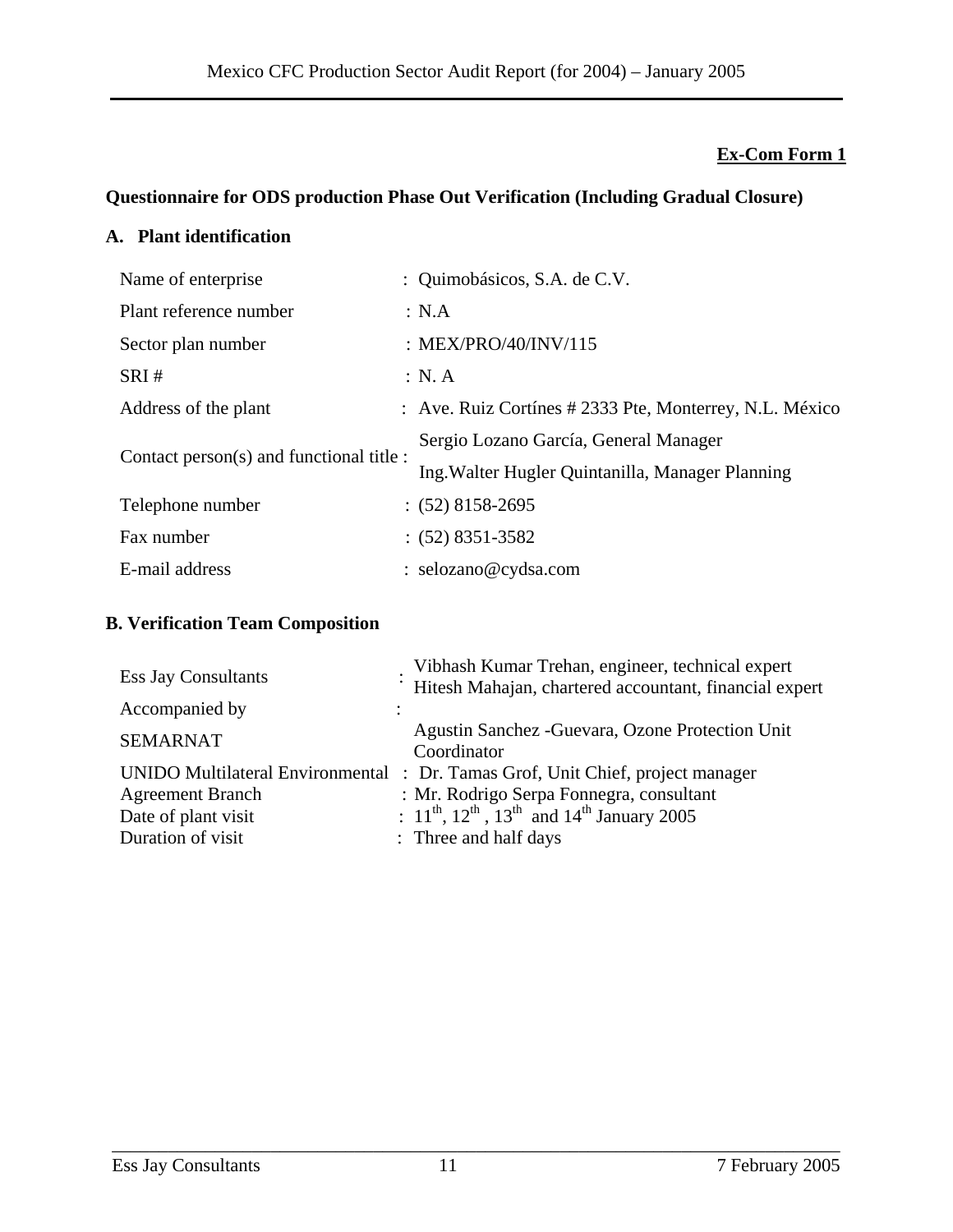**Ex-Com Form 2**

|                        |             | 2. Questionnaire for ODS production Phase Out Verification (Including Gradual Closure)                                       |                                  |       |       |       |       |       |       |       |       |       |       |
|------------------------|-------------|------------------------------------------------------------------------------------------------------------------------------|----------------------------------|-------|-------|-------|-------|-------|-------|-------|-------|-------|-------|
|                        |             |                                                                                                                              |                                  |       |       |       |       |       |       |       |       |       |       |
| A. Plant history       |             |                                                                                                                              |                                  |       |       |       |       |       |       |       |       |       |       |
|                        |             | Date of construction: Plant $1 = 1963$ , Plant $2 = 1983$                                                                    |                                  |       |       |       |       |       |       |       |       |       |       |
|                        |             |                                                                                                                              | Production                       |       |       |       |       |       |       |       |       |       |       |
| <b>ODS</b><br>Products | No of lines | Capacity in<br>baseline year<br>(for both<br>plants)                                                                         | Baseline year<br>$(aver. 95-97)$ | 1995  | 1996  | 1997  | 1998  | 1999  | 2000  | 2001  | 2002  | 2003  | 2004  |
| $CFC-11$               | $2^{(1)}$   | 23,652                                                                                                                       | 2,586                            | 2,411 | 3,051 | 2,297 | 1,020 | 1,225 | 1,307 | 851   | 757   | 1,291 | 1,177 |
| $CFC-12$               | $2^{(1)}$   |                                                                                                                              | 7,714                            | 9,473 | 7,156 | 6,513 | 4,658 | 4,305 | 6,238 | 5,790 | 4,894 | 7,402 | 6,867 |
| $CFC-13$               |             |                                                                                                                              |                                  |       |       |       |       |       |       |       |       |       |       |
| CFC-113                |             |                                                                                                                              |                                  |       |       |       |       |       |       |       |       |       |       |
| CFC-114/115            |             |                                                                                                                              |                                  |       |       |       |       |       |       |       |       |       |       |
| Raw material           |             |                                                                                                                              |                                  |       |       |       |       |       |       |       |       |       |       |
| production             |             |                                                                                                                              |                                  |       |       |       |       |       |       |       |       |       |       |
| HF <sup>(2)</sup>      | $1^{(3)}$   |                                                                                                                              | 5,774                            | 5,021 | 6,203 | 6,098 | 4,344 | 5,210 | 4,956 | 4,166 |       |       |       |
| <b>CTC</b>             |             |                                                                                                                              |                                  |       |       |       |       |       |       |       |       |       |       |
|                        |             | (1) Site contains 2 swing plants. Actual capacity of each is 11,826 Tons/year of CFC-11/12 (minimum relation $12/11 = 9/1$ ) |                                  |       |       |       |       |       |       |       |       |       |       |
|                        |             | $(2)$ Include HF production for both CFC 11/12 and HCFC-22.                                                                  |                                  |       |       |       |       |       |       |       |       |       |       |
|                        |             | (3) Production of HF at the site was discontinued from December 2001.                                                        |                                  |       |       |       |       |       |       |       |       |       |       |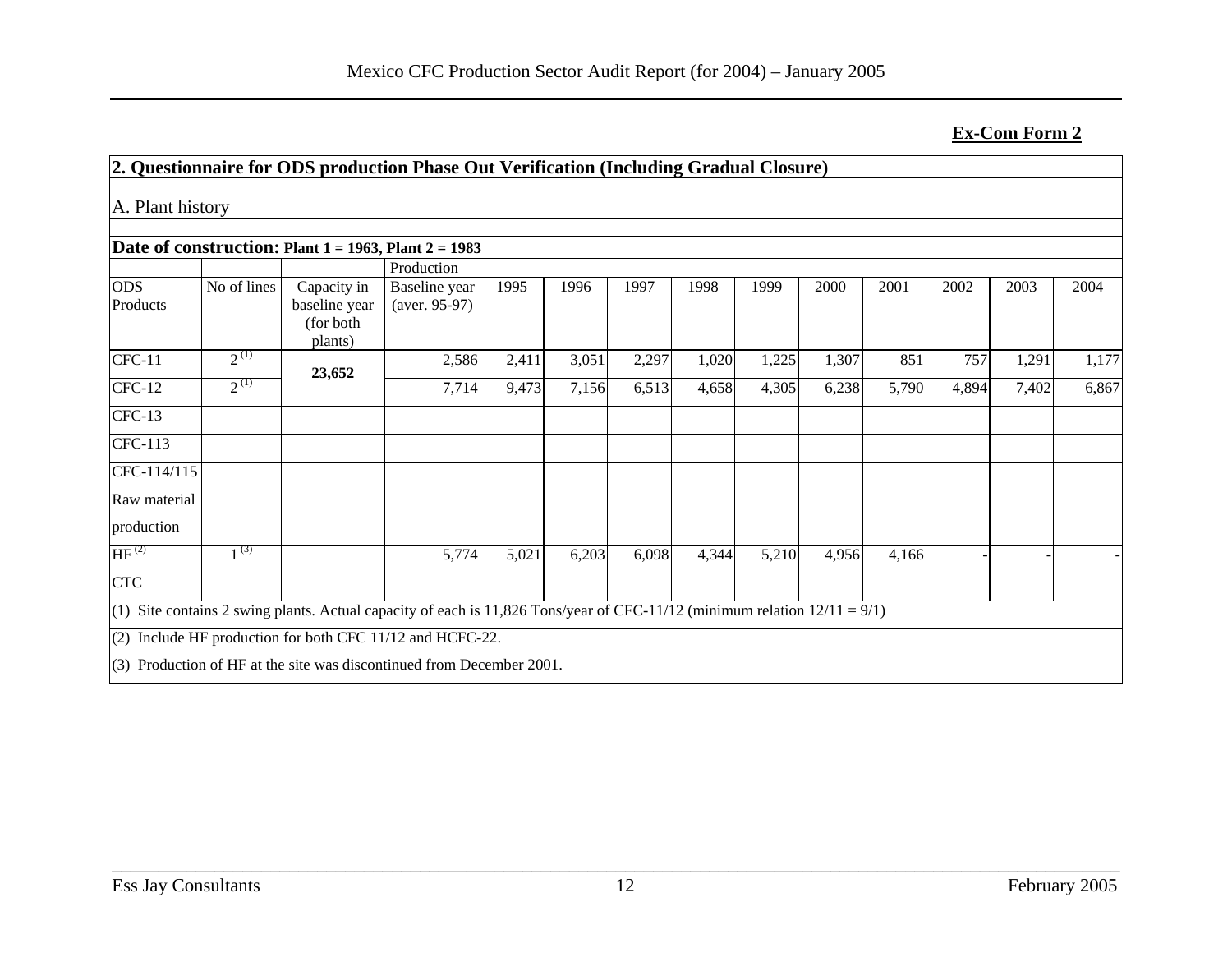**Ex-Com Form 3**

|                                                                               | 3. Questionnaire for ODS production Phase Out Verification (Including Gradual Closure) |       |       |       |       |       |              |       |       |       |                       |      |
|-------------------------------------------------------------------------------|----------------------------------------------------------------------------------------|-------|-------|-------|-------|-------|--------------|-------|-------|-------|-----------------------|------|
| Annual CFC-11/12 quotas, production, sales and stocks since the baseline year |                                                                                        |       |       |       |       |       |              |       |       |       |                       |      |
| <b>CFC-11</b>                                                                 | <b>Baseline</b> year<br>$(aver. 95-97)$                                                | 1995  | 1996  | 1997  | 1998  | 1999  | $2000^{(2)}$ | 2001  | 2002  | 2003  | 2004                  | 2005 |
| Quota <sup>(1)</sup>                                                          | 11,232                                                                                 | None  | None  | None  | None  | None  | None         | None  | None  |       | TOTAL CFCS: 22,000 MT |      |
| Opening stock at<br>beginning of year                                         |                                                                                        | 143   | 164   | 142   | 78    | 157   | 212          | 175   | 175   | 322   | 82                    |      |
| Production                                                                    | 2,586                                                                                  | 2,411 | 3,051 | 2,297 | 1,020 | 1,225 | 1,307        | 851   | 757   | 1,291 | 1,177                 |      |
| Purchases                                                                     |                                                                                        |       |       |       | 167   |       |              |       |       |       |                       |      |
| <b>Sales</b>                                                                  | 2,604                                                                                  | 2,397 | 3,068 | 2,349 | 1,100 | 1,173 | 1,342        | 838   | 603   | 1,534 | 662                   |      |
| Loss (Surplus)                                                                |                                                                                        | (7)   | 5     | 13    |       | (3)   | 3            | (13)  | (7)   |       | (4)                   |      |
| Closing stock at end<br>of year                                               |                                                                                        | 164   | 142   | 78    | 157   | 212   | 175          | 175   | 322   | 82    | 593                   |      |
| <b>CFC-12</b>                                                                 | <b>Baseline</b> year<br>$(aver. 95-97)$                                                | 1995  | 1996  | 1997  | 1998  | 1999  | $2000^{(2)}$ | 2001  | 2002  | 2003  | 2004                  | 2005 |
| Quota <sup>(1)</sup>                                                          | 11,232                                                                                 | None  | None  | None  | None  | None  | None         | None  | None  |       | TOTAL CFCS: 22,000 MT |      |
| Opening stock at<br>beginning of year                                         |                                                                                        | 751   | 236   | 398   | 212   | 1,095 | 273          | 405   | 316   | 271   | 361                   |      |
| Production                                                                    | 7,714                                                                                  | 9,473 | 7,156 | 6,513 | 4,659 | 4,305 | 6,238        | 5,790 | 4,894 | 7,402 | 6,867                 |      |
| Purchases                                                                     |                                                                                        |       |       |       | 668   |       |              |       |       |       |                       |      |
| <b>Sales</b>                                                                  | 7,880                                                                                  | 9,983 | 6,994 | 6,663 | 4,426 | 5,134 | 6,105        | 5,860 | 4,918 | 7,310 | 5,367                 |      |
| Loss (Surplus)                                                                |                                                                                        |       | (0)   | 36    | 18    | (7)   |              | (19)  | (21)  | (2)   | (19)                  |      |
| Closing stock at end<br>of year                                               |                                                                                        | 236   | 398   | 212   | 1,095 | 273   | 405          | 316   | 271   | 361   | 1,842                 |      |
| $(1)$ Total CFC production baseline                                           |                                                                                        |       |       |       |       |       |              |       |       |       |                       |      |
|                                                                               | $^{(2)}$ Quota includes 10% additional allowance for basic needs of Art V Countries    |       |       |       |       |       |              |       |       |       |                       |      |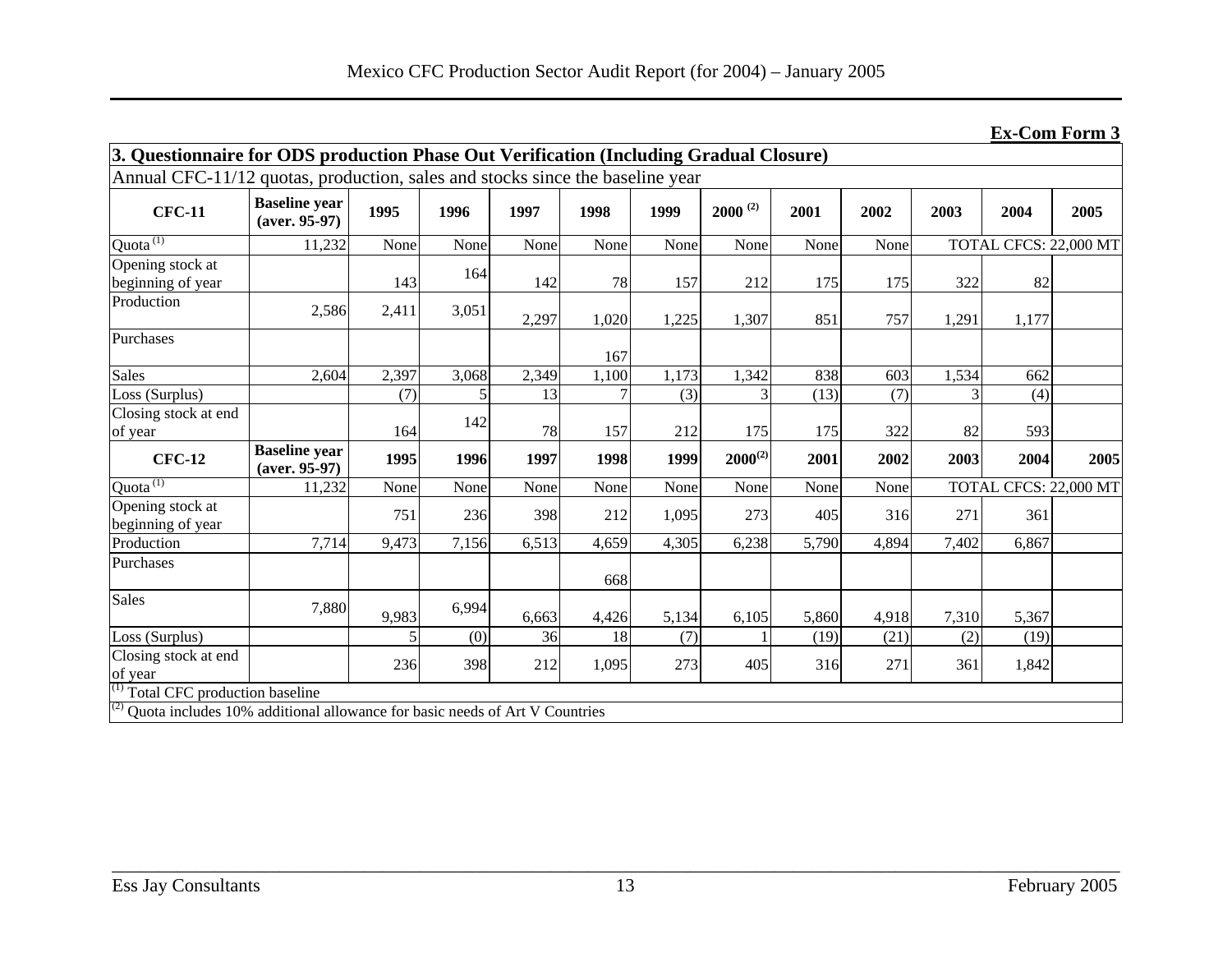#### **Ex-Com Form 3 (contd.)**

| Annual HF/CFC ad CTC/CFC ratios |                                                |        |        |        |        |        |        |        |        |        |        |
|---------------------------------|------------------------------------------------|--------|--------|--------|--------|--------|--------|--------|--------|--------|--------|
| Ratio                           | <b>Baseline year</b><br>$\alpha$ (aver. 95-97) | 1995   | 1996   | 1997   | 1998   | 1999   | 2000   | 2001   | 2002   | 2003   | 2004   |
| $CFC-11$                        |                                                |        |        |        |        |        |        |        |        |        |        |
| HF/CFC-11 ratio                 | 0.1622                                         | 0.1603 | 0.1626 | 0.1638 | 0.1636 | 0.1654 | 0.1665 | 0.1643 | 0.1661 | 0.1661 | 0.1665 |
| CTC/CFC-11 ratio                | 1.1850                                         | 1.1816 | 1.1821 | .1912  | 1.1971 | 1.1999 | 1.1999 | 1.1742 | 1.1694 | 1.1539 | 1.1676 |
| $CFC-12$                        |                                                |        |        |        |        |        |        |        |        |        |        |
| HF/CFC-12 ratio                 | 0.3686                                         | 0.3643 | 0.3693 | 0.3721 | 0.3686 | 0.3689 | 0.3687 | 0.3725 | 0.3757 | 0.3772 | 0.3780 |
| CTC/CFC-12 ratio                | 1.3367                                         | 1.3554 | 1.3009 | .3539  | 1.3576 | .3523  | 1.3285 | 1.3324 | 1.3242 | 1.3116 | 1.3265 |

| Operational days per year |                                         |      |      |      |      |      |      |      |      |      |      |
|---------------------------|-----------------------------------------|------|------|------|------|------|------|------|------|------|------|
| <b>Type of production</b> | <b>Baseline year</b><br>$(aver. 95-97)$ | 1995 | 1996 | 1997 | 1998 | 1999 | 2000 | 2001 | 2002 | 2003 | 2004 |
| $CFC-11$                  |                                         | 310  | 303  | 296  | 219  | 226  | 232  | 265  | 217  | 312  | 262  |
| $CFC-12$                  |                                         | 310  | 303  | 296  | 219  | 226  | 232  | 265  | 217  | 312  | 262  |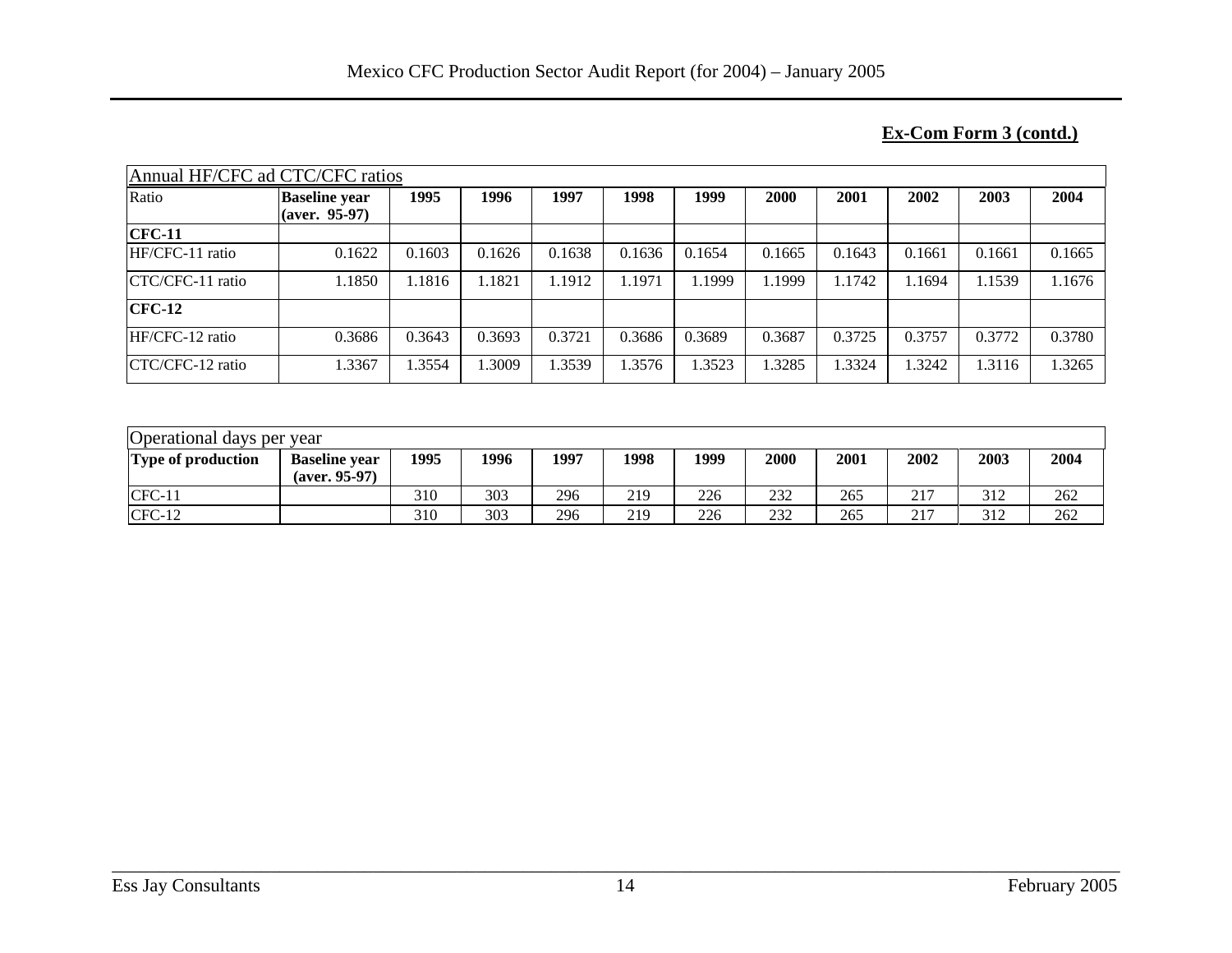## **DETAILED REPORT ON THE AUDIT**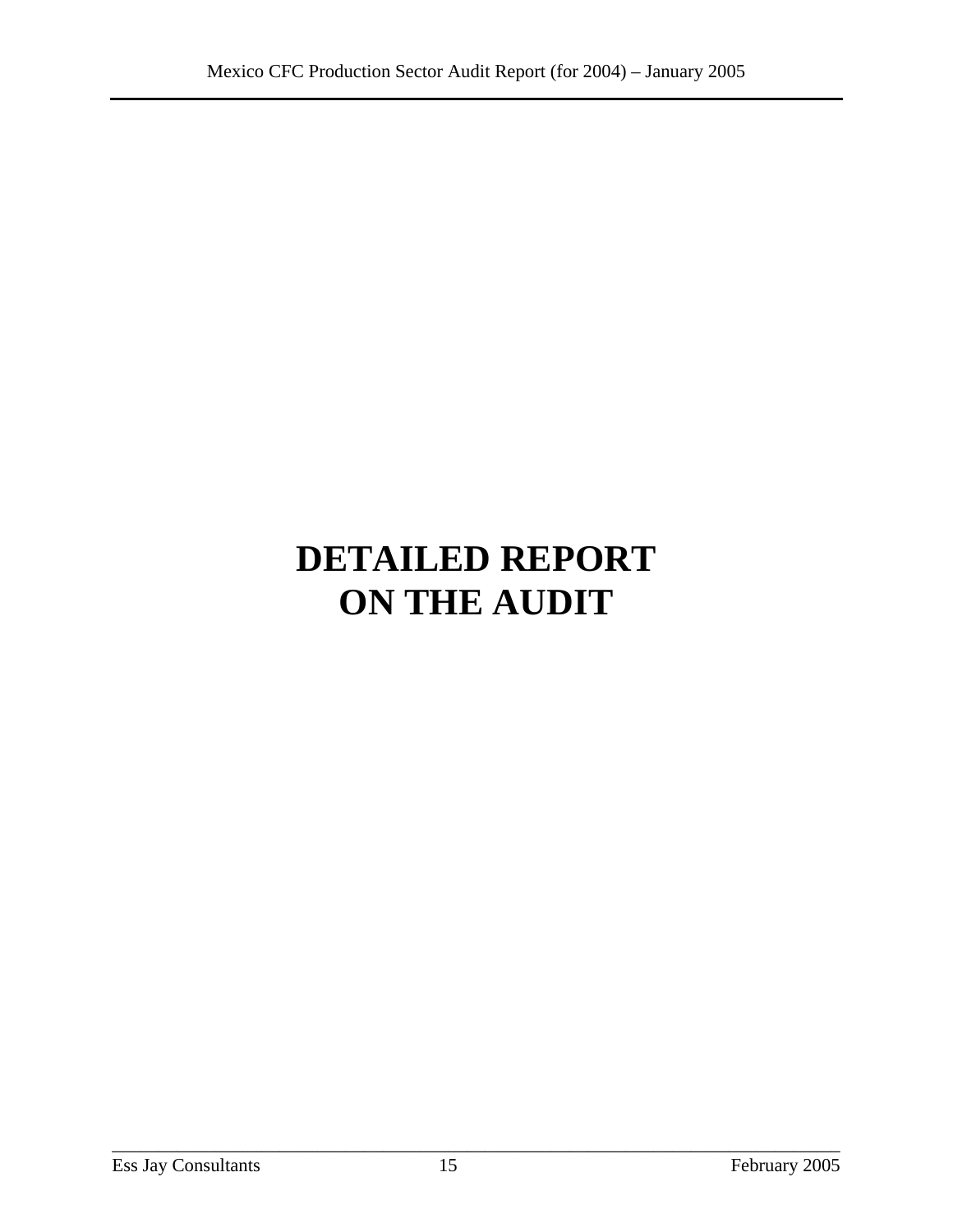### **DETAILED REPORT ON THE AUDIT**

#### **1. Audit team, dates of location audit, broad verification steps**

The audit was undertaken in line with the Guidelines of Executive Committee for verification of ODS production phase out (UNEP/Ozl.Pro/ExCom/32/33, dated 24th October 2000).

a. Location audit team

Mr. V. K. Trehan, Ess Jay Consultants

Mr. Hitesh Mahajan, Ess Jay Consultants

The following persons from the Government of Mexico and UNIDO accompanied the audit team to ensure that the right process was conducted in terms of ExCom Guidelines for verification of CFC production phase-out and the Agreement:

Mr. A. Sanchez-Guevara, Ozone Protection Unit Coordinator, SEMARNAT

Dr. T. Gróf, Unit Chief, Multilateral Environmental Agreement Branch, UNIDO

Mr. Rodrigo Serpa Fonnegra, Multilateral Environmental Agreement Branch, UNIDO

UNIDO prepared a Terms of Reference for the verification mission. The Auditor was selected in an open international bidding process performed according to UNIDO's financial rules and based on the Terms of Reference. Prior to the field visit UNIDO made available to the selected Auditor the Production Sector Closure Agreement, the Guidance Document UNEP/Ozl.Pro/ExCom/32/33, dated 24th October 2000, the results and data of the previous audit, the baseline information and annual data reported by the enterprise.

Cydsa / Quimobásicos made duly completed the Questionnaire prepared by UNIDO and Ess Jay Consultants in line with UNEP/Ozl.Pro/ExCom/32/33, dated 24th October 2000 and returned it to the auditor prior to the site inspection.

During the site visit, the enterprise made available to the team of auditors (one technical expert and one chartered accountant) the required managers and experts who answered all queries in an open and professional way. Access was provided to all premises of the Plant and to all documents, daily production logs, sales and financial records requested by the auditors for the purpose of the audit and validation of the data provided by the Plant in the Questionnaire.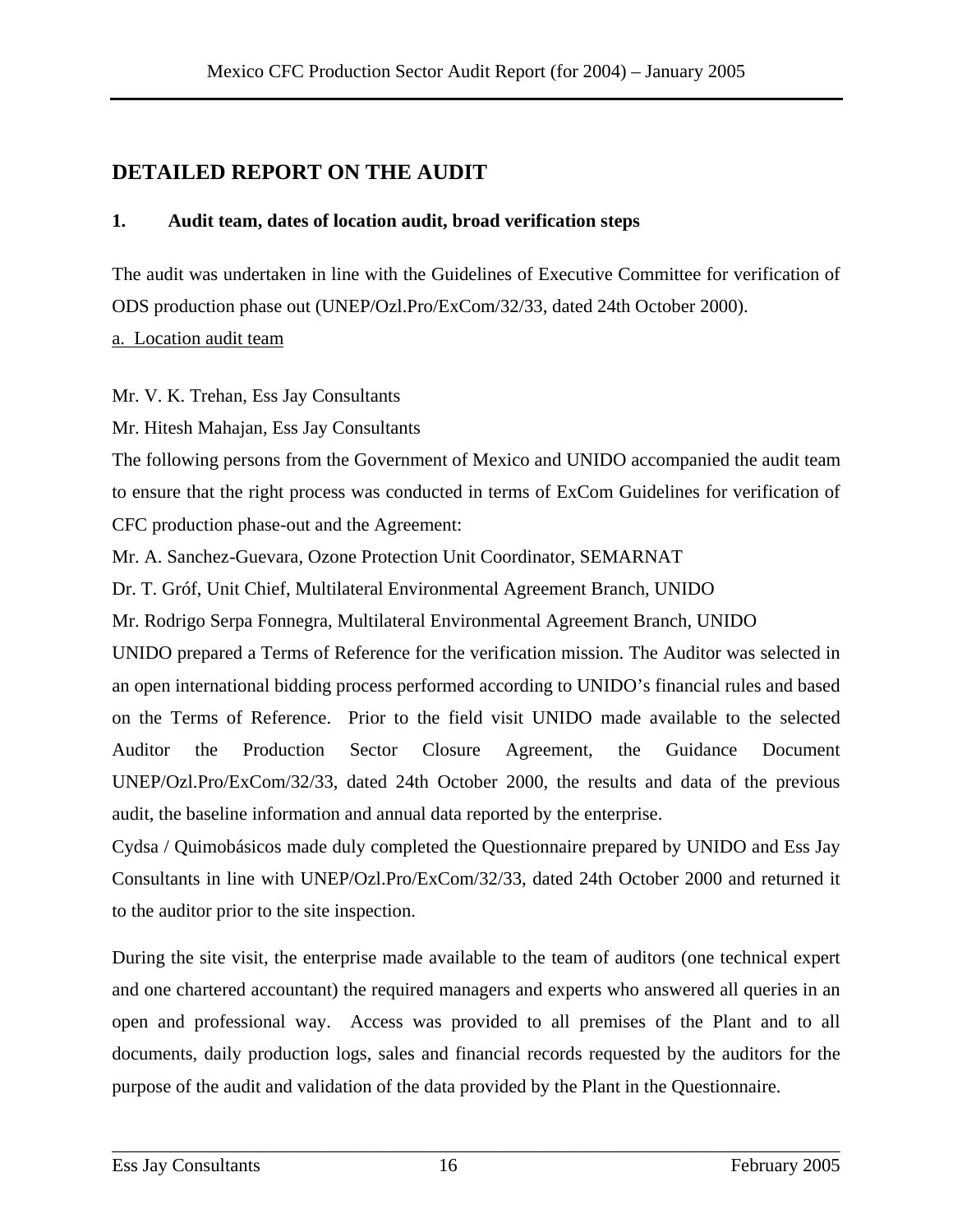#### b. Dates of Audit:

The Audit was undertaken on  $11^{th}$ ,  $12^{th}$ , 13th and  $14^{th}$  of January 2005 (three and a half days on site).

#### c. Broad methodology adopted for audit:

Plant round was taken for precise understanding of operations and record keeping. The system of measurement for raw material receipt, issues, production, sales and closing stock was reviewed. The following operational and statutory records were examined:

- Raw material purchase and issue records
- Daily Production logs and production records
- Process parameters records
- Quality control records
- Stock transfer and record for storage of stocks at strategic location (storage on contractual basis outside the Plant), consignment storages, storages at all points of sales (Monterrey and Mexico City).
- Stock register in value as per books of accounts for the year 2003 to check the opening stock and also Audited Balance Sheet for the year 2003 for cross checking.
- Sales Invoices
- Monthly VAT returns filed with revenue authority for claim of IVA, which gives the monthly purchase of raw materials and sales of finished goods.
- Import quotas issued for CTC and HF and actual import entered into Mexico based on the records of Customs.

The verification of the data provided by the enterprise is annexed as a part of this report**.** 

- Random dates (in March, May, August & December) were selected in CFC and HCFC plants for studying in- process parameters, laboratory and analytical records.
- Volume and value of opening and closing stock was verified.
- Verified purchase invoices (all invoices for CTC and HF in the year 2004), on randomly selected dates, incoming and issues from plant stores were checked.

\_\_\_\_\_\_\_\_\_\_\_\_\_\_\_\_\_\_\_\_\_\_\_\_\_\_\_\_\_\_\_\_\_\_\_\_\_\_\_\_\_\_\_\_\_\_\_\_\_\_\_\_\_\_\_\_\_\_\_\_\_\_\_\_\_\_\_\_\_\_\_\_\_\_\_\_\_\_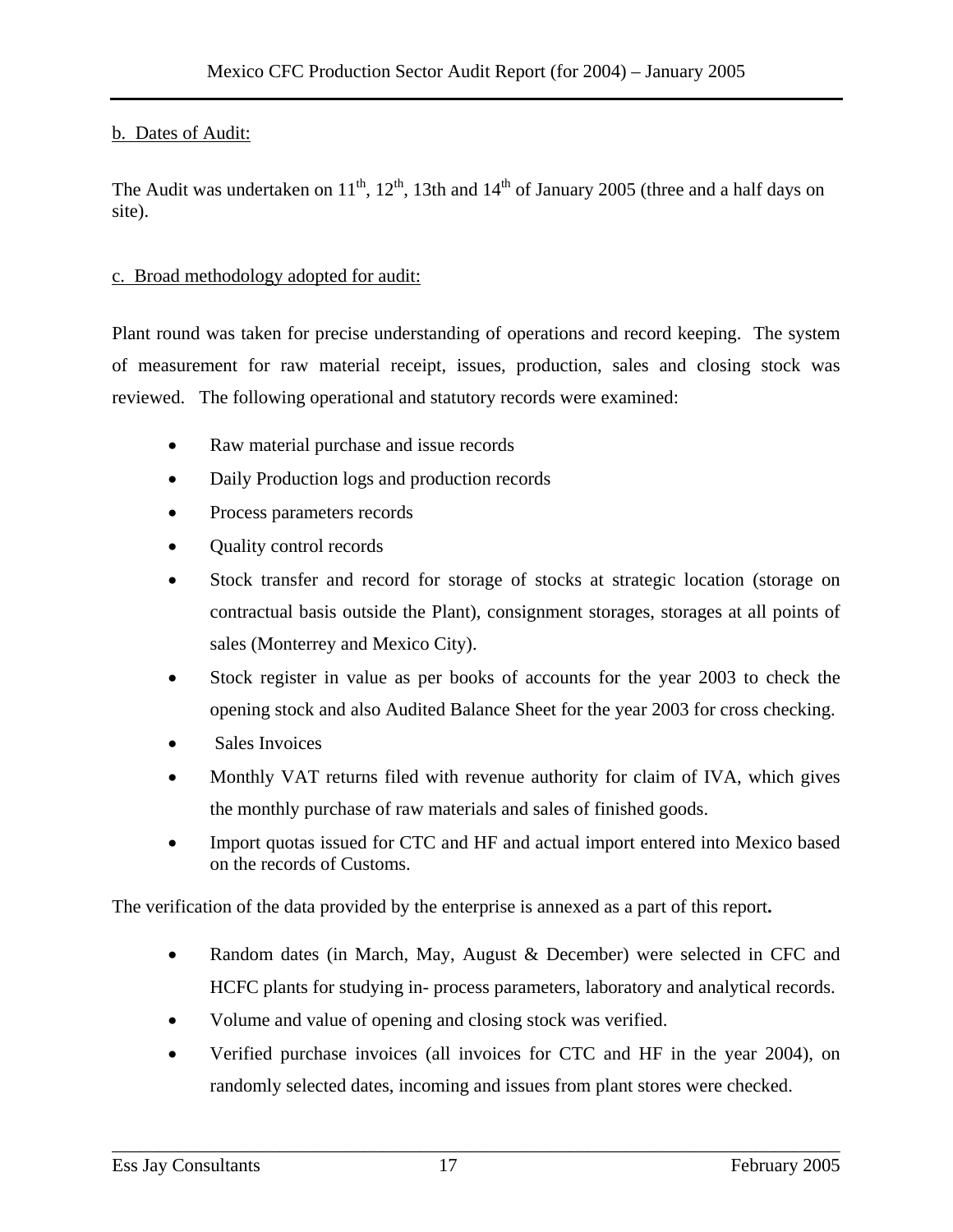- On randomly selected dates (in March, May, August & December) Hourly production records were integrated to arrive at daily production.
- From the filled stocks samples from CFC and HCFC were taken for vapour pressure, weight and gas chromatography analysis.

#### **2. Verification of Plant records and process adopted**

#### a. Overview

A brief presentation was made by the enterprise about the systems of operations and maintenance. Plant visit was taken for precise understanding of operations and record keeping in various Departments.

Each department is maintaining material accounting records, and the final consumption of raw materials is arrived through purchase, opening and closing stock at the enterprise level. The overall method of record keeping is found satisfactory. Entries in books of account are matching with the plant records which was ascertained through random verification.

The enterprise has two plants located in the same premise. One plant (Plant 1) was commissioned in 1963 and the other (Plant 2) was commissioned in 1983. Each plant has the capacity to produce 11,826 Tonnes / year of CFC11/12. Both plants have a common control room with sophisticated PLC based control system. The hazardous material handled in the plant's equipment and pipelines are located in a closed chamber connected to a central absorption system to handle any emergency safely. Though each plant can be operated in both the modes of CFC-11/CFC-12 or HCFC-22, from 1995 the old plant operates solely on HCFC-22 and the new plant on CFC-11/CFC-12. The feedback from the Plant personnel was that swing-over time is 15 days to get the right quality material. Based on the requirement and economics of operation the enterprise decided to operate the plants without swinging over. The Plant 2, which was operating on CFC-11/CFC-12 in 2004, has produced 8,044 MT. This is about 68% of capacity utilization of this plant. (8,044 /11,826).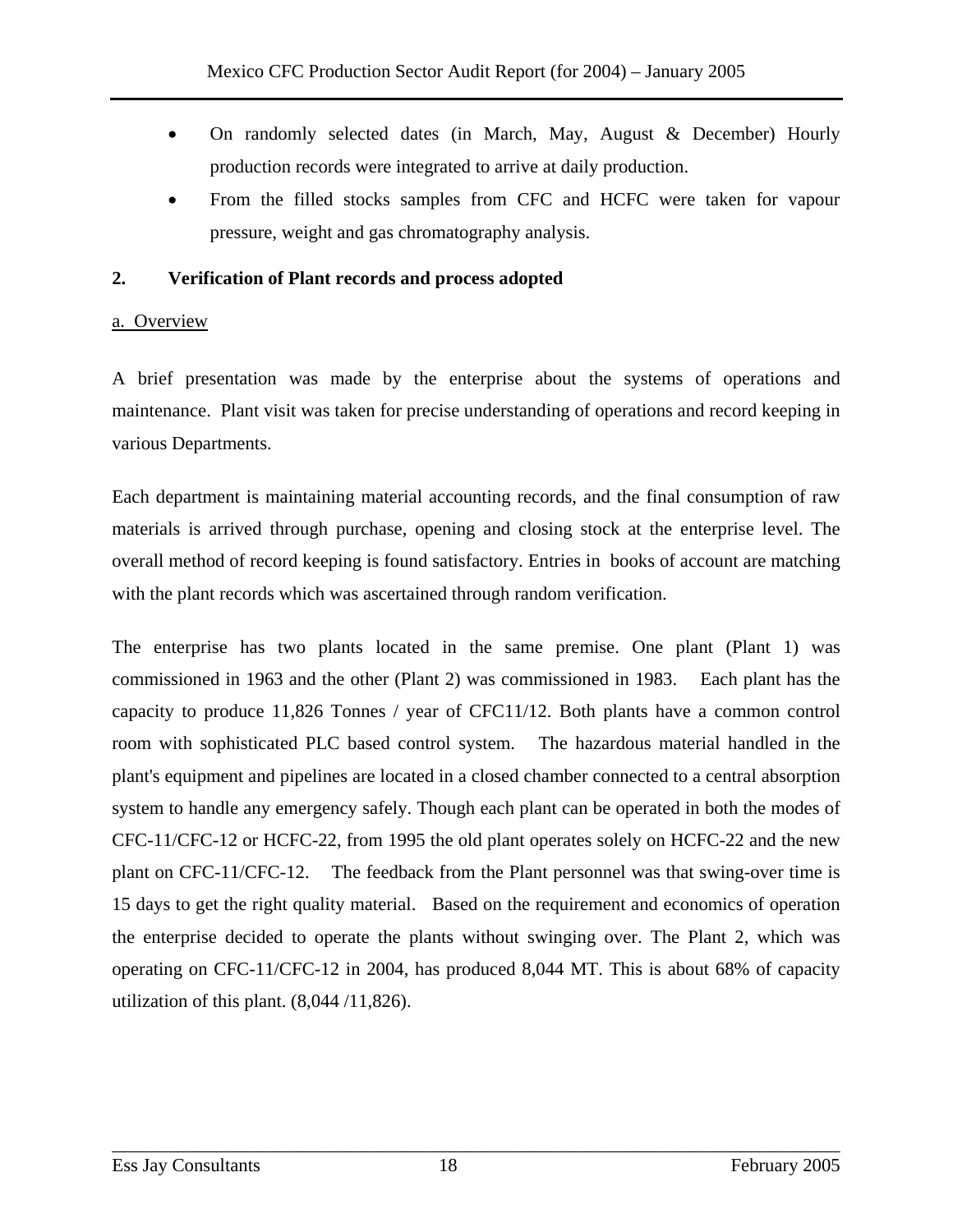The plant is ISO 9001 and ISO 14001 certified. Both plants are very well maintained. CFC-11 and CFC-12 are co-produced from CTC and HF reaction from a single reactor. The ratio of CFC-11 and CFC-12 can be varied as per requirement of production. The enterprise has taken trials for production of CFC-12 only, by recycling CFC-11.

The raw material storage of HF (Hydrofluoric Acid) is common for both the plants. However, flow meters are installed to measure the quantity sent to each plant. HF handling is carried out in an enclosed chamber. HF sensors are installed at various points for sounding alarm signals to detect leakage for timely action. The plant manufacturing CFCs was audited in detail. The methodology adopted and the process verification along with the copies of documents are listed below:

#### b. 2004 Opening Stock Verification

The closing stock of December 2003 was verified for CFC-11 and CFC-12. The stock records for the stocks in the plant warehouse were checked. Balance Sheet & Statement of operations Account duly audited by an external auditor for the year ending December 2003 was checked and co-related with inventory valuations (both in quantity and value) with the stock records as per the company's books of account. The financial records verified for CFC-11 and CFC-12 for the month of December 2003 are the Audited balance sheet, stock register and last year's data audited by Ess Jay Consultants. Based on these financial records and verification of raw material purchases, issues and inventory, the following are the accepted stock values in tons.

 Attached as **Annexure 1** is the audited Balance Sheet for the year 2003 showing the inventory valuations as on January 1, 2004.

| Opening Stock of raw material CTC in Jan. 2004 | $= 27 \text{ MT}$     |                     |
|------------------------------------------------|-----------------------|---------------------|
| Opening Stock of raw material HF in Jan. 2004  |                       | $= 8.5 \,\text{MT}$ |
| Opening Inventory of CFC-11 in Jan.2004        | $= 82 \text{ MT}$     |                     |
| Opening Inventory of CFC-12 in Jan.2004        | $= 361 \,\mathrm{MT}$ |                     |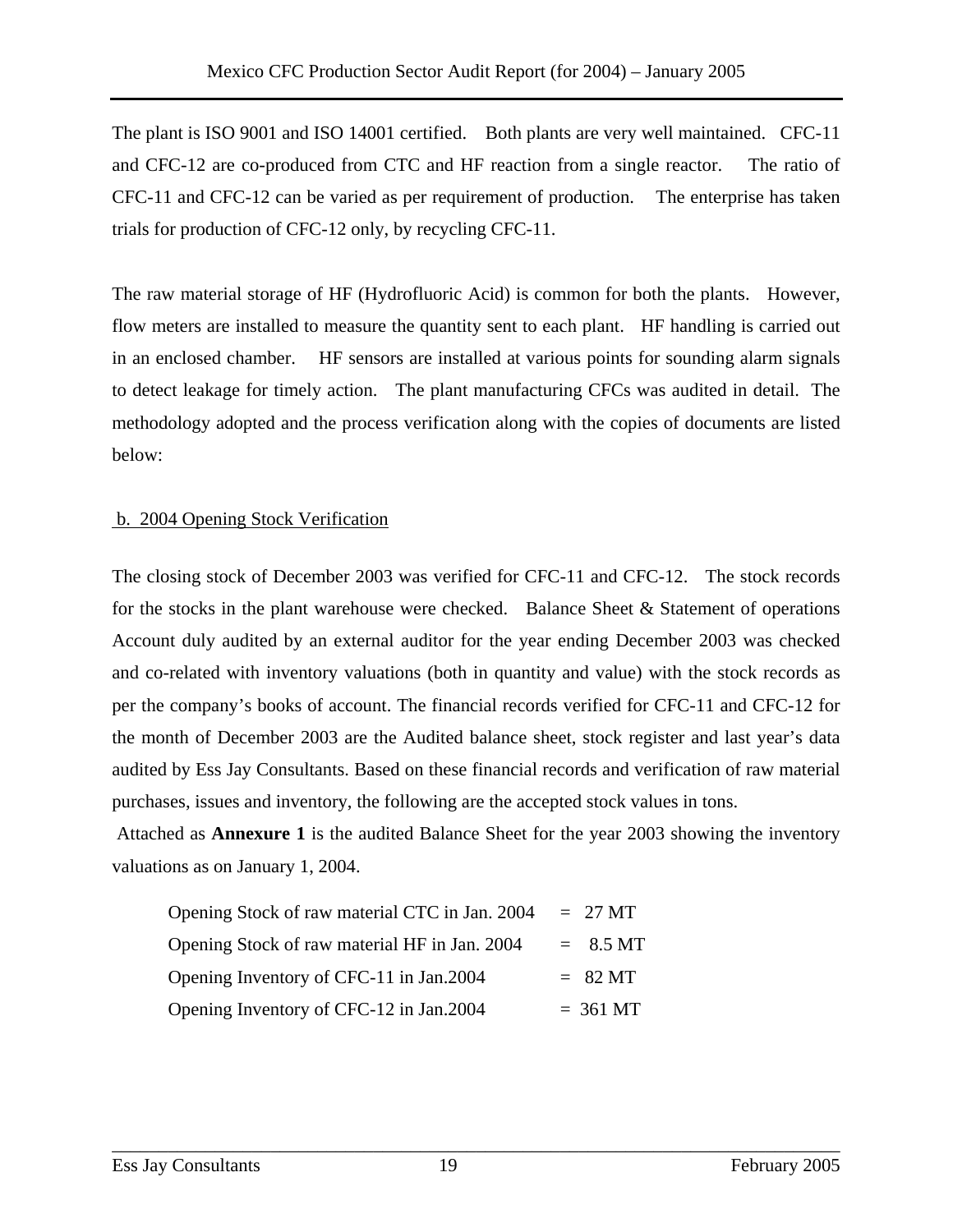#### c. 2004 Raw Material (RM) Verification

Both the major raw materials HF and CTC used for manufacturing of CFC-11/CFC-12 are procured from outside. The material procured is unloaded in raw material tanks, but if there is no space, the cargo is not unloaded but kept waiting; the stock at any given point of time includes stock in raw material tanks and the cargo waiting to be unloaded.

The list of total raw material (CTC and HF) purchases was taken from the finance department based on the approved quota from Government of Mexico to import the same. All the invoices for import of raw materials were checked; the quantity on the invoices was cross checked with the purchase figure in the purchase account and also the amount shown in the VAT returns submitted by the company to Revenue Authorities to claim IVA back from the Government and were found to be consistent. The system for raw material consumption accounting was also reviewed and found satisfactory.

The monthly consumption is calculated as the difference in inventory and purchases during the month. The allocation of raw material consumption combined for CFC-11  $\&$  CFC-12 is done by readings on flow meters. The allocation of raw material consumption between CFC-11 and CFC-12 is done by way of norms. The monthly raw material accounting report for the entire year is enclosed as **Annexures 2A** & **2B.** 

| Total Purchase of CTC in the year 2004 | $= 11,219 \text{ MT}$ |
|----------------------------------------|-----------------------|
| Total Purchase of HF in the year 2004  | $= 7,356$ MT          |

#### d. CFC Production Verification**:**

The hourly feeds on the randomly selected days (26th March, 21st May, 22nd August and 30th December 2004), was integrated on a day-basis to verify the daily production, which is stocked in a 'day tank' and found to be consistent with records.

 The daily production is recorded by reading the level gauge installed in day tanks. The day tanks have a level measurement facility and with the help of a pre-calibrated level-to-weight chart for each tank, production is calculated for every shift. Daily production is recorded by

\_\_\_\_\_\_\_\_\_\_\_\_\_\_\_\_\_\_\_\_\_\_\_\_\_\_\_\_\_\_\_\_\_\_\_\_\_\_\_\_\_\_\_\_\_\_\_\_\_\_\_\_\_\_\_\_\_\_\_\_\_\_\_\_\_\_\_\_\_\_\_\_\_\_\_\_\_\_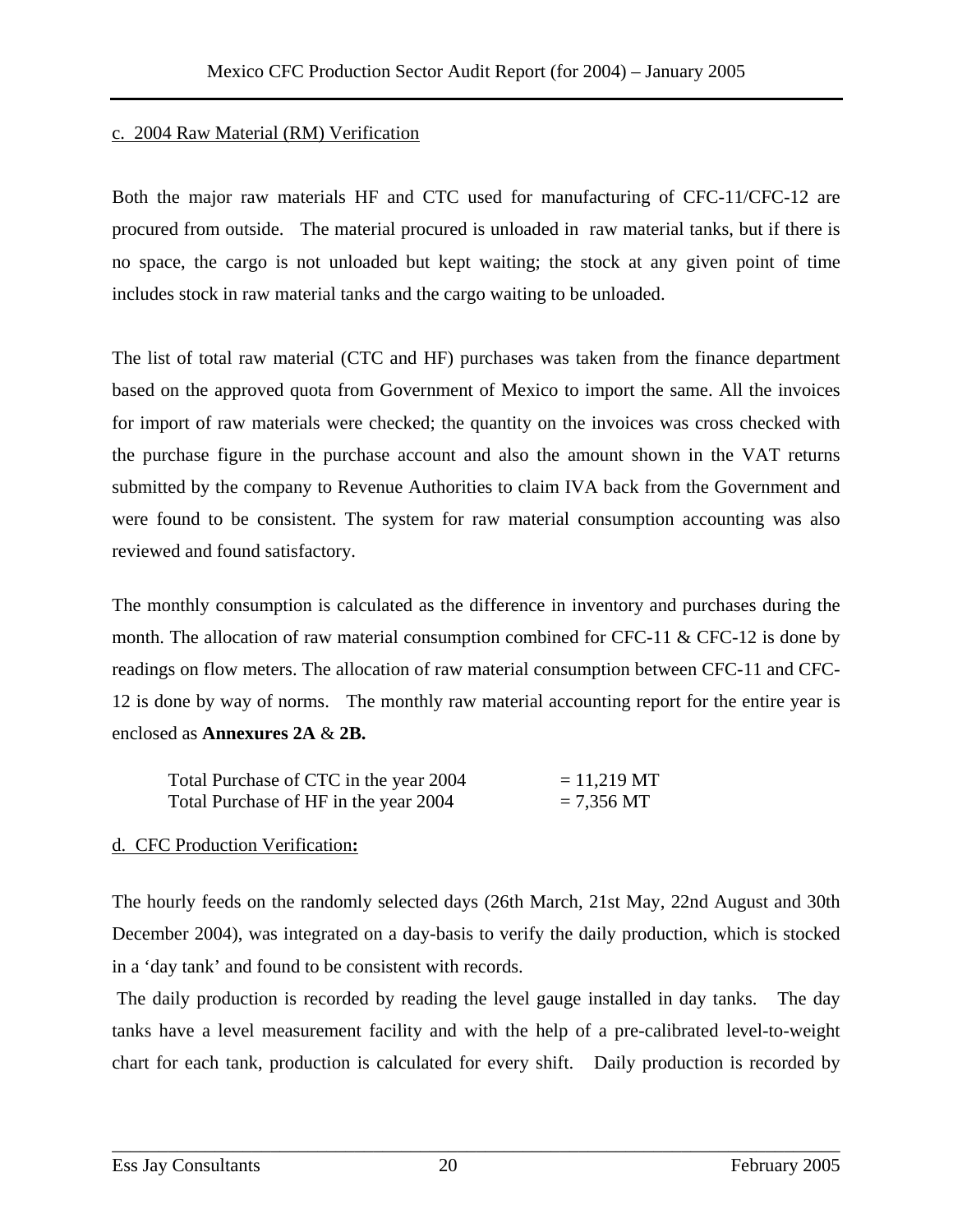cumulating such records for all three shifts of the day. Each product has two-day tanks and before transferring to the main tank, quality is approved by quality control lab.

All final records are based on month-end accounting. The monthly reported production comes from inventory difference in the day tanks, main tanks and the material transferred from plant to filling station. This is counted as gross production. Saleable filled stock is counted as net production and difference is considered as losses/ surplus.

Gross production is measured at the main tank and net production on the sales and final inventory. The enterprise has a good recovery system in the filling station for CFC-12 and HCFC-22, which ensures losses of only insignificant quantity (0.29%). The Plant has an excellent recovery system of residual gases in the filling pipeline, returned packages for refilling and the sampling point. Such gases, which are sucked back, are accounted as part of production.

On these dates, (26th March, 21st May, 22nd August and 30th December 2004) verification of process parameters and quality analysis data were checked and found satisfactory. Sample sheets of production logbook, quality records are included as Annexures 3A & 3B.

The raw material consumption norms for HF and CTC were verified and found to be consistent in 2004 over the months except for the month of January 2004 which was due to the low number of operating days. The raw material consumption norms for the year are comparable to the past years.

#### **Raw Material Consumption ratio**

| <b>Raw Material</b>                              | <b>CFC-11</b> | <b>CFC-12</b> |
|--------------------------------------------------|---------------|---------------|
| Carbon tetrachloride (tones /<br>ton of product) | 1.1676        | 1.3265        |
| Hydrogen fluoride (tones / ton<br>of product)    | 0.1665        | 0.3780        |

The norms are comparable to good plants in the world. The trends of production plotted with CTC and HF consumption over the months in 2004 is shown graphically at the end of the Ex-Com Form 4.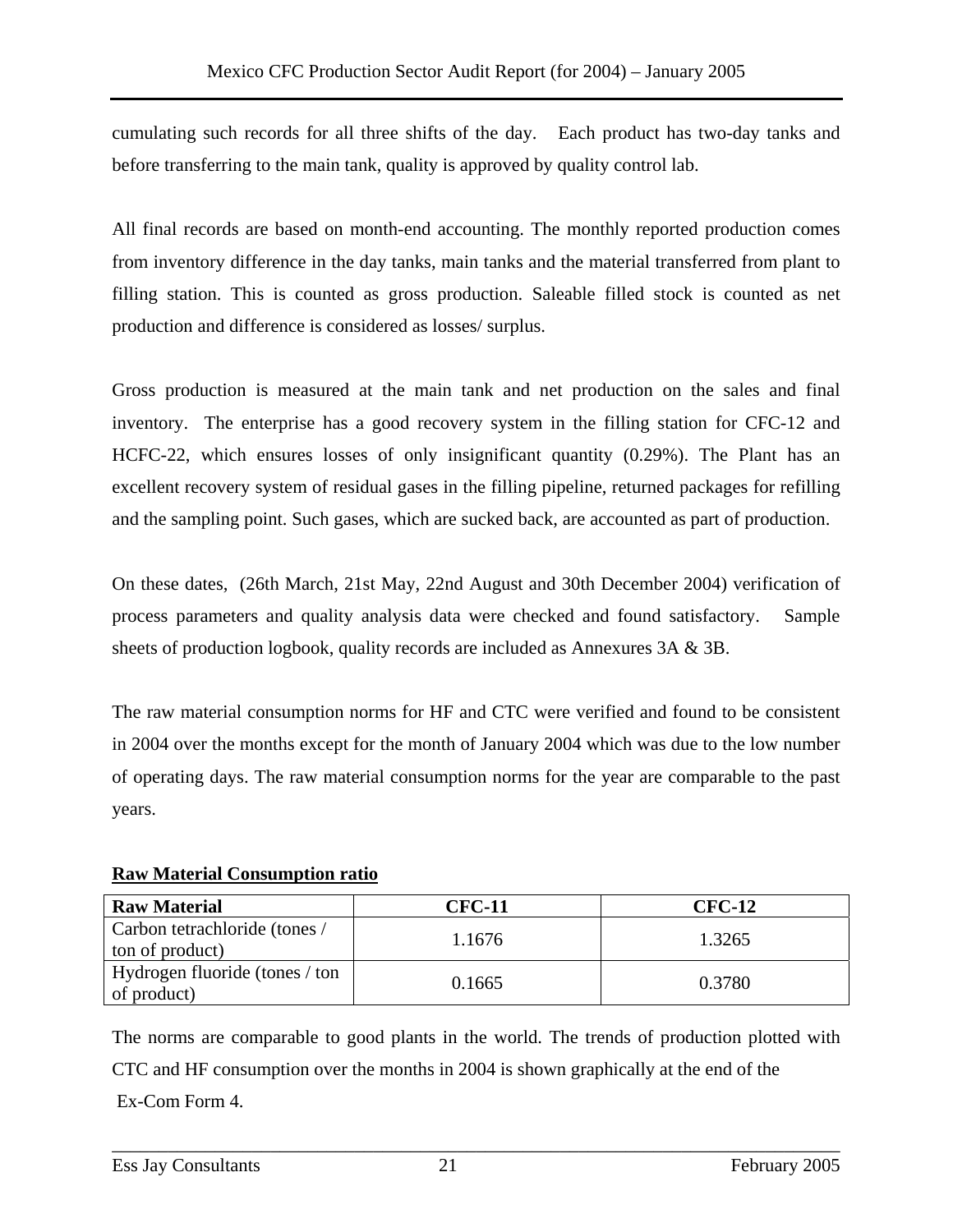#### e. Production to packaging transfer

Based on requirement, various packages are filled and transferred to the warehouse immediately. No stock is maintained in the filling station. The packaging bottles and cylinders are first evacuated and filled with the required gas. The system is connected for recovery of held up gas in tubes and pipelines. The following non-returnable packagings are used:

Jugs - 15 lbs, 30 lbs & 50 lbs Bottles / cans 340gms, 1kg

The recycled packaging materials are cylinders, tonners and ISO container for filling bulk quantities. The process for filling bulk containers is the same except that the packaging are cleaned, inspected and painted if needed. The enterprise's products brand name is Genetron. However, for export purpose, generic packaging is also used. The filling system is semiautomatic. Records of filled material with different packaging are maintained on daily basis and entered in the system on the next day. The cumulative figure at the end of the month gives the total quantity of material filled during the month. This figure is used for calculating the monthly net production. A sample review of the system of record keeping for filled material was carried out at stores and filling station and found matching.

Samples of filled material were taken, one each of CFC-11, CFC-12 and HCFC-22. The pressure, weight and gas chromatography analysis was done and found the result matches the characteristics of the product. A copy of the GC analysis is enclosed as **Annexure 4.** 

#### f. Sales and Closing Stock

The actual invoices raised in the month are accounted as sales. The monthly statement of sales is enclosed as **Annexure 5 (**Month wise break-up of productwise CFC sales for Domestic and Export markets). Verification was done by randomly selecting invoices and verifying their accounting in sales register and also the VAT return. Closing Stock of raw materials and finished goods are computed and verified based on data given and verified as per the stock records and the un-audited balance sheet prepared by the company. The closing stock figures in financial records were then crosschecked with the quantities audited by the technical consultant. The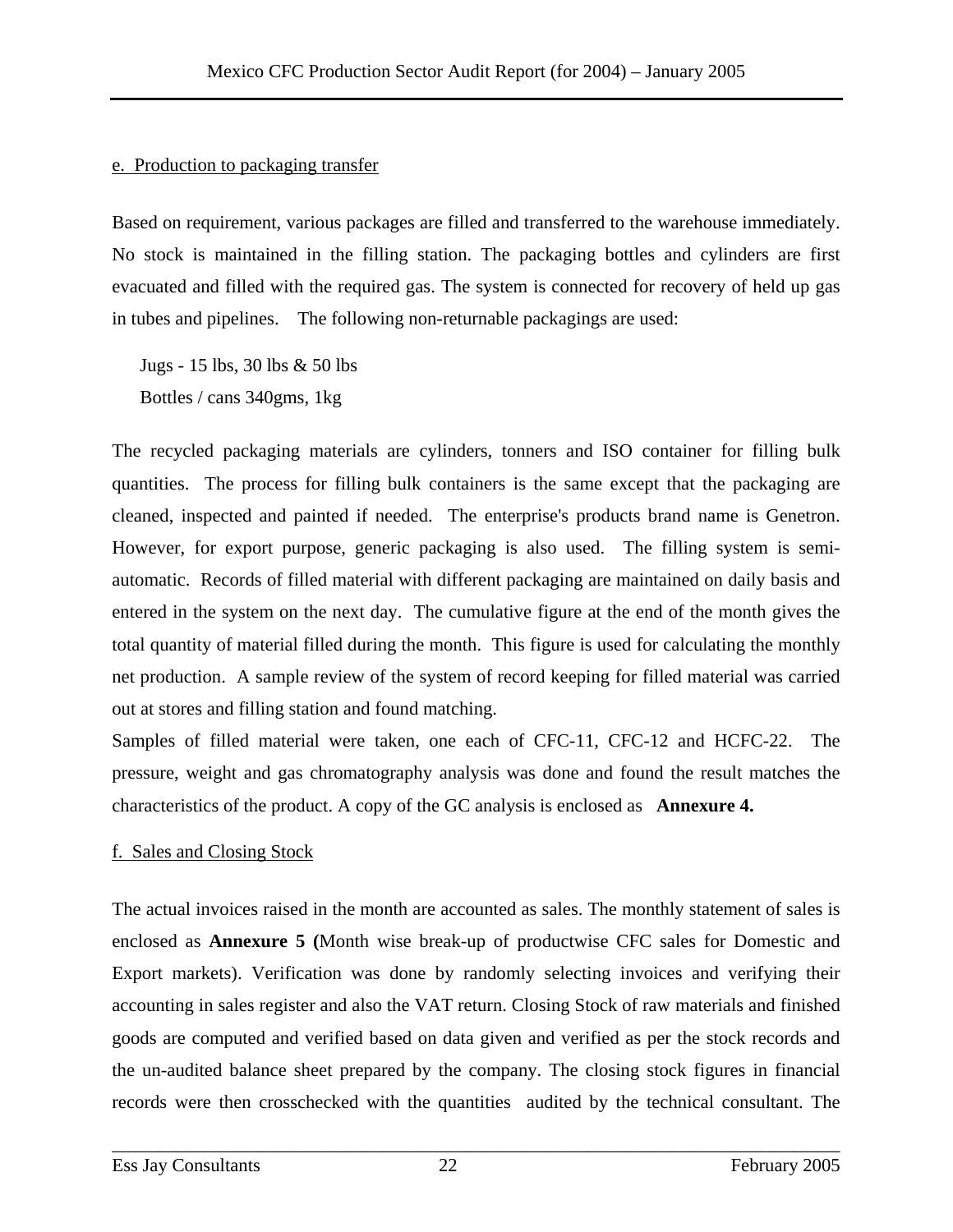same are shown in **Annexure 6** (Monthly plant report, quantity and value of closing stock as per un-audited balance sheet)**.** 

| Closing Stock of raw material CTC in Dec 2004 | $=$ | 763 MT   |
|-----------------------------------------------|-----|----------|
| Closing Stock of raw material HF in Dec 2004  |     | 278 MT   |
| Closing Inventory of CFC-11 in Dec 2004       |     | 593 MT   |
| Closing Inventory of CFC-12 in Dec 2004       |     | 1.842 MT |

#### g. VAT Returns

The company files VAT returns on a monthly basis with the Revenue Authorities. An external auditor duly audits this every month. The return is being filed to claim IVA (the difference between tax paid and tax collected) from Government for extra taxes paid by the company. The data confirms the sales (both domestic and exports), purchases (both domestic and imports) made by the company during the month**.** The month of November 2004 was chosen for detailed verification of all the sales invoices to check the authenticity of the data. The VAT return for the month of November 2004 was checked by us during the course of the audit and found that the data for purchase and sales were matching with the figures shown in the books of accounts. Copy of the duly audited monthly VAT returns for the month of January to November 2004 as **Annexure 7** is attached. (Till the date of audit, the December 2004 VAT return was not audited by the external auditor)

**Annexure 8** shows the checklist of the audit process followed in keeping with the Guidelines and step taken in addition to the Guidelines.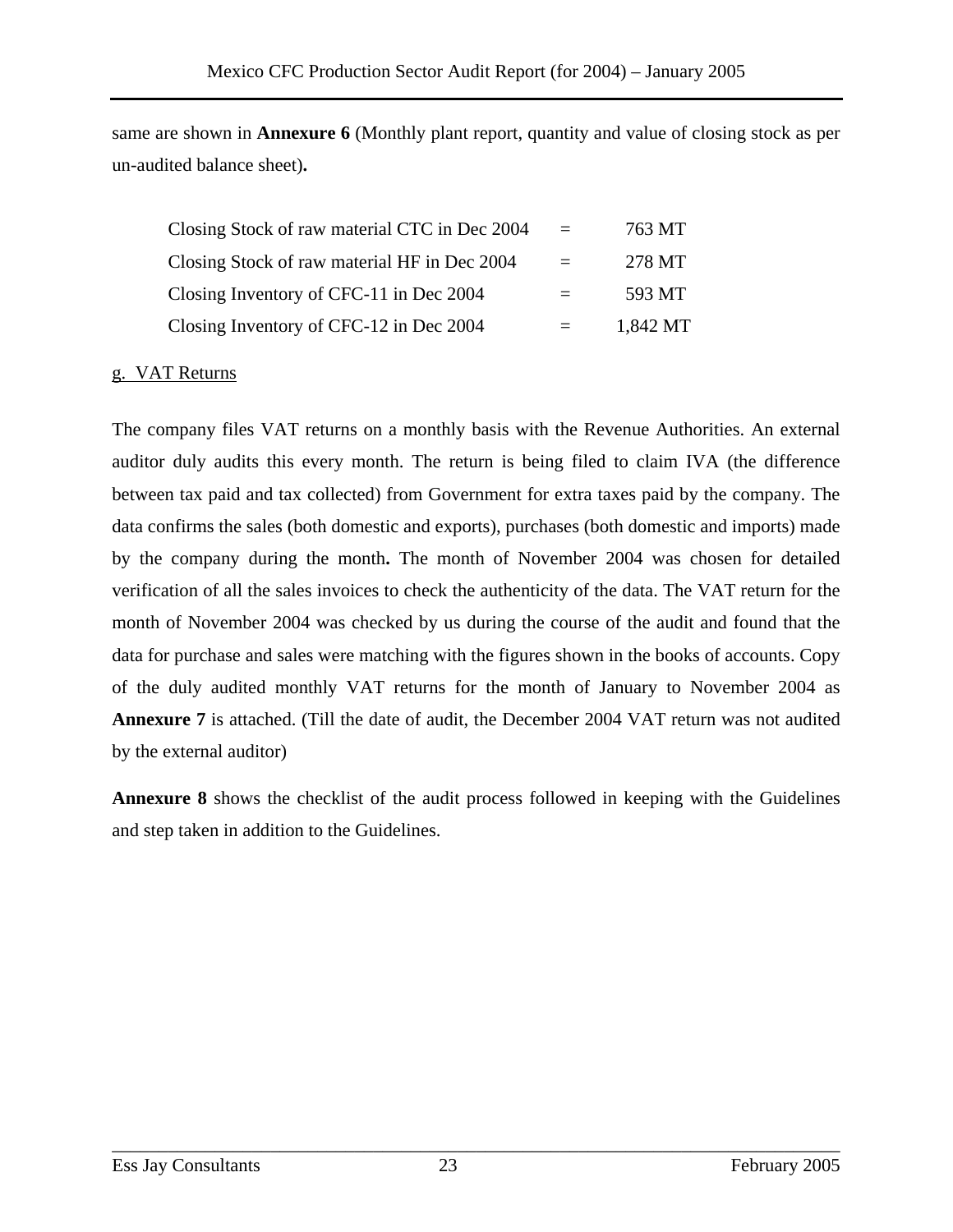### **ANNEXURES**  (1 to 8)